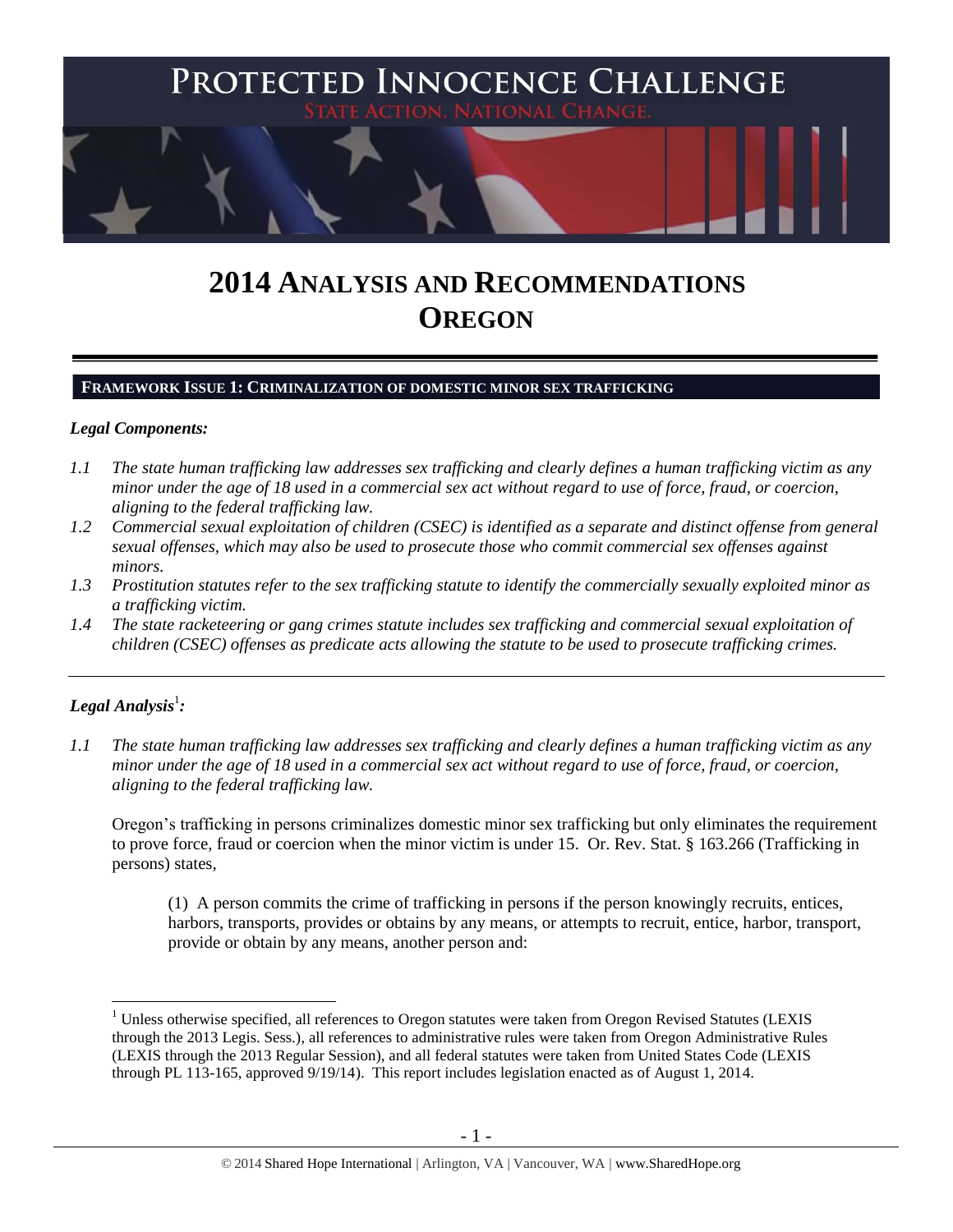(a) The person knows that the other person will be subjected to involuntary servitude as described in ORS 163.263 [Subjecting another person to involuntary servitude in the second degree] or 163.264 [Subjecting another person to involuntary servitude in the first degree];

(b) The person knows or recklessly disregards the fact that force, fraud or coercion will be used to cause the other person to engage in a commercial sex act; or

(c) The person knows or recklessly disregards the fact that the other person is under 15 years of age and will be used in a commercial sex act.

(2) A person commits the crime of trafficking in persons if the person knowingly benefits financially or receives something of value from participation in a venture that involves an act prohibited by subsection (1) of this section or ORS 163.263 or 163.264.

Or. Rev. Stat. § 163.263 (Subjecting another person to involuntary servitude in the second degree) states,

(1) A person commits the crime of subjecting another person to involuntary servitude in the second degree if the person knowingly and without lawful authority forces or attempts to force the other person to engage in services by:

(a) Abusing or threatening to abuse the law or legal process;

(b) Destroying, concealing, removing, confiscating or possessing an actual or purported passport or immigration document or another actual or purported government identification document of a person;

(c) Threatening to report a person to a government agency for the purpose of arrest or deportation; (d) Threatening to collect an unlawful debt; or

(e) Instilling in the other person a fear that the actor will withhold from the other person the necessities of life, including but not limited to lodging, food and clothing.

(2) Subjecting another person to involuntary servitude in the second degree is a Class C felony.

Or. Rev. Stat. § 163.264 (Subjecting another person to involuntary servitude in the first degree) states,

(1) A person commits the crime of subjecting another person to involuntary servitude in the first degree if the person knowingly and without lawful authority forces or attempts to force the other person to engage in services by:

(a) Causing or threatening to cause the death of or serious physical injury to a person; or

(b) Physically restraining or threatening to physically restrain a person.

(2) Subjecting another person to involuntary servitude in the first degree is a Class B felony.

Or. Rev. Stat. § 163.261 (Definitions) provides the definition of "services" for § 163.263 (Subjecting another person to involuntary servitude in the second degree) and § 163.264 (Subjecting another person to involuntary servitude in the first degree) by stating, "As used in ORS § 163.263 and § 163.264, 'services' means activities performed by one person under the supervision or for the benefit of another person." This definition limits application to traffickers and facilitators.

A conviction under Or. Rev. Stat. §§ 163.266(1)(b) or (c) is punishable as a Class A felony by imprisonment up to 20 years and a possible fine not to exceed \$375,000. Or. Rev. Stat. §§ 163.266(5), 161.605(1), 161.625(1)(b). A conviction under (1)(a) or (2) of this section is a Class B felony punishable by a maximum imprisonment of 10 years and a possible fine not to exceed \$250,000. Or. Rev. Stat. §§ 163.266(4), 161.605(2), 161.625(1)(c). However, under Or. Rev. Stat. § 161.625(3)(a), "If a person has gained money or property through the commission of a felony, then upon conviction thereof the court, in lieu of imposing the fine authorized . . . may sentence the defendant to pay an amount, fixed by the court, not exceeding double the amount of the defendant's gain from the commission of the crime."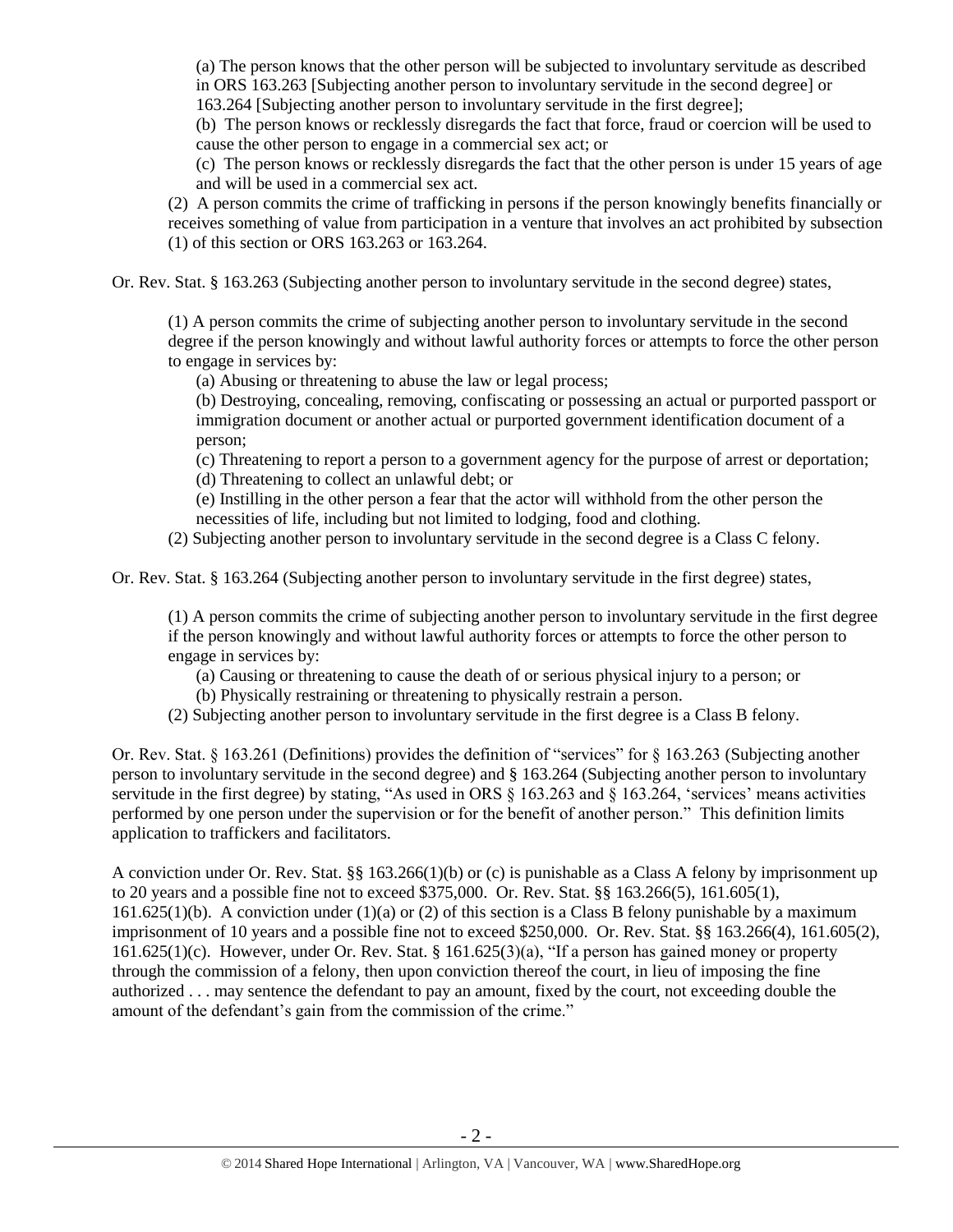- 1.1.1 Recommendation: Amend Or. Rev. Stat. § 163.266(1) (Trafficking in persons) to raise the minimum age for requiring proof of force, fraud, or coercion from 15 to 18 years of age.<sup>2</sup>
- *1.2 Commercial sexual exploitation of children (CSEC) is identified as a separate and distinct offense from general sexual offenses, which may also be used to prosecute those who commit commercial sex offenses against minors.*

Three laws treat CSEC as distinct crimes in Oregon:

1. Or. Rev. Stat. § 167.017(1) (Compelling prostitution) makes it illegal if a person

(a) Uses force or intimidation to compel another to engage in prostitution or attempted prostitution; (b) Induces or causes a person under 18 years of age to engage in prostitution;

(c) Aids or facilitates the commission of prostitution or attempted prostitution by a person under 18 years of age; or

<span id="page-2-2"></span><span id="page-2-1"></span><span id="page-2-0"></span>(d) Induces or causes the spouse, child or stepchild of the person to engage in prostitution.

A conviction under Or. Rev. Stat. § 167.017(1) is punishable as a Class B felony by imprisonment up to 10 years and a possible fine not exceeding \$250,000. Or. Rev. Stat. §§ 167.017(2), 161.605(2), 161.625(1)(c).

- 2. Or. Rev. Stat. § 163.670(1) (Using child in display of sexually explicit conduct) states in part, "A person commits the crime of using a child<sup>3</sup> in a display of sexually explicit conduct<sup>4</sup> if the person employs, authorizes, permits, compels or induces a child to participate or engage in sexually explicit conduct for any person to observe or to record in a visual recording."<sup>5</sup> A conviction under Or. Rev. Stat. § 163.670 is punishable as a class A felony by imprisonment up to 20 years and a possible fine not to exceed \$375,000. Or. Rev. Stat. §§ 163.670(2), 161.605(1), 161.625(1)(b).
- 3. Or. Rev. Stat. § 163.413 (Purchasing sex with a minor) states,

 $(1)$  A person commits the crime of purchasing sex with a minor<sup>6</sup> if the person pays, or offers or agrees to pay, a fee to engage in sexual intercourse or sexual contact with a minor.

(2) (a) If the person does not have a prior conviction under this section at the time of the offense,

"Sexually explicit conduct" means actual or simulated:

- (c) Penetration of the vagina or rectum by any object other than as part of a medical diagnosis or
- treatment or as part of a personal hygiene practice;
- (d) Masturbation;

<sup>&</sup>lt;sup>2</sup> Subsequent recommendations in this report referring to the state human trafficking laws are predicated upon the recommendations contained in Section 1.1 being previously or simultaneously implemented.

 $3$  Or. Rev. Stat. § 163.665(1) (Definitions) defines "child" as "a person who is less than 18 years of age, and any reference to a child in relation to a visual recording of the child is a reference to a person who was less than 18 years of age at the time the original image in the visual recording was created and not the age of the person at the time of an alleged offense relating to the subsequent reproduction, use or possession of the visual recording."  $4$  Or. Rev. Stat. § 163.665(3) (Definitions) states,

<sup>(</sup>a) Sexual intercourse or deviant sexual intercourse;

<sup>(</sup>b) Genital-genital, oral-genital, anal-genital or oral-anal contact, whether between persons of the same or opposite sex or between humans and animals;

<sup>(</sup>e) Sadistic or masochistic abuse; or

<sup>(</sup>f) Lewd exhibition of sexual or other intimate parts.

 $5$  Or. Rev. Stat. § 163.665(5) (Definitions) states, "Visual recording' includes, but is not limited to, photographs, films, videotapes and computer and other digital pictures, regardless of the manner in which the recording is stored."

 $<sup>6</sup>$  "Minor" is defined as "a person under 18 years of age" under Or. Rev. Stat. § 163.413(4)(b).</sup>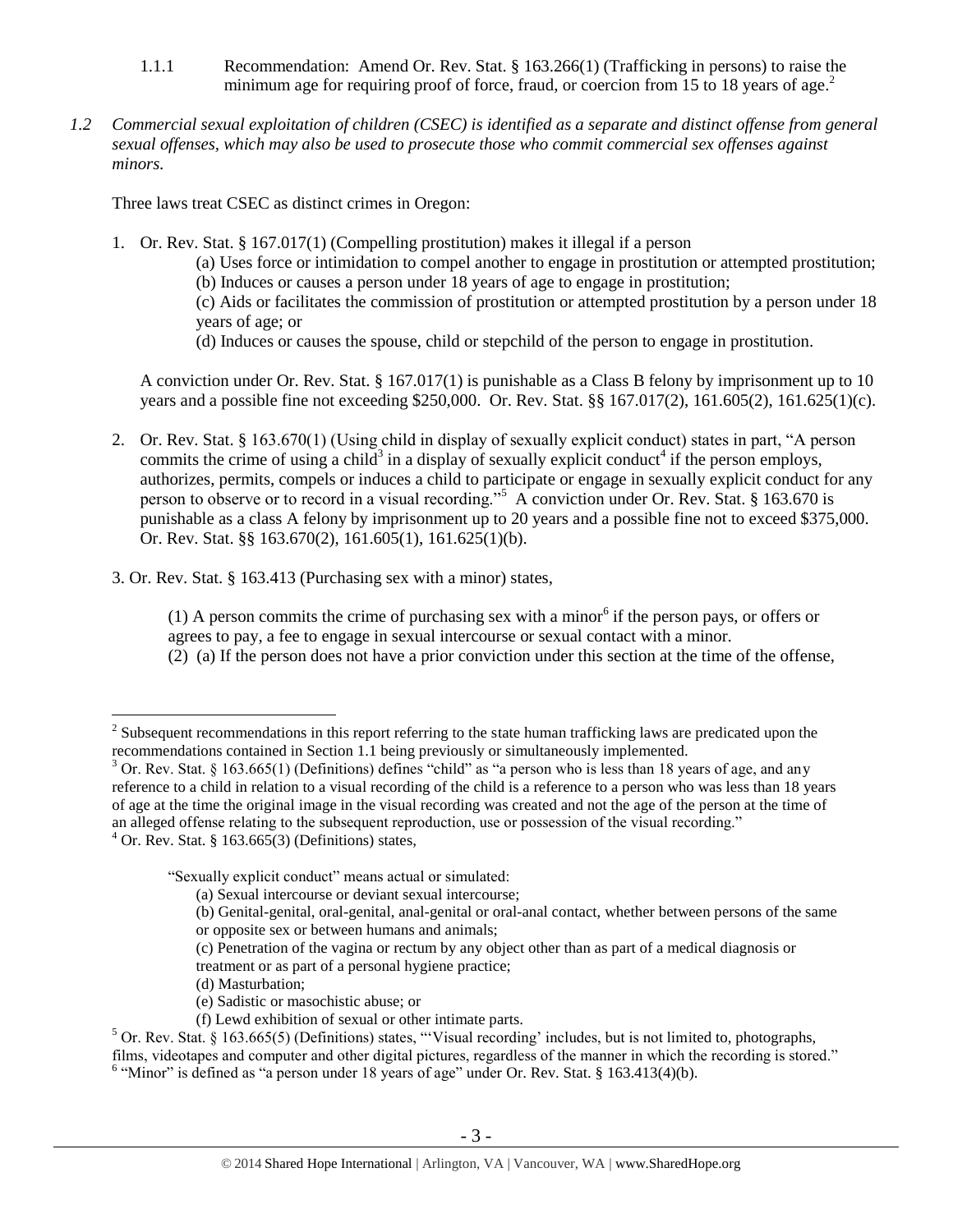<span id="page-3-0"></span>purchasing sex with a minor is a Class C felony and the person may use a defense described in ORS  $163.325^7$  only if the minor was at least 16 years of age. (b) If the person has one or more prior convictions under this section at the time of the offense, purchasing sex with a minor is a Class B felony, the state need not prove that the person knew the minor was under 18 years of age and the person may not use a defense described in ORS 163.325.

<span id="page-3-1"></span>A mandatory minimum sentence for a first conviction is "a fine in the amount of \$10,000, a term of incarceration of at least 30 days and completion of a john school program," and the second or subsequent conviction is "a fine in the amount of \$20,000 and the court shall designate the offense as a sex crime under ORS 181.594." Or. Rev. Stat. § 163.413(3)(a). Otherwise, a Class C felony is punishable by imprisonment up to 5 years and a possible fine not to exceed \$125,000, and a Class B felony is punishable by imprisonment up to 10 years and a possible fine not exceeding \$250,000. Or. Rev. Stat. § 163.413(2)(a), (b), 161.605(2), (3), 161.625(1)(c), (d).<sup>8</sup>

Several other laws, although not expressly commercial in nature, also may be applicable in cases involving the commercial sexual exploitation of a child:

- 1. Or. Rev. Stat. § 163.355(1) (Rape in the third degree) states, "A person commits the crime of rape in the third degree if the person has sexual intercourse with another person under 16 years of age." A conviction under Or. Rev. Stat. § 163.355(1) is punishable as a Class C felony by imprisonment up to 5 years and a possible fine not to exceed \$125,000. Or. Rev. Stat. §§ 163.355(2), 161.605(3), 161.625(1)(d).
- 2. Or. Rev. Stat. § 163.365(1) (Rape in the second degree) states, "A person who has sexual intercourse with another person commits the crime of rape in the second degree if the other person is under 14 years of age." A conviction under Or. Rev. Stat. § 163.365(1) is punishable as a Class B felony by imprisonment up to 10 years and a possible fine not to exceed \$250,000." Or. Rev. Stat. §§ 163.365(2), 161.605(2), 161.625(1)(c).
- 3. Or. Rev. Stat. § 163.375(1) (Rape in the first degree) states,

(1) A person who has sexual intercourse with another person commits the crime of rape in the first degree if:

- (a) The victim is subjected to forcible compulsion by the person;
- (b) The victim is under 12 years of age;
- . . . . .

 $\overline{a}$ 

A conviction under Or. Rev. Stat. § 163.375(1) is punishable as a Class A felony by imprisonment up to 20 years and a possible fine not to exceed \$375,000. Or. Rev. Stat. §§ 163.375(2), 161.605(1), 161.625(1)(b).

 $7$  Or. Rev. Stat. § 163.325 states, in relevant part,

<sup>(1)</sup> In any prosecution under [ORS 163.355](https://a.next.westlaw.com/Link/Document/FullText?findType=L&pubNum=1000534&cite=ORSTS163.355&originatingDoc=NDBCF4B80B52311DB8E46AD894CF6FAAB&refType=LQ&originationContext=document&transitionType=DocumentItem&contextData=(sc.DocLink)) to [163.445](https://a.next.westlaw.com/Link/Document/FullText?findType=L&pubNum=1000534&cite=ORSTS163.445&originatingDoc=NDBCF4B80B52311DB8E46AD894CF6FAAB&refType=LQ&originationContext=document&transitionType=DocumentItem&contextData=(sc.DocLink)) [Sexual offenses chapter] in which the criminality of conduct depends on a child's being under the age of 16, it is no defense that the defendant did not know the child's age or that the defendant reasonably believed the child to be older than the age of 16. (2) When criminality depends on the child's being under a specified age other than 16, it is an affirmative defense for the defendant to prove that the defendant reasonably believed the child to be above the specified age at the time of the alleged offense.

<sup>&</sup>lt;sup>8</sup> A buyer is subject to mandatory minimum fines and penalties under Or. Rev. Stat. § 163.413(3) and a first conviction results in a fine no less than \$10,000, imprisonment for at least 30 days, and completion of a john school program. A second or subsequent conviction shall result in a fine no less than \$20,000 and the court's designation of the offense as a sex crime pursuant to Or. Rev. Stat. § 181.594. Or. Rev. Stat. § 163.413(3)(b)(A), (B).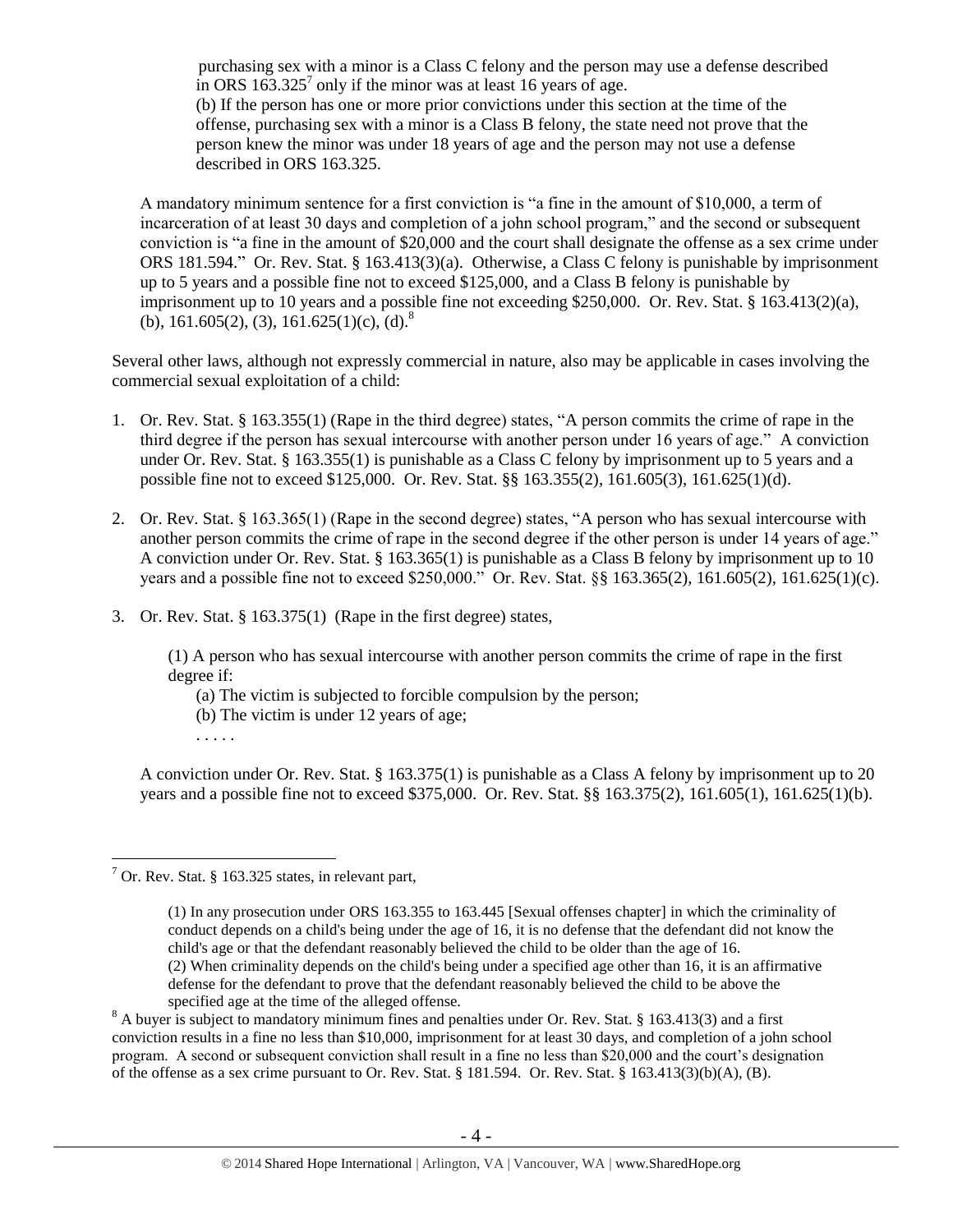- 4. Or. Rev. Stat. § 163.408(1) (Unlawful sexual penetration in the second degree) states that "a person commits the crime of unlawful sexual penetration in the second degree if the person penetrates the vagina, anus or penis of another with any object other than the penis or mouth of the actor and the victim is under 14 years of age." A conviction under Or. Rev. Stat. § 163.408(1) is punishable as a Class B felony by imprisonment up to 10 years and a possible fine not to exceed \$250,000." Or. Rev. Stat. §§ 163.408(2),  $161.605(2)$ ,  $161.625(1)(c)$ .
- 5. Or. Rev. Stat. § 163.411(1) (Unlawful sexual penetration in the first degree) states,

(1) Except as permitted under ORS 163.412 [Exceptions to unlawful sexual penetration prohibition], a person commits the crime of unlawful sexual penetration in the first degree if the person penetrates the vagina, anus or penis of another with any object other than the penis or mouth of the actor and:

- (a) The victim is subjected to forcible compulsion;
- (b) The victim is under 12 years of age; or

(c) The victim is incapable of consent by reason of mental defect, mental incapacitation or physical helplessness.

A conviction under Or. Rev. Stat. § 163.411(1) is punishable as a Class A felony by imprisonment up to 20 years and a possible fine not to exceed \$375,000. Or. Rev. Stat. §§ 163.411(2), 161.605(1), 161.625(1)(b).

- 6. Or. Rev. Stat. §163.415(1)(a)(B) (Sexual abuse in the third degree) makes it illegal if any person "subjects another person to sexual contact and: . . . (B) The victim is incapable of consent by reason of being under 18 years of age." A conviction under Or. Rev. Stat. § 163.415(1) is punishable as a Class A misdemeanor by imprisonment up to 1 year and a possible fine not to exceed \$6,250. Or. Rev. Stat. §§ 163.415(2), 161.615(1), 161.635(a).
- 7. Or. Rev. Stat. § 163.427(1)(a)(A) (Sexual abuse in the first degree) makes it illegal if any person "[s]ubjects another person to sexual contact and: (A) The victim is less than 14 years of age." A conviction under Or. Rev. Stat. §  $163.427(1)(a)(A)$  is punishable as a Class B felony by imprisonment up to 10 years and a possible fine not to exceed \$250,000. Or. Rev. Stat. §§ 163.427(2), 161.605(2),  $161.625(1)(c)$ .
- 8. Or. Rev. Stat. § 163.435(1) (Contributing to the sexual delinquency of a minor) states,

(1) A person 18 years of age or older commits the crime of contributing to the sexual delinquency of a minor if:

(a) Being a male, he engages in sexual intercourse with a female under 18 years of age; or

(b) Being a female, she engages in sexual intercourse with a male under 18 years of age; or

(c) The person engages in deviate sexual intercourse with another person under 18 years of age or causes that person to engage in deviate sexual intercourse.

A conviction under Or. Rev. Stat. § 163.435(1) is punishable as a Class A misdemeanor by imprisonment up to 1 year and a possible fine not to exceed \$6,250. Or. Rev. Stat. §§ 163.435(2), 161.615(1), 161.635(a).

- 9. Or. Rev. Stat. § 163.445(1) (Sexual misconduct) states, "A person commits the crime of sexual misconduct if the person engages in sexual intercourse or deviate sexual intercourse with an unmarried person under 18 years of age. A conviction under Or. Rev. Stat. 163.445(1) is punishable as a Class C misdemeanor by imprisonment up to 30 days and a possible fine not to exceed \$1,250. Or. Rev. Stat. §§ 163.445(2), 161.615(3), 161.635(c).
- 10. Or. Rev. Stat. § 167.057 (Luring a minor) states in part that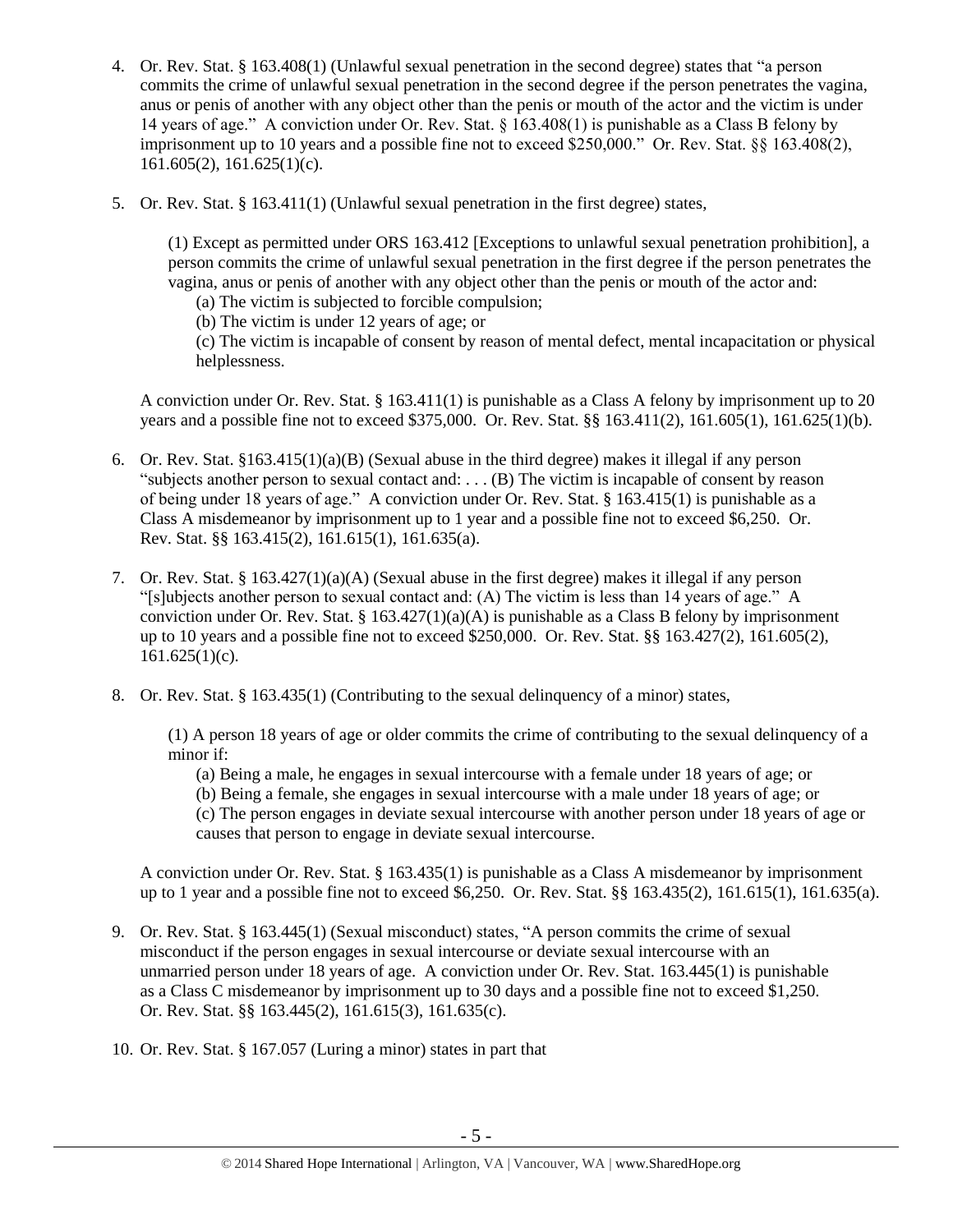(1) A person commits the crime of luring a minor if the person furnishes to, or uses with, a minor a visual representation or explicit verbal description or narrative account of sexual conduct for the purpose of inducing the minor to engage in sexual conduct.

. . . (5) Luring a minor is a Class C felony.

A Class C felony is punishable by imprisonment for up to 5 years. Or. Rev. Stat. § 161.605(3).

*1.3 Prostitution statutes refer to the sex trafficking statute to identify the commercially sexually exploited minor as a trafficking victim.* 

Or. Rev. Stat. § 167.007 (Prostitution) does not refer to the human trafficking law when the person charged is a minor, however an affirmative defense provision in the trafficking chapter refers to the trafficking laws to provide an affirmative defense to prostitution charges for trafficking victims if force or threat of force was used to cause the prostitution. Pursuant to Or. Rev. Stat. § 163.269 (Victim assertion of defense of duress),

A person who is the victim of a crime described in ORS 163.263 [Subjecting another person to involuntary servitude in the second degree], 163.264 [Subjecting another person to involuntary servitude in the first degree], or 163.266 [Trafficking in persons] may assert the defense of duress, as described in ORS 161.270 [Duress], $9$  if the person is prosecuted for conduct that constitutes services under ORS  $163.261$ ,<sup>10</sup> that the person was caused to provide.

*1.4 The state racketeering or gang crimes statute includes sex trafficking and commercial sexual exploitation of children (CSEC) offenses as predicate acts allowing the statute to be used to prosecute trafficking crimes.* 

Oregon's racketeering provision, Or. Rev. Stat. § 166.720 (Racketeering activity unlawful; penalties) states,

(1) It is unlawful for any person who has knowingly received any proceeds derived, directly or indirectly, from a pattern of racketeering activity<sup> $\overline{11}$ </sup> or through the collection of an unlawful debt to use or invest, whether directly or indirectly, any part of such proceeds, or the proceeds derived from the investment or use thereof, in the acquisition of any title to, or any right, interest or equity in, real property or in the establishment or operation of any enterprise.

(2) It is unlawful for any person, through a pattern of racketeering activity or through the collection of an unlawful debt, to acquire or maintain, directly or indirectly, any interest in or control of any real property or enterprise.

(3) It is unlawful for any person employed by, or associated with, any enterprise to conduct or

<sup>&</sup>lt;sup>9</sup> Pursuant to Or. Rev. Stat.  $\S 161.270$  (Duress),

<sup>(1)</sup> The commission of acts which would otherwise constitute an offense, other than murder, is not criminal if the actor engaged in the proscribed conduct because the actor was coerced to do so by the use or threatened use of unlawful physical force upon the actor or a third person, which force or threatened force was of such nature or degree to overcome earnest resistance.

<sup>(2)</sup> Duress is not a defense for one who intentionally or recklessly places oneself in a situation in which it is probable that one will be subjected to duress.

<sup>. . . .</sup> <sup>10</sup> Pursuant to Or. Rev. Stat. § 163.261 (Definitions for ORS 163.263 and 163.264), "'services' means activities performed by one person under the supervision or for the benefit of another person."

 $11$  Or. Rev. Stat. § 166.715(4) (Definitions) defines "pattern of racketeering activity" as "engaging in at least two incidents of racketeering activity that have the same or similar intents, results, accomplices, victims or methods of commission or otherwise are interrelated by distinguishing characteristics, including a nexus to the same enterprise, and are not isolated incidents, provided at least one of such incidents occurred after November 1, 1981, and that the last of such incidents occurred within five years after a prior incident of racketeering activity."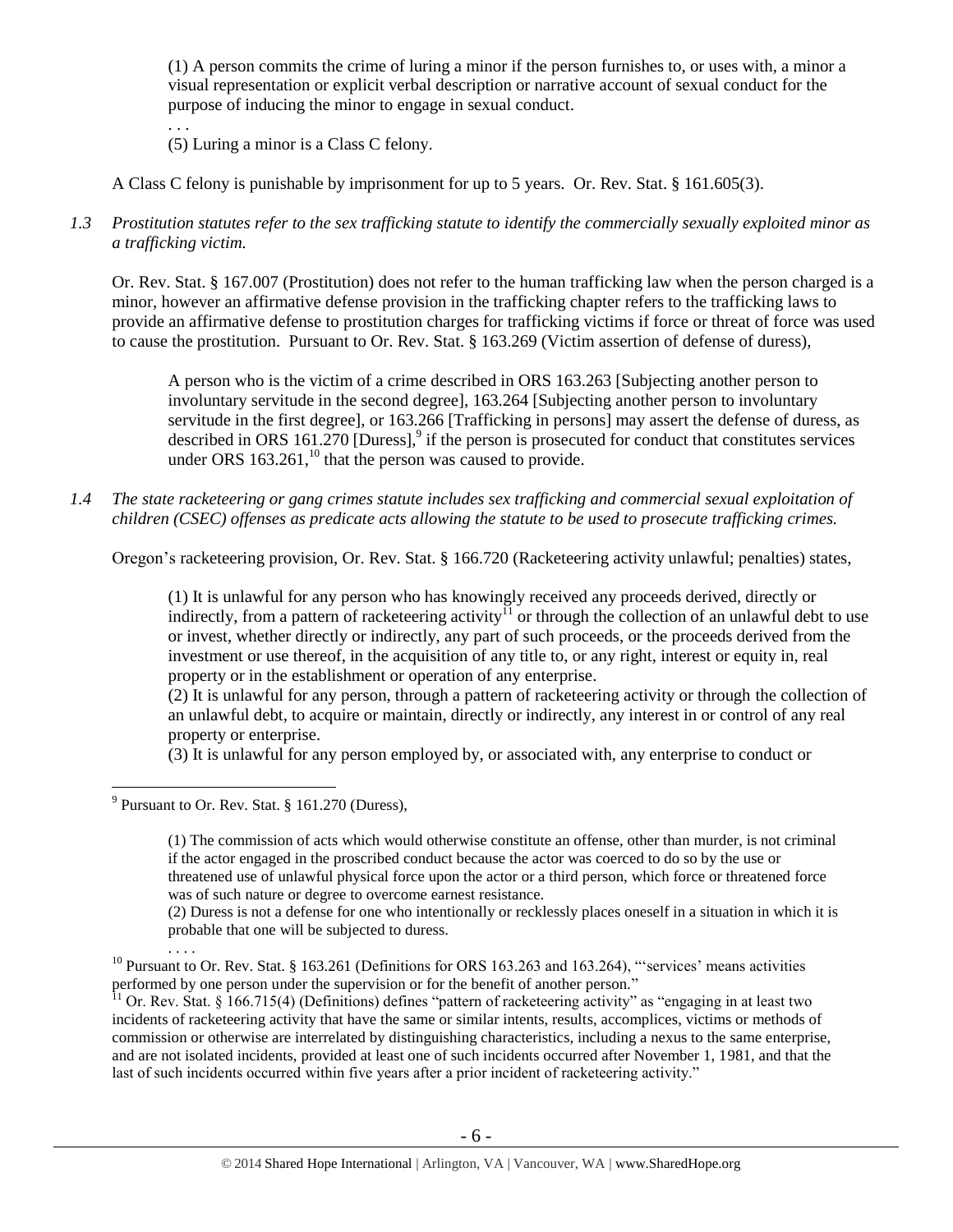participate, directly or indirectly, in such enterprise through a pattern of racketeering activity or the collection of an unlawful debt.

(4) It is unlawful for any person to conspire or endeavor to violate any of the provisions of subsections (1), (2) or (3) of this section.

(5)(a) Any person convicted of engaging in activity in violation of the provisions of subsections (1) to (4) of this section is guilty of a Class A felony.

. . . .

Or. Rev. Stat. § 166.715(6)(a)(J), (T), (PP), (CCC) defines "racketeering activity" as including "ORS 163.665 to 163.693, relating to sexual conduct of children (ORS 163.670 [Using child in display of sexually explicit conduct]; ORS 163.684 – 163.687 [Encouraging child sexual abuse in the first, second or third degree]; ORS 163.688 – 163.689 [Possession of materials depicting sexually explicit conduct of a child in the first or second degree]) . . . 167.007 [Prostitution] to 167.017 [Compelling prostitution], 167.057 [Luring a minor], 167.062 [Sadomasochistic abuse or sexual conduct in live show] to 167.080 [Displaying obscene materials to minors], relating to prostitution, obscenity, sexual conduct …ORS 163.355 – 163.427 [Sexual offenses] . . . ORS 163.263 [Subjecting another person to involuntary servitude in the second degree], 163.264 [Subjecting another person to involuntary servitude in the first degree] or 163.266 [Trafficking in persons]."

A conviction under the racketeering provisions is punishable by imprisonment up to 20 years and a possible fine not to exceed \$375,000. Or. Rev. Stat. §§ 166.720(4), 161.605(1), 161.625(1)(b).

In addition, an offender convicted under the racketeering statute is subject to civil asset forfeiture.<sup>12</sup> Or. Rev. Stat. §§ 166.720(4), 161.605(1), 161.625(1)(b). Or. Rev. Stat.§ 166.725(2) (Remedies for violation of ORS 166.720; time limitation) states in part,

(2) All property, real or personal, including money, used in the course of, derived from or realized through conduct in violation of a provision of ORS 166.715 to 166.735 is subject to civil forfeiture to the state. The state shall dispose of all forfeited property as soon as commercially feasible. If property is not exercisable or transferable for value by the state, it shall expire. All forfeitures or dispositions under this section shall be made with due provision for the rights of innocent persons.... . . . .

 $12$  Or. Rev. Stat. §§ 166.715–.735.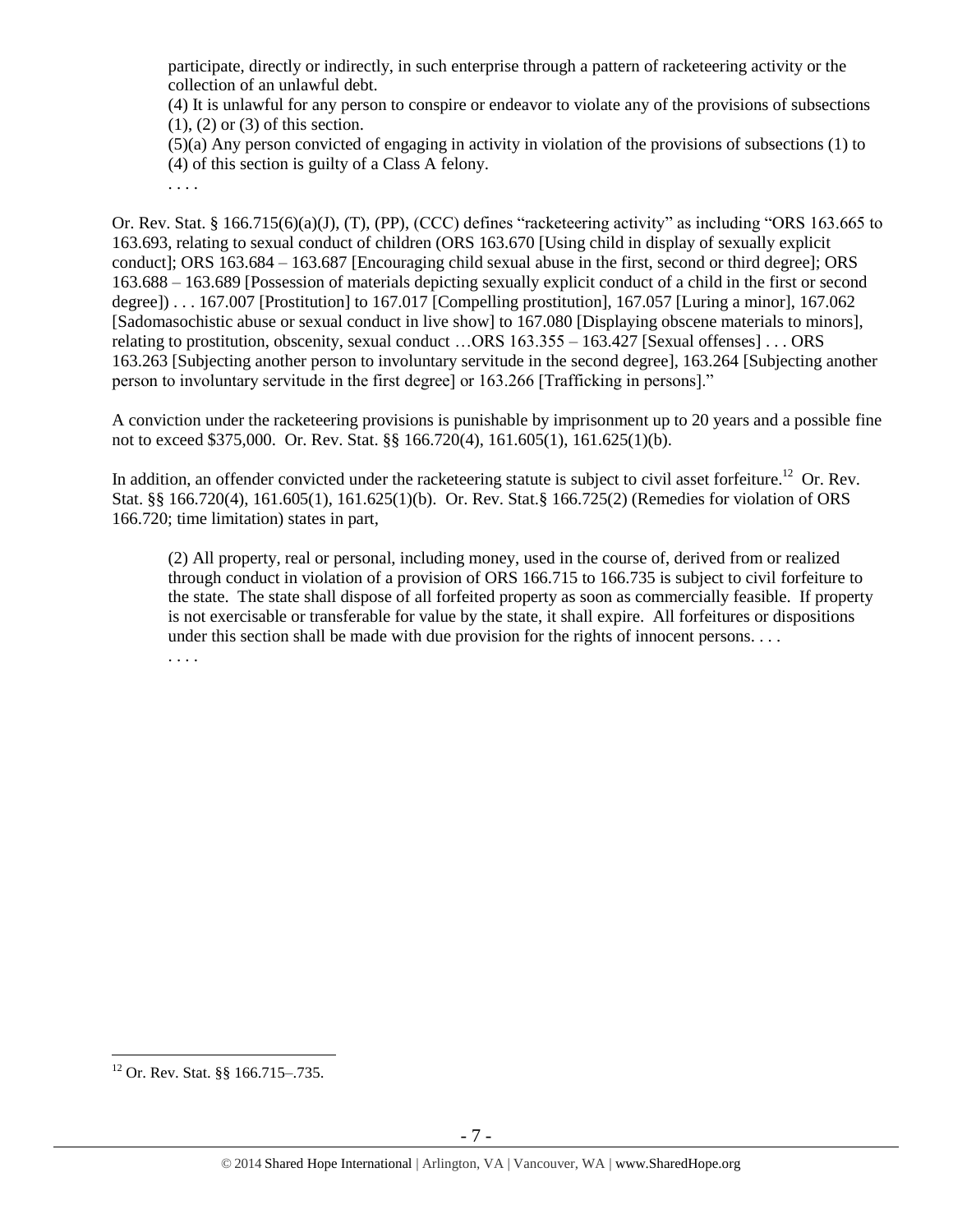#### **FRAMEWORK ISSUE 2: CRIMINAL PROVISIONS FOR DEMAND**

#### *Legal Components:*

- *2.1 The state sex trafficking law can be applied to the buyers of commercial sex acts with a victim of domestic minor sex trafficking.*
- *2.2 Buyers of commercial sex acts with a minor can be prosecuted under commercial sexual exploitation of children (CSEC) laws.*
- *2.3 Solicitation laws differentiate buying sex acts with an adult and buying sex acts with a minor under 18.*
- *2.4 Penalties for buyers of commercial sex acts with minors are as high as federal penalties.*
- *2.5 Using the Internet to lure, entice, or purchase, or attempt to lure, entice, or purchase commercial sex acts with a minor is a separate crime or results in an enhanced penalty for buyers.*
- *2.6 No age mistake defense is permitted for a buyer of commercial sex acts with any minor under 18.*
- *2.7 Base penalties for buying sex acts with a minor under 18 are sufficiently high and not reduced for older minors.*
- *2.8 Financial penalties for buyers of commercial sex acts with minors are sufficiently high to make it difficult for buyers to hide the crime.*
- *2.9 Buying and possessing child pornography carries penalties as high as similar federal offenses.*
- *2.10 Convicted buyers of commercial sex acts with minors and child pornography are required to register as sex offenders.*

\_\_\_\_\_\_\_\_\_\_\_\_\_\_\_\_\_\_\_\_\_\_\_\_\_\_\_\_\_\_\_\_\_\_\_\_\_\_\_\_\_\_\_\_\_\_\_\_\_\_\_\_\_\_\_\_\_\_\_\_\_\_\_\_\_\_\_\_\_\_\_\_\_\_\_\_\_\_\_\_\_\_\_\_\_\_\_\_\_\_\_\_\_\_

#### *Legal Analysis:*

*2.1 The state sex trafficking law can be applied to the buyers of commercial sex acts with a victim of domestic minor sex trafficking.*

Or. Rev. Stat. § 163.266(1)(b) and (c) (Trafficking in persons) can apply to buyers of sex with minors following federal precedent through the term "obtain."<sup>13</sup> However, Or. Rev. Stat. § 163.266(1)(b) also requires the buyer knows or recklessly disregards the fact that force, fraud or coercion will be used to cause the other person to engage in a commercial sex act and (1)(c) requires the buyer knows or recklessly disregards the fact that the other person is under 15 years of age and will be used in a commercial sex act. Or. Rev. Stat. § 163.266(1)(b), (c).

*2.2 Buyers of commercial sex acts with a minor can be prosecuted under commercial sexual exploitation of children (CSEC) laws.*

Or. Rev. Stat. § 163.413 (Purchasing sex with a minor) specifically criminalizes purchasing sex with a minor and states,

 $\overline{a}$ <sup>13</sup> *See* United States v. Jungers, 702 F.3d 1066 ( $8<sup>th</sup>$  Cir. 2013). In this case, the Eighth Circuit specifically addressed whether the federal sex trafficking law, 18 U.S.C. § 1591 (Sex trafficking of children or by force, fraud, or coercion) applies to buyers when it reversed a District of South Dakota ruling that Congress did not intend the string of verbs constituting criminal conduct under 18 U.S.C. § 1591(a)(1) ("recruits, entices, harbors, transports, provides, obtains, or maintains") to reach the conduct of buyers. United States v. Jungers, 834 F. Supp. 2d 930, 931 (D.S.D. 2011). Holding that the conduct of buyers who obtain a child for commercial sex can violate 18 U.S.C. § 1591(a)(1), the Eighth Circuit illustrated through hypothetical buyer scenarios that, under certain circumstances, most of the terms in the string of verbs constituting criminal conduct under 18 U.S.C. § 1591(a)(1) could apply to buyers. While other terms may apply to buyers' conduct under state law as well, the analysis here focuses on the term "obtains" which is most likely to apply in the majority of buyer cases. United States v. Jungers establishes persuasive authority for state courts interpreting the same language used under state law to the extent such interpretation does not conflict with the state constitution. United States v. Jungers establishes persuasive authority for state courts interpreting the same language used under state law to the extent such interpretation does not conflict with the state constitution.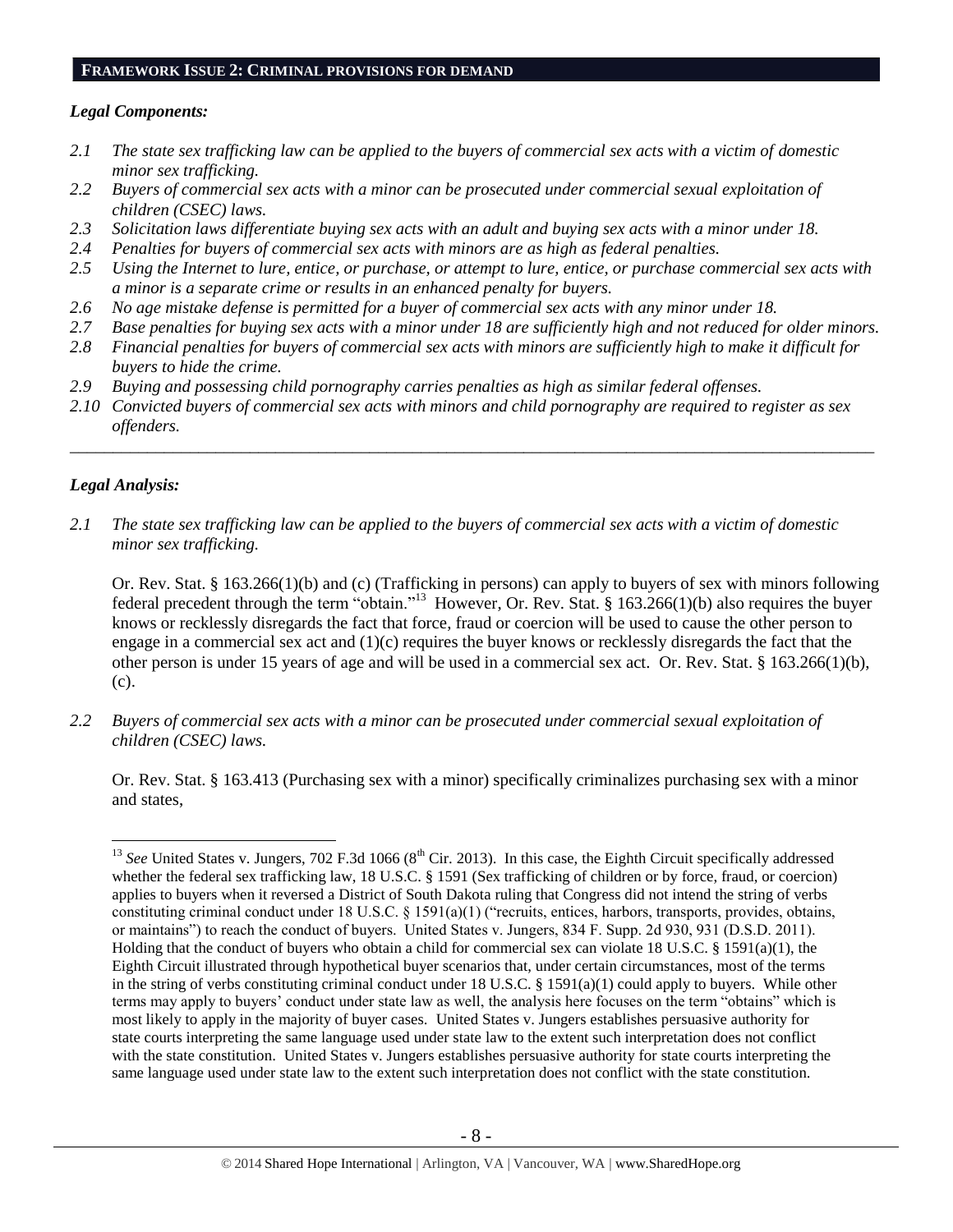(1) A person commits the crime of purchasing sex with a minor if the person pays, or offers or agrees to pay, a fee to engage in sexual intercourse or sexual contact with a minor.

(2) (a) If the person does not have a prior conviction under this section at the time of the offense, purchasing sex with a minor is a Class C felony and the person may use a defense described in ORS  $163.325^{14}$  only if the minor was at least 16 years of age. (b) If the person has one or more prior convictions under this section at the time of the offense, purchasing sex with a minor is a Class B felony, the state need not prove that the person knew the minor was under 18 years of age and the person may not use a defense described in ORS 163.325.

A mandatory minimum sentence for a first conviction is "a fine in the amount of \$10,000, a term of incarceration of at least 30 days and completion of a john school program," and the second or subsequent conviction is "a fine in the amount of \$20,000 and the court shall designate the offense as a sex crime under ORS 181.594." Or. Rev. Stat. § 163.413(3)(a). Otherwise, a Class C felony is punishable by imprisonment up to 5 years and a possible fine not to exceed \$125,000, and a Class B felony is punishable by imprisonment up to 10 years and a possible fine not exceeding \$250,000. Or. Rev. Stat. § 163.413(2)(a), (b), 161.605(2), (3),  $161.625(1)(c), (d)^{15}$ .

Several sexual offenses might apply to certain buyers of sex acts with a minor.<sup>16</sup>

*2.3 Solicitation laws differentiate buying sex acts with an adult and buying sex acts with a minor under 18.*

Pursuant to Or. Rev. Stat. § 163.413 (Purchasing sex with a minor), if a "person pays, or offers or agrees to pay, a fee to engage in sexual intercourse or sexual contact with a minor" they commit a Class C felony, enhanced to a Class B felony if the offender has one or more prior convictions at the time of the offense. A mandatory minimum sentence for a first conviction is "a fine in the amount of \$10,000, a term of incarceration of at least 30 days and completion of a john school program," and the second or subsequent conviction is "a fine in the amount of \$20,000 and the court shall designate the offense as a sex crime under ORS 181.594." Or. Rev. Stat. § 163.413(3)(a). Otherwise, a Class C felony is punishable by imprisonment up to 5 years and a possible fine not to exceed \$125,000, and a Class B felony is punishable by imprisonment up to 10 years and a possible fine not exceeding \$250,000. Or. Rev. Stat. § 163.413(2)(a), (b), 161.605(2), (3), 161.625(1)(c), (d).<sup>17</sup>

In contrast, a conviction under Or. Rev. Stat. § 167.007(1)(b) (Prostitution), which criminalizes any person who "pays or offers or agrees to pay a fee to engage in sexual conduct<sup>18</sup> or sexual contact,"<sup>19</sup> is punishable as a Class A misdemeanor by up to 1 year imprisonment and a possible fine not to exceed \$ 6,250. Or. Rev. Stat. §§ 167.007(2), 161.615(1), 161.635(a).

<sup>14</sup> *See supra* note [7.](#page-3-0)

<sup>15</sup> *See supra* note [8.](#page-3-1)

<sup>&</sup>lt;sup>16</sup> See supra Section 1.2 for discussion of the sexual offenses that may apply to some buyers.

<sup>17</sup> *See supra* note [8.](#page-3-1)

<sup>&</sup>lt;sup>18</sup> Or. Rev. Stat. § 167.002(4) (Definitions) defines "sexual conduct" as "sexual intercourse or deviate sexual intercourse."

 $19$  Or. Rev. Stat. § 167.002(5) (Definitions) defines "sexual contact" as "any touching of the sexual organs or other intimate parts of a person not married to the actor for the purpose of arousing or gratifying the sexual desire of either party."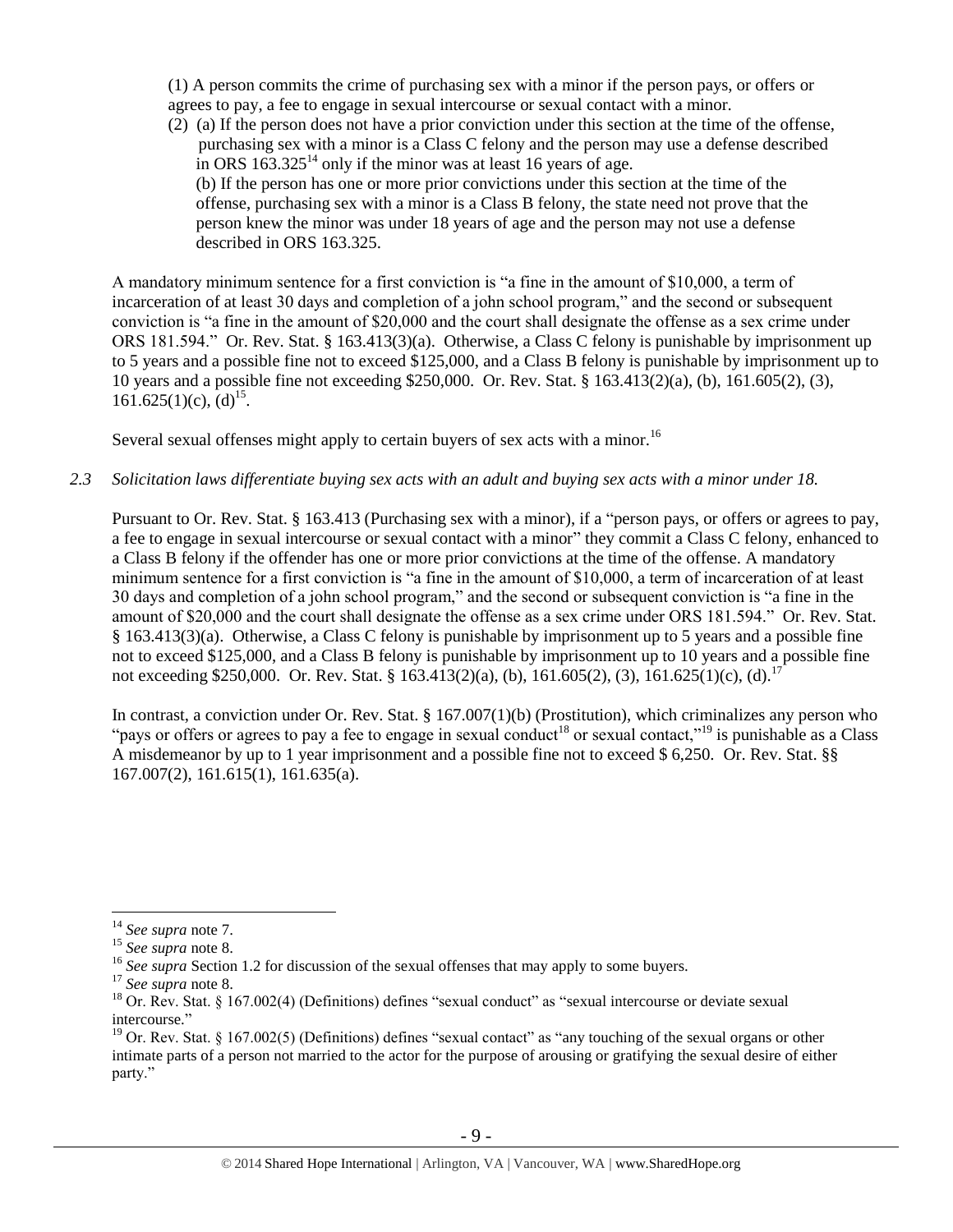# *2.4 Penalties for buyers of commercial sex acts with minors are as high as federal penalties.*

A conviction under Or. Rev. Stat. §§ 163.266(1)(b) or (c) (Trafficking in persons) is a Class A felony with a maximum imprisonment of 20 years and a possible fine not to exceed \$375,000. Or. Rev. Stat. §§ 163.266(5), 161.605(1), 161.625(1)(b).

Pursuant to Or. Rev. Stat. § 163.413 (Purchasing sex with a minor), the crime of purchasing sex with a minor is considered a Class C felony if a "person pays, or offers or agrees to pay, a fee to engage in sexual intercourse or sexual contact with a minor." A mandatory minimum sentence for a first conviction is "a fine in the amount of \$10,000, a term of incarceration of at least 30 days and completion of a john school program," and the second or subsequent conviction is "a fine in the amount of \$20,000 and the court shall designate the offense as a sex crime under ORS 181.594." Or. Rev. Stat. § 163.413(3)(a). Otherwise, a Class C felony is punishable by imprisonment up to 5 years and a possible fine not to exceed \$125,000, and a Class B felony is punishable by imprisonment up to 10 years and a possible fine not exceeding \$250,000. Or. Rev. Stat. § 163.413(2)(a), (b), 161.605(2), (3), 161.625(1)(c), (d).

<span id="page-9-1"></span><span id="page-9-0"></span>In comparison, if the victim is under the age of 14, a conviction under the Trafficking Victims Protection Act  $(TVPA)<sup>20</sup>$  for child sex trafficking is punishable by 15 years to life imprisonment and a fine not to exceed \$250,000. 18 U.S.C. §§ 1591(b)(1), 3559(a)(1), 3571(b)(3). If the victim is between the ages of 14–17, a conviction is punishable by 10 years to life imprisonment and a fine not to exceed \$250,000. 18 U.S.C. §§ 1591(b)(2), 3559(a)(1), 3571(b)(3). A conviction is punishable by mandatory life imprisonment, however, if the buyer has a prior conviction for a federal sex offense<sup>21</sup> against a minor. 18 U.S.C. § 3559(e)(1). To the extent buyers can be prosecuted under other federal CSEC laws,<sup>22</sup> a conviction is punishable by penalties ranging from a fine not to exceed \$250,000 to life imprisonment and a fine not to exceed \$250,000.<sup>23</sup>

*2.5 Using the Internet to lure, entice, or purchase, or attempt to lure, entice, or purchase commercial sex acts with a minor is a separate crime or results in an enhanced penalty for buyers.*

Use of the Internet to engage and to offer or agree to meet a minor sexually is prohibited in two statutes although neither specifically refers to a commercial sexual arrangement. Pursuant to Or. Rev. Stat. § 163.432(1) (Online sexual corruption of a child in the second degree),

 $\overline{a}$ 

an offense under section 1591 [18 USCS § 1591] (relating to sex trafficking of children), 2241 [18 USCS § 2241] (relating to aggravated sexual abuse), 2242 [18 USCS § 2242] (relating to sexual abuse), 2244(a)(1) [18 USCS § 2244(a)(1)] (relating to abusive sexual contact), 2245 [18 USCS § 2245] (relating to sexual abuse resulting in death), 2251 [18 USCS § 2251] (relating to sexual exploitation of children), 2251A [18 USCS § 2251A] (relating to selling or buying of children), 2422(b) [18 USCS § 2422(b)] (relating to coercion and enticement of a minor into prostitution), or 2423(a) [18 USCS § 2423(a)] (relating to transportation of minors).

<sup>22</sup> 18 U.S.C. §§ 2251A(b) (Selling or buying of children), 2251(a) (Sexual exploitation of children), 2423(a) (Transportation of a minor with intent for minor to engage in criminal sexual activity), 2422(a) (Coercion and enticement), 2252(a)(2), (a)(4) (Certain activities relating to material involving the sexual exploitation of minors). <sup>23</sup> 18 U.S.C. §§ 2251A(b) (conviction punishable by imprisonment for 30 years to life and a fine), 2251(e) (conviction punishable by imprisonment for 15–30 years and a fine), 2423(a) (conviction punishable by imprisonment for 10 years to life and a fine), 2422(a) (conviction punishable by a fine, imprisonment up to 20 years, or both),  $2252(a)(2)$ , (4), (b)(1),(2) (stating that a conviction under subsection (a)(2) is punishable by imprisonment for 5–20 years and a fine, while a conviction under subsection  $(a)(4)$  is punishable by imprisonment up to 10 years, a fine, or both); s*ee also* 18 U.S.C. §§ 3559(a)(1) (classifying all of the above listed offenses as felonies), 3571(b)(3) (providing a fine up to \$250,000 for any felony conviction).

 $20$  Trafficking Victims Protection Act (TVPA) of 2000, Pub. L. No. 106-386, 114 Stat. 1464, 1466 (codified in scattered sections of 18 and 22 U.S.C.).

<sup>&</sup>lt;sup>21</sup> Pursuant to 18 U.S.C. § 3559(e)(2), "federal sex offense" is defined as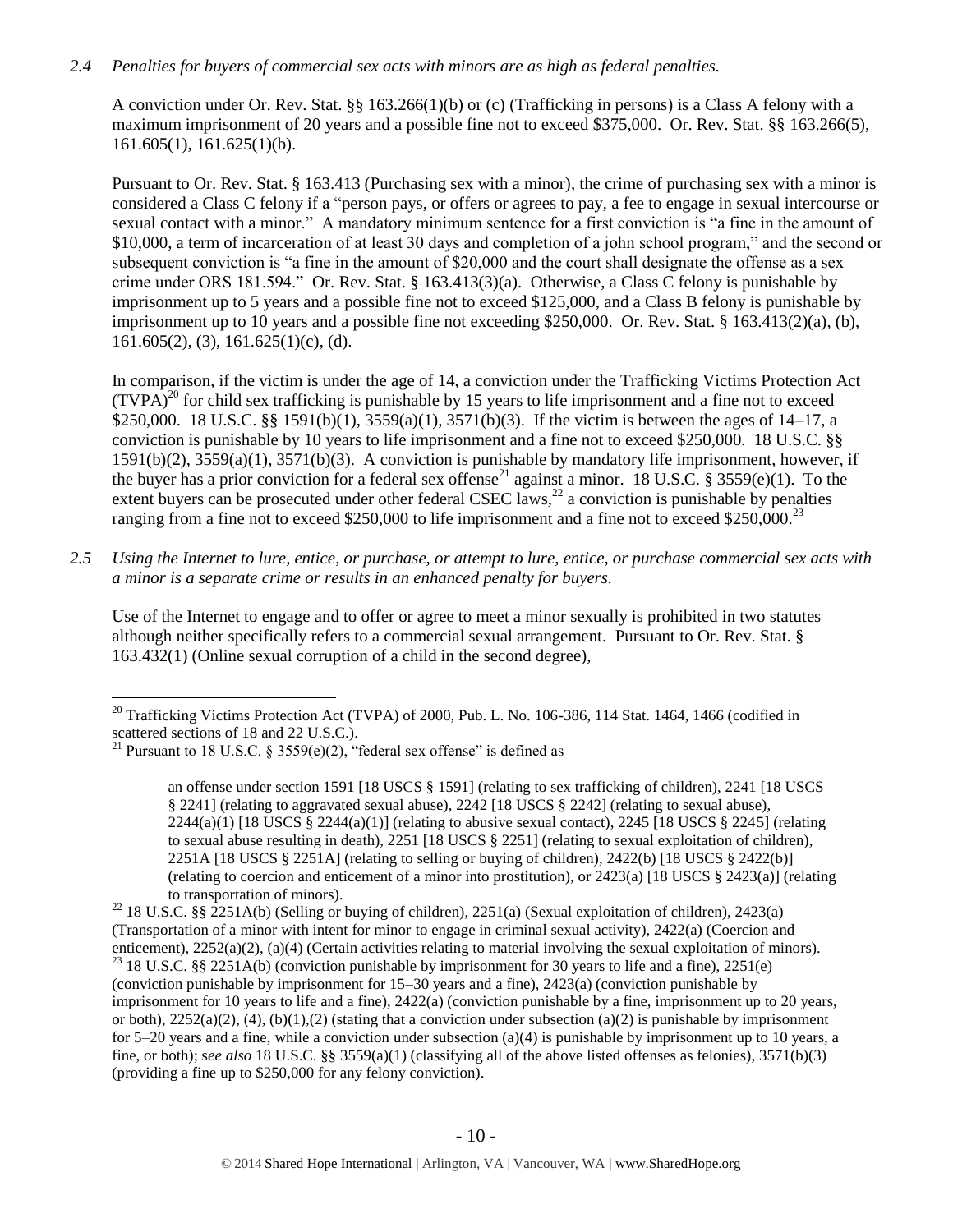(1) A person commits the crime of online sexual corruption of a child<sup>24</sup> in the second degree if the person is 18 years of age or older and:

<span id="page-10-1"></span><span id="page-10-0"></span>(a) For the purpose of arousing or gratifying the sexual desire of the person or another person, knowingly uses an online communication<sup>25</sup> to solicit<sup>26</sup> a child to engage in sexual contact<sup>27</sup> or sexually explicit conduct; $^{28}$  and

<span id="page-10-4"></span><span id="page-10-3"></span><span id="page-10-2"></span>(b) Offers or agrees to physically meet with the child.

A conviction under Or. Rev. Stat. § 163.432(1) is punishable as a Class C felony punishable by imprisonment up to 5 years and a possible fine not to exceed \$125,000. Or. Rev. Stat. §§ 163.432(2), 161.605(3),  $161.625(1)(d)$ .

Pursuant to Or. Rev. Stat. § 163.433(1) (Online sexual corruption of a child in the first degree), "A person commits the crime of online sexual corruption of a child in the first degree if the person violates ORS 163.432 and intentionally takes a substantial step toward physically meeting with or encountering the child." A conviction under Or. Rev. Stat. § 163.433 is punishable as a Class B felony by imprisonment up to 10 years and a possible fine not to exceed \$250,000. Or. Rev. Stat. §§ 163.433(2), 161.605(2), 161.625(1)(c).

#### *2.6 No age mistake defense is permitted for a buyer of commercial sex acts with any minor under 18.*

Mistake of age may not be a defense for purchasing sex with a minor depending on whether the buyer has a prior conviction. Under Or. Rev. Stat. § 163.413(2) (Purchasing sex with a minor), "[i]f the person does not have a prior conviction under this section at the time of the offense, ... the person may use a defense described in ORS 163.325 [Knowledge of victim's age] only if the minor was at least 16 years of age." However, "[i]f the person has one or more prior convictions under this section at the time of the offense, . . . the state need not prove that the person knew the minor was under 18 years of age and the person may not use a defense described in ORS 163.325 [Knowledge of victim's age].

Or. Rev. Stat. § 163.325(1) (Ignorance or mistake as a defense) states, "(1) In any prosecution under ORS § 163.355 to 163.445 [Sexual offenses] in which the criminality of conduct depends on a child's being under the age of 16, it is no defense that the defendant did not know the child's age or that the defendant reasonably believed the child to be older than the age of 16." However, subsection (2) states, "(2) When criminality depends on the child's being under a specified age other than 16, it is an affirmative defense for the defendant to prove that the defendant reasonably believed the child to be above the specified age at the time of the alleged offense."

With regard to Oregon's pornography statutes, Or. Rev. Stat. § 163.690 states "an affirmative defense to any prosecution under ORS 163.684 [Encouraging child sexual abuse in the first degree], 163.686 [Encouraging child sexual abuse in the second degree], 163.687 [Encouraging child sexual abuse in the third degree] or

<sup>&</sup>lt;sup>24</sup> Pursuant to Or. Rev. Stat. § 163.431(1), "child" means "a person who the defendant reasonably believes to be under 16 years of age."

<sup>&</sup>lt;sup>25</sup> Pursuant to Or. Rev. Stat. § 163.431(2), "online communication" means "communication that occurs via telephone text messaging, electronic mail, personal or instant messaging, chat rooms, bulletin boards or any other transmission of information by wire, radio, optical cable, cellular system, electromagnetic system or other similar means."

<sup>&</sup>lt;sup>26</sup> Pursuant to Or. Rev. Stat. § 163.431(5), "solicit" means "to invite, request, seduce, lure, entice, persuade, prevail upon, coax, coerce or attempt to do so."

<sup>&</sup>lt;sup>27</sup> Or. Rev. Stat. § 163.305(6)(Definitions) defines, for purposes of Or. Rev. Stat. § 163.431(3), "sexual contact" as "any touching of the sexual or other intimate parts of a person or causing such person to touch the sexual or other intimate parts of the actor for the purpose of arousing or gratifying the sexual desire of either party."

<sup>&</sup>lt;sup>28</sup> Pursuant to Or. Rev. Stat. § 163.431(4) "sexually explicit conduct" has the meaning given that term in ORS 163.665; s*ee supra* note [4](#page-2-0).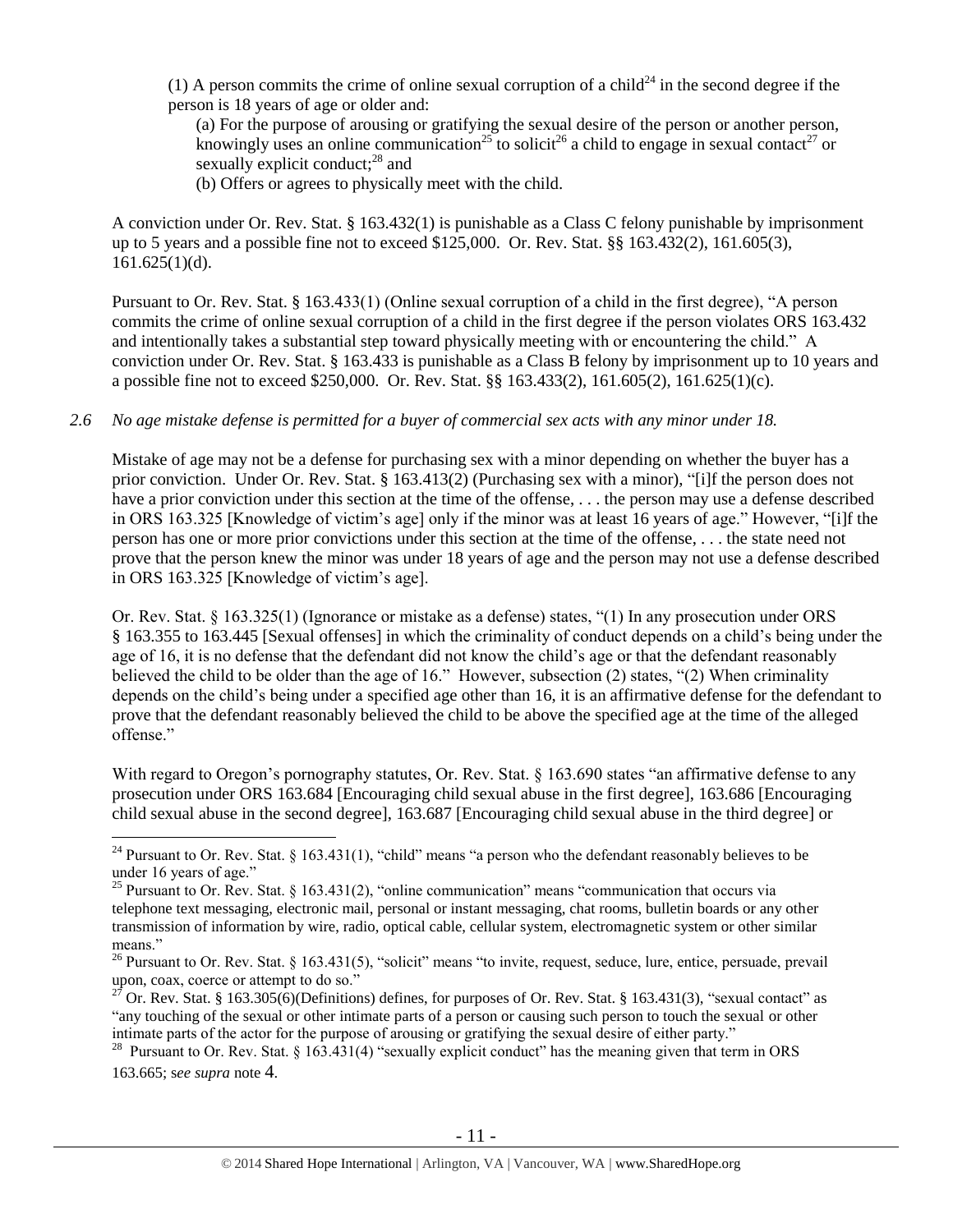163.693 [Failure to report child pornography] that the defendant, at the time of engaging in the conduct prohibited therein, did not know and did not have reason to know that the relevant sexually explicit conduct involved a child."

2.6.1 Recommendation: Amend ORS 163 to prohibit a mistake of age defense for buyers of sex with all minors, not just those under 16.

## *2.7 Base penalties for buying sex acts with a minor under 18 are sufficiently high and not reduced for older minors.*

Or. Rev. Stat. § 163.266 (Trafficking in persons) can apply to buyers of sex with minors following federal precedent through the term "obtain." However, Or. Rev. Stat. § 163.266 requires the buyer knows or recklessly disregards the fact that force, fraud or coercion will be used to cause the other person to engage in a commercial sex act; or the fact that the other person is under 15 years of age and will be used in a commercial sex act. Or. Rev. Stat. § 163.266(1)(b)(c). A conviction under Or. Rev. Stat. § 163.266(1)(a) (Trafficking in persons) is a Class B felony with a maximum imprisonment of 10 years and a possible fine not to exceed \$250,000. Or. Rev. Stat. §§ 163.266(4), 161.605(2), 161.625(1)(c). A conviction under Or. Rev. Stat. §§ 163.266(1)(b) or (c) (Trafficking in persons) is a Class A felony with a maximum imprisonment of 20 years and a possible fine not to exceed \$375,000. Or. Rev. Stat. §§ 163.266(5), 161.605(1), 161.625(1)(b).

Pursuant to Or. Rev. Stat. § 163.413 (Purchasing sex with a minor), a mandatory minimum sentence for a first conviction is "a fine in the amount of \$10,000, a term of incarceration of at least 30 days and completion of a john school program," and the second or subsequent conviction is "a fine in the amount of \$20,000 and the court shall designate the offense as a sex crime under ORS 181.594." Or. Rev. Stat. § 163.413(3)(a). Otherwise, a Class C felony is punishable by imprisonment up to 5 years and a possible fine not to exceed \$125,000, and a Class B felony is punishable by imprisonment up to 10 years and a possible fine not exceeding \$250,000. Or. Rev. Stat. § 163.413(2)(a), (b), 161.605(2), (3), 161.625(1)(c), (d).

## *2.8 Financial penalties for buyers of commercial sex acts with minors are sufficiently high to make it difficult for buyers to hide the crime.*

A conviction under Or. Rev. Stat. §§ 163.266(1)(b) or (c) (Trafficking in persons) is punishable as Class A felony and includes a possible fine not to exceed \$375,000. Or. Rev. Stat. §§ 163.266(5), 161.625(1)(b). A conviction under Or. Rev. Stat. § 163.433(1) (Online sexual corruption of a child in the first degree) is punishable as a Class B felony punishable by a possible fine not exceeding \$250,000. Or. Rev. Stat. § 161.625(1)(c). A conviction under Or. Rev. Stat. § 163.432 (Online sexual corruption of a child in the second degree) is punishable as a Class C felony punishable by a possible fine not to exceed \$125,000. Or. Rev. Stat. § 161.625(1)(d).

A buyer convicted under Or. Rev. Stat. § 163.413 (Purchasing sex with a minor), is subject to a Class C or B felony which carry a possible fine not to exceed \$125,000 or \$200,000, respectively. Or. Rev. Stat. §§  $161.605(2)$ ,  $(3)$ ,  $161.625(1)(c)$ ,  $(d)$ . However, a mandatory minimum sentence for a first conviction is a fine in the amount of \$10,000, and the second or subsequent conviction is a fine in the amount of \$20,000. Or. Rev. Stat. § 163.413 (3)(a). Otherwise, a Class C felony is punishable by imprisonment up to 5 years and a possible fine not to exceed \$125,000, and a Class B felony is punishable by imprisonment up to 10 years and a possible fine not exceeding \$250,000. Or. Rev. Stat. § 163.413(2)(a), (b), 161.605(2), (3), 161.625(1)(c), (d).

Buyers may also be subject to discretionary, criminal asset forfeiture. Or. Rev. Stat. § 131.553(1)(e) (Legislative findings; effect on local laws; remedy not exclusive) calls "for the forfeiture of certain property subject to criminal forfeiture under ORS 131.550 to 131.600, to provide for the protection of the rights and interests of affected persons . . . that pertain to the criminal forfeiture of real and personal property based upon prohibited conduct."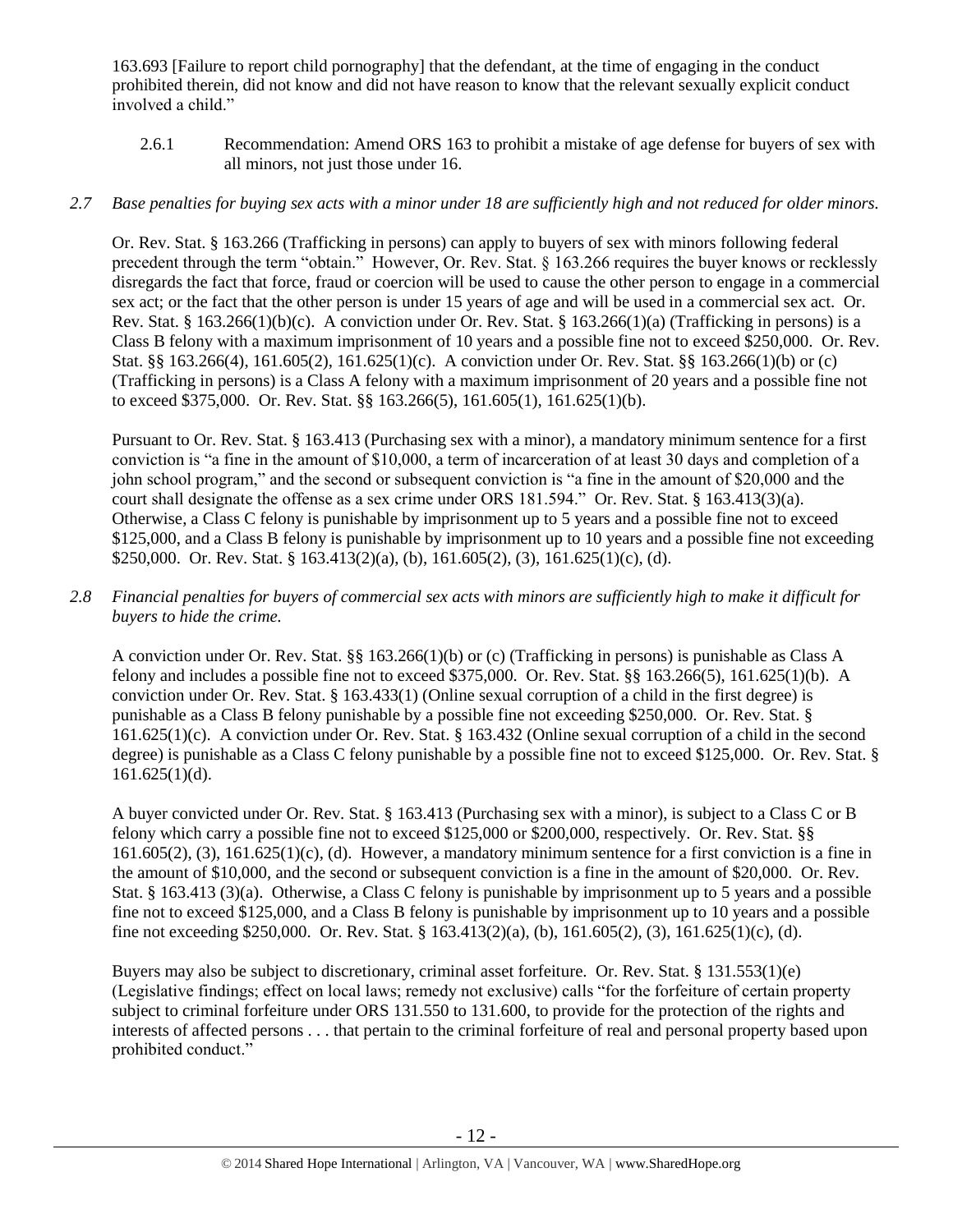Or. Rev. Stat. § 131.558 (Property subject to forfeiture) includes the following in the list of property that is subject to criminal forfeiture:

(4) . . . all conveyances, including aircraft, vehicles and vessels, that are used or intended for use in prohibited conduct or to facilitate prohibited conduct . . . .

(5) All books, records, computers and research, including formulae, microfilm, tapes and data that are used or intended for use to facilitate prohibited conduct;

(6) All moneys, negotiable instruments, balances in deposit or other accounts, securities or other things of value furnished or intended to be furnished by any person in the course of prohibited conduct, all proceeds of or from prohibited conduct, and all moneys, negotiable instruments, balances in deposit and other accounts and securities used or intended to be used to facilitate any prohibited conduct; (7) All real property, including any right, title and interest in the whole of any lot or tract of land and any appurtenances or improvements, that is used or intended to be used to commit or facilitate the

commission of prohibited conduct;

(10) All personal property that is used or intended to be used to commit or facilitate prohibited conduct.

"Prohibited conduct" is defined in Or. Rev. Stat. § 131.550(12) (Definitions) as the following: "(a) For purposes of proceeds, a felony or a Class A misdemeanor. (b) For purposes of instrumentalities, any crime listed in ORS 131.602." Under Or. Rev. Stat. § 131.602 (Prohibited conduct for purposes of instrumentalities of crime) the following crimes are included:

(11) Buying or selling a person under 18 years of age, as defined in ORS 163.537.

(12) Using a child in a display of sexually explicit conduct, as defined in ORS 163.670.

(13) Encouraging child sexual abuse in the first degree, as defined in ORS 163.684.

(14) Encouraging child sexual abuse in the second degree, as defined in ORS 163.686.

(15) Encouraging child sexual abuse in the third degree, as defined in ORS 163.687.

(16) Possession of materials depicting sexually explicit conduct of a child in the first degree, as defined in ORS 163.688.

(17) Possession of materials depicting sexually explicit conduct of a child in the second degree, as defined in ORS 163.689.

. . . .

. . . .

(90) Prostitution, as defined in ORS 167.007.

. . . .

(93) Compelling prostitution, as defined in ORS 167.017.

(94) Exhibiting an obscene performance to a minor, as defined in ORS 167.075.

. . . .

(139) Subjecting another person to involuntary servitude in the first degree, as defined in ORS 163.264. (140) Subjecting another person to involuntary servitude in the second degree, as defined in ORS 163.263.

(141) Trafficking in persons, as defined in ORS 163.266.

(142) Luring a minor, as defined in ORS 167.057.

(143) Online sexual corruption of a child in the second degree, as defined in ORS 163.432.

(144) Online sexual corruption of a child in the first degree, as defined in ORS 163.433.

(145) An attempt, conspiracy or solicitation to commit a crime in subsections (1) to (144) of this section

if the attempt, conspiracy or solicitation is a felony or a Class A misdemeanor.

Where the seizing agency is the state, the forfeited property shall be distributed pursuant to Or. Rev. Stat. § 131.597 which provides that the property shall be distributed as follows: to pay costs and to the victim, any amount ordered. . . . . Or. Rev. Stat. § 131.597.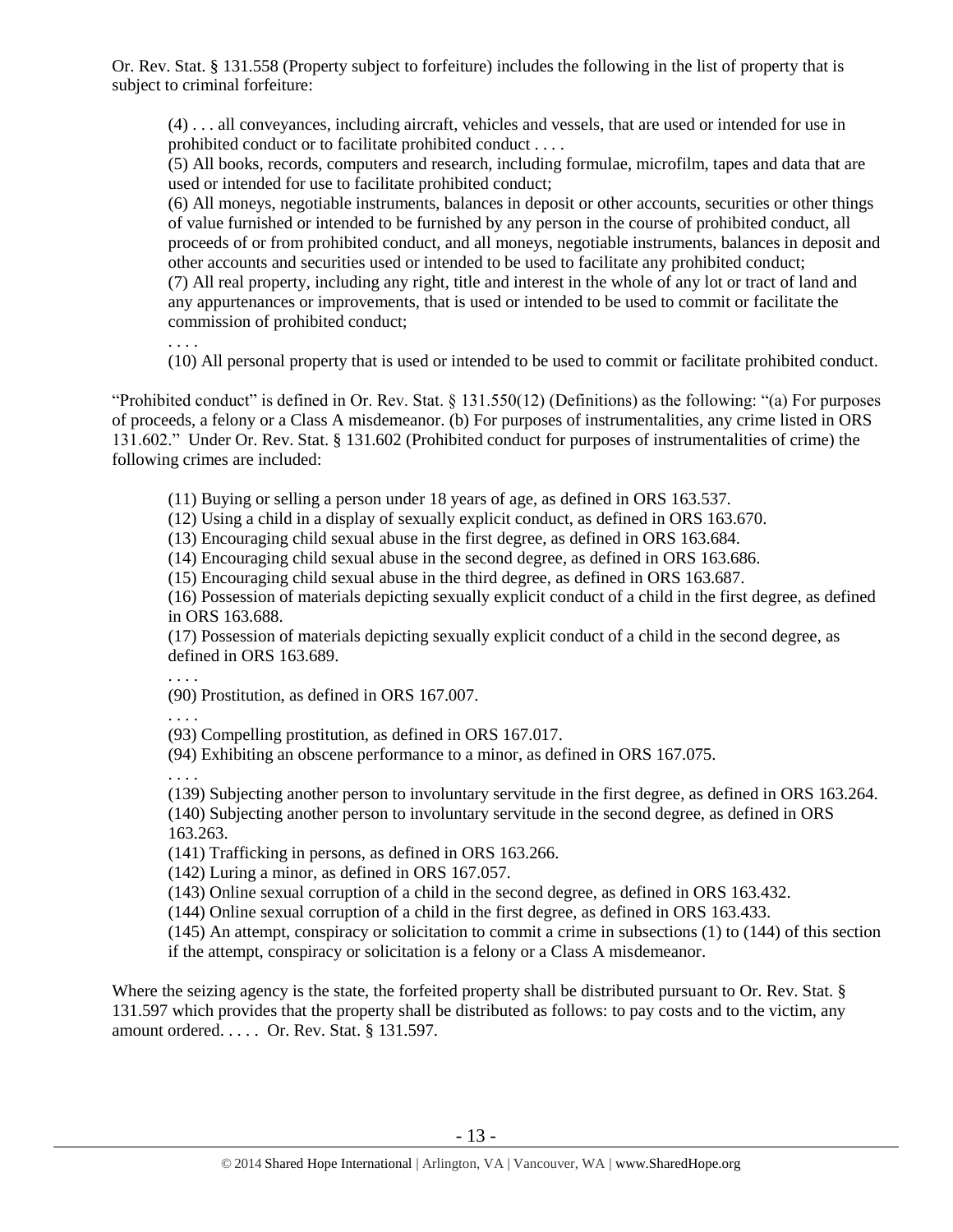A buyer may also be subject to restitution pursuant to Or. Rev. Stat. § 137.106(2) (Restitution to victims), which requires the district attorney to investigate and present to the court evidence of economic damages suffered as a result of human trafficking or CSEC offenses. The court is authorized to order restitution<sup>29</sup> as part of a criminal case when the victim "suffered economic damages."<sup>30</sup> Or. Rev. Stat. § 137.106(1).

*2.9 Buying and possessing child pornography carries penalties as high as similar federal offenses.*

Or. Rev. Stat. § 163.686(1) (Encouraging child sexual abuse in the second degree) states,

(1) A person commits the crime of encouraging child sexual abuse<sup>31</sup> in the second degree if the person: (a) (A) (i) Knowingly possesses or controls, or knowingly accesses with the intent to view, a visual recording<sup>32</sup> of sexually explicit conduct<sup>33</sup> involving a child<sup>34</sup> for the purpose of arousing or satisfying the sexual desires of the person or another person; or

<span id="page-13-1"></span><span id="page-13-0"></span>(ii) Knowingly pays, exchanges or gives anything of value to obtain or view a visual recording of sexually explicit conduct involving a child for the purpose of arousing or satisfying the sexual desires of the person or another person; and

(B) Knows or is aware of and consciously disregards the fact that creation of the visual recording of sexually explicit conduct involved child abuse; or

(b) (A) Knowingly pays, exchanges or gives anything of value to observe sexually explicit conduct by a child or knowingly observes, for the purpose of arousing or gratifying the sexual desire of the person, sexually explicit conduct by a child; and

(B) Knows or is aware of and consciously disregards the fact that the conduct constitutes child abuse.

A conviction under Or. Rev. Stat. § 163.686(1) is punishable as a Class C felony by imprisonment up to 5 years and a possible fine not to exceed \$125,000. Or. Rev. Stat. § 163.686(2), 161.605(3), 161.625(1)(d).

Or. Rev. Stat. § 163.687(1) (Encouraging child sexual abuse in the third degree) states,

A person commits the crime of encouraging child sexual abuse in the third degree if the person: (a) (A) (i) Knowingly possesses or controls, or knowingly accesses with the intent to view, a visual recording<sup>35</sup> of sexually explicit conduct<sup>36</sup> involving a child for the purpose of arousing or satisfying the sexual desires of the person or another person; or

 $\overline{a}$ <sup>29</sup> "Restitution" is defined in Or. Rev. Stat. § 137.103(3) (Definitions for ORS 137.101 to 137.109) as "full, partial or nominal payment of economic damages to a victim. Restitution is independent of and may be awarded in addition to a compensatory fine awarded under ORS § 137.101." <sup>30</sup> Or. Rev. Stat. § 137.103(2) states,

<sup>(2) &</sup>quot;Economic damages":

<sup>(</sup>a) Has the meaning given that term in ORS 31.710, except that "economic damages" does not include future impairment of earning capacity; and

<sup>(</sup>b) In cases involving criminal activities described in ORS 163.263, 163.264 or 163.266, includes the greater of:

<sup>(</sup>A) The value to the defendant of the victim's services as defined in ORS 163.261; or (B) The value of the victim's services, as defined in ORS 163.261, computed using the minimum wage established under ORS 653.025 and the overtime provisions of the federal Fair Labor Standards Act of 1938 (29 U.S.C. 201 et seq.).

 $31$  Or. Rev. Stat. § 163.665(2) (Definitions) defines "child abuse" as "conduct that constitutes, or would constitute if committed in this state, a crime in which the victim is a child."

<sup>32</sup> *See supra* note [5.](#page-2-1)

<sup>33</sup> *See supra* note [4.](#page-2-0)

<sup>34</sup> *See supra* note [3.](#page-2-2)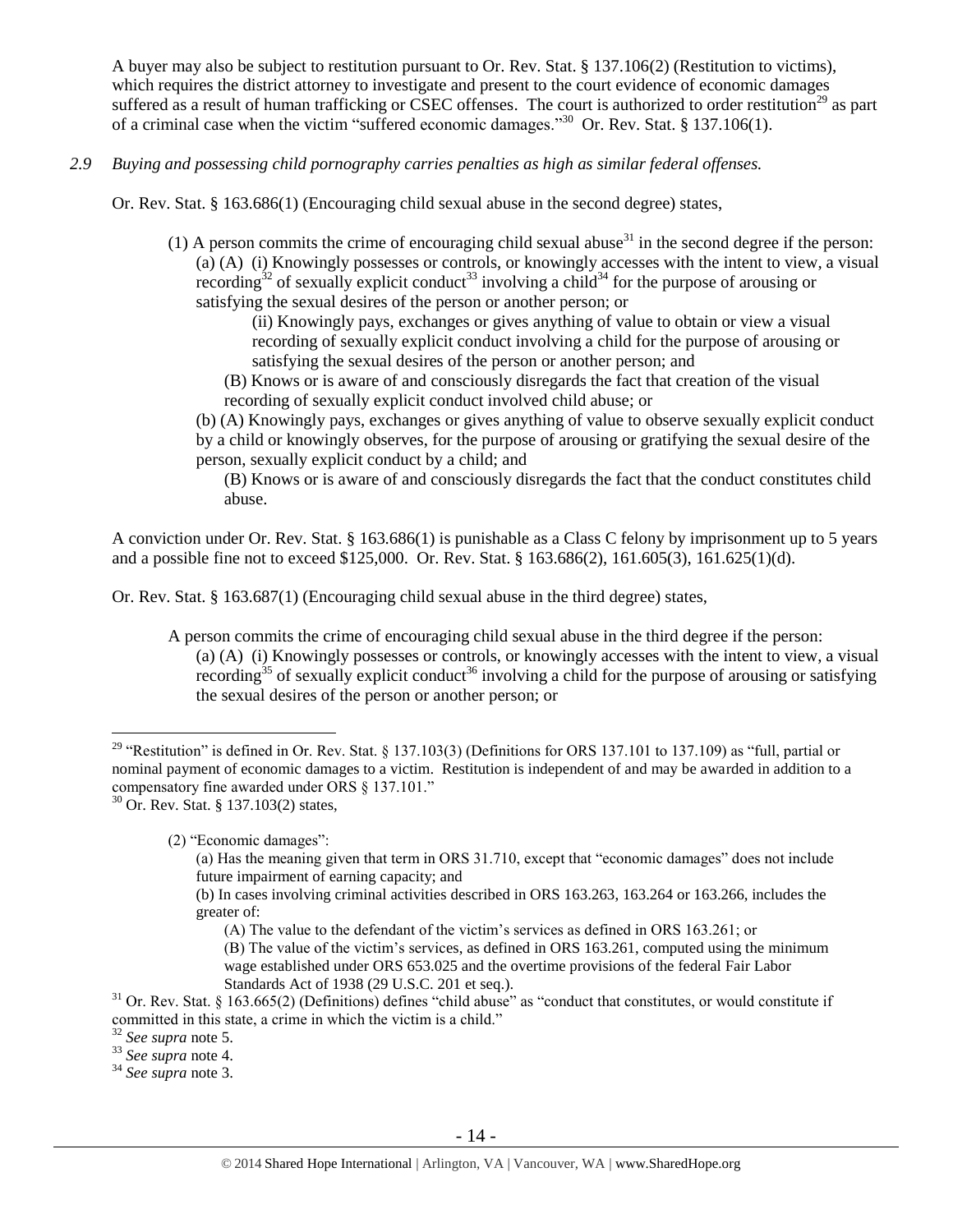(ii) Knowingly pays, exchanges or gives anything of value to obtain or view a visual recording of sexually explicit conduct involving a child for the purpose of arousing or satisfying the sexual desires of the person or another person; and

(B) Knows or fails to be aware of a substantial and unjustifiable risk that the creation of the visual recording of sexually explicit conduct involved child abuse; or

(b)(A) Knowingly pays, exchanges or gives anything of value to observe sexually explicit conduct by a child or knowingly observes, for the purpose of arousing or gratifying the sexual desire of the person, sexually explicit conduct by a child; and

(B) Knows or fails to be aware of a substantial and unjustifiable risk that the conduct constitutes child abuse.

A conviction under Or. Rev. Stat. § 163.687(1) is punishable as a Class A misdemeanor by imprisonment up to 1 year and a possible fine not to exceed \$6,250. Or. Rev. Stat. §§ 163.687(2), 161.615(1), 161.635(a).

Or. Rev. Stat. § 163.688(1) (Possession of materials depicting sexually explicit conduct of a child in the first degree) states, "A person commits the crime of possession of materials depicting sexually explicit conduct of a child" if the person, "(a) Knowingly possesses, accesses or views a visual depiction of sexually explicit conduct involving a child or a visual depiction of sexually explicit conduct that appears to involve a child; and (b) Uses the visual depiction to induce a child to participate or engage in sexually explicit conduct." A conviction under Or. Rev. Stat. § 163.688 is punishable as a Class B felony punishable by imprisonment up to 10 years and a possible fine not to exceed \$250,000. Or. Rev. Stat. §§ 163.688(2), 161.605(2), 161.625(1)(c).

Or. Rev. Stat. § 163.689(1) (Possession of materials depicting sexually explicit conduct of a child in the second degree) states, "A person commits the crime of possession of materials depicting sexually explicit conduct" if the person, "(a) Knowingly possesses, accesses or views a visual depiction of sexually explicit conduct involving a child or a visual depiction of sexually explicit conduct that appears to involve a child; and (b) Intends to use the visual depiction to induce a child to participate or engage in sexually explicit conduct." A conviction under Or. Rev. Stat. § 163.689(1) is punishable as a Class C felony by imprisonment up to 5 years and possible fine not to exceed \$125,000. Or. Rev. Stat. §§ 163.689(2), 161.605(3), 161.625(1)(d).

In comparison, a federal conviction for possession of child pornography<sup>37</sup> is generally punishable by imprisonment for 5–20 years and a fine not to exceed \$250,000.<sup>38</sup> Subsequent convictions, however, are punishable by imprisonment up to 40 years and a fine not to exceed \$250,000.<sup>39</sup>

 $\overline{a}$ 

<sup>38</sup> 18 U.S.C. §§ 2252(b) (stating that a conviction under subsection (a)(2) is punishable by imprisonment for 5–20 years and a fine, while a conviction under subsection (a)(4) is punishable by imprisonment up to 10 years, a fine, or both), 2252A(b)(1) (a conviction is punishable by imprisonment for 5–20 years and a fine), 1466A(a), (b) (stating that a conviction under subsection (a) is "subject to the penalties provided in section  $2252A(b)(1)$ ," imprisonment for 5–20 years and a fine, while a conviction under subsection (b) is "subject to the penalties provided in section 2252A(b)(2)," imprisonment up to 10 years, a fine, or both); *see also* 18 U.S.C. §§ 3559(a)(1) (classifying all of the above listed offenses as felonies), 3571(b)(3) (providing a fine up to \$250,000 for any felony conviction). <sup>39</sup> 18 U.S.C. §§ 2252(b) (stating if a person has a prior conviction under subsection (a)(2), or a list of other statutes, a conviction is punishable by a fine and imprisonment for 15–40 years, but if a person has a prior conviction under

subsection (a)(4), or a list of other statutes, a conviction is punishable by a fine and imprisonment for  $10-20$  years),  $2252A(b)(1)$  (stating if a person has a prior conviction under subsection (a)(2), (a)(3), or a list of other statutes, a conviction is punishable by a fine and imprisonment for  $15-40$  years),  $1466A(a)$ , (b) (stating that the penalty scheme for section 2252A(b) applies); *see also* 18 U.S.C. §§ 3559(a)(1) (classifying all of the above listed offenses as felonies), 3571(b)(3) (providing a fine up to \$250,000 for any felony conviction).

<sup>35</sup> *See supra* note [5.](#page-2-1)

<sup>36</sup> *See supra* note [4.](#page-2-0)

 $37$  18 U.S.C. §§ 2252(a)(2), (a)(4) (Certain activities relating to material involving the sexual exploitation of minors),  $2252A(a)(2)$ –(3) (Certain activities relating to material constituting or containing child pornography), 1466A(a), (b) (Obscene visual representations of the sexual abuse of children).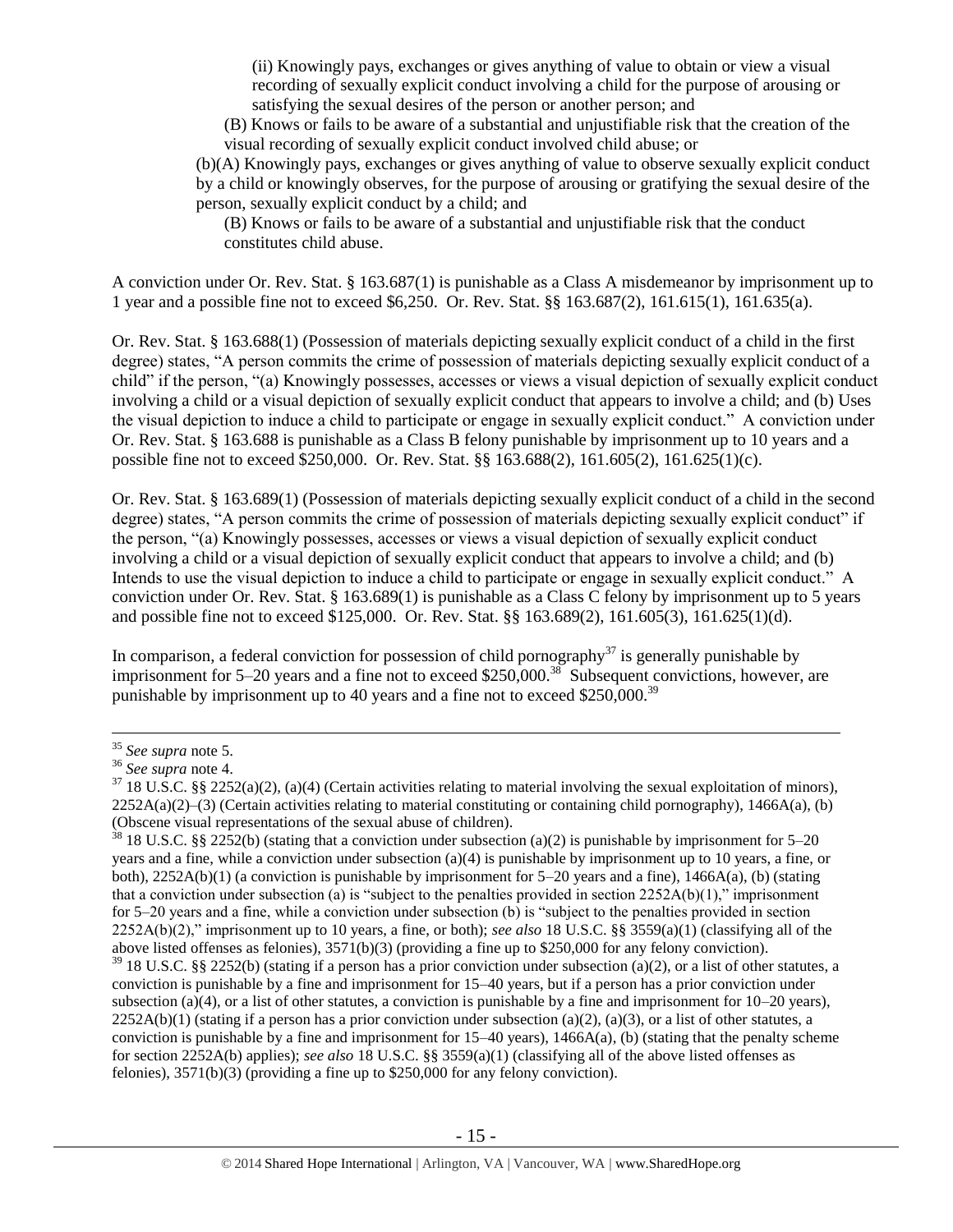2.9.1 Recommendation: Amend Or. Rev. Stat. § 163.687(1) (Encouraging child sexual abuse in the third degree) and Or. Rev. Stat. § 163.689(1) (Possession of materials depicting sexually explicit conduct of a child in the second degree) to reflect the seriousness of each offense and align the penalties to federal penalties.

## *2.10 Convicted buyers of commercial sex acts with minors and child pornography are required to register as sex offenders.*

Pursuant to Or. Rev. Stat. § 181.594 (Definitions), a sex offender, or a person who has been convicted of a sex crime, must register as a sex offender. The definition of "sex crime" in Or. Rev. Stat. § 181.594 includes several provisions that could be applicable to certain buyers of commercial sex with a minor, including, but not limited to the following:

(a) Rape in any degree;

(b) Sodomy in any degree;

(c) Unlawful sexual penetration in any degree;

(d) Sexual abuse in any degree;

(e) Incest with a child victim;

(f) Using a child in a display of sexually explicit conduct;

(g) Encouraging child sexual abuse in any degree;

(h) Transporting child pornography into the state;

(i) Paying for viewing a child's sexually explicit conduct;

. . .

(l) Kidnapping in the first degree if the victim was under 18 years of age;

(m) Contributing to the sexual delinquency of a minor;

(n) Sexual misconduct if the offender is at least 18 years of age;

(o) Possession of materials depicting sexually explicit conduct of a child in the first degree;

(p) Kidnapping in the second degree if the victim was under 18 years of age, except by a parent or by a person found to be within the jurisdiction of the juvenile court;

(q) Online sexual corruption of a child in any degree if the offender reasonably believed the child to be more than five years younger than the offender;

. . .

(s) Trafficking in persons as described in ORS  $163.266(1)(b)$  or (c);

(t) Purchasing sex with a minor if the court designates the offense a sex crime pursuant to [section 4(3)(d) of Or. Rev. Stat. § 163.413], or the defendant's second or subsequent conviction under [section 4(3)(b)(B) of Or. Rev. Stat. § 163.413];

(u) Any attempt to commit any of the crimes listed in paragraphs (a) to (t) of this subsection;

(v) Criminal conspiracy if the offender agrees with one or more persons to engage in or cause the performance of an offense listed in paragraphs (a) to (t) of this subsection.

Under Or. Rev. Stat. § 181.595(2) (Reporting by sex offender discharged, paroled or released from correctional facility or another United States jurisdiction) sex offender registration also applies to a person who:

(a) Is discharged, paroled or released on any form of supervised or conditional release from a jail, prison or other correctional facility or detention facility in this state at which the person was confined as a result of:

(A) Conviction of a sex crime or a crime for which the person would have to register as a sex offender under federal law; or

(B) Having been found guilty except for insanity of a sex crime;

(b) Is paroled to this state under ORS 144.610 after being convicted in another United States court of a crime: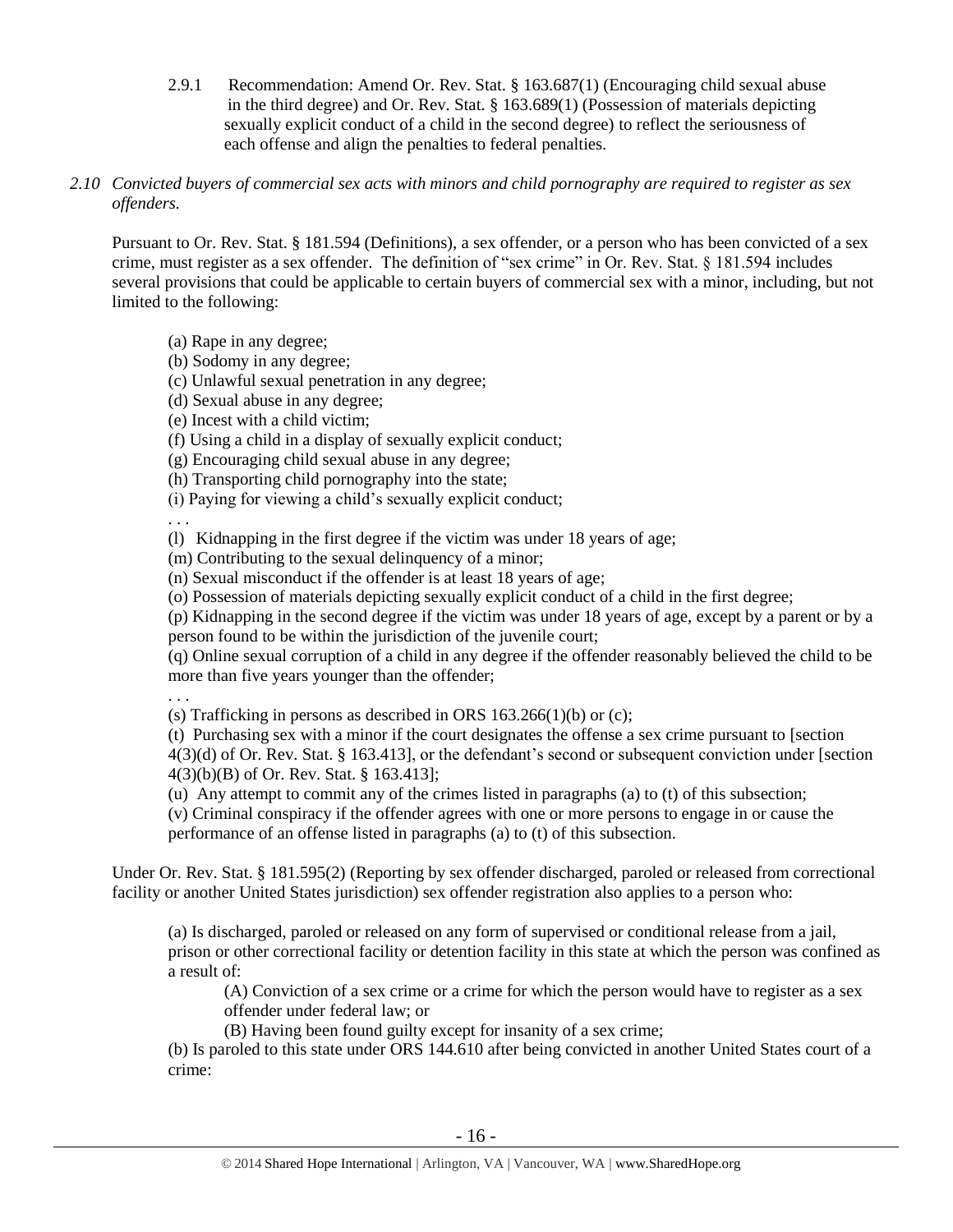(A) That would constitute a sex crime if committed in this state; or

<span id="page-16-0"></span>(B) For which the person would have to register as a sex offender in that court's jurisdiction, or as required under federal law<sup>40</sup>, regardless of whether the crime would constitute a sex crime in this state . . . .

. . . .

 $\overline{a}$  $40$  Federal law requires sex offenders to register "and keep the registration current, in each jurisdiction where the offender resides, where the offender is an employee, and where the offender is a student." 42 U.S.C.A. § 16913 (Registry requirements for sex offenders). Pursuant to 42 U.S.C.A. § 16911(1) (Relevant definitions, including Amie Zyla expansion of sex offender definition and expanded inclusion of child predators), "The term "sex offender" means an individual who was convicted of a sex offense." Furthermore, 42 U.S.C.A. § 16911(5)(A) states that the term " sex offense" generally means: "(i) a criminal offense that has an element involving a sexual act or sexual contact with another; (ii) a criminal offense that is a specified offense against a minor; ...," Under 42 U.S.C.A.  $\S$  16911(7), the definition of "specified offense of against a minor" is expanded "to include all offenses by child predators" and "an offense against a minor that involves any of the following:"

<sup>(</sup>A) An offense (unless committed by a parent or guardian) involving kidnapping.

<sup>(</sup>B) An offense (unless committed by a parent or guardian) involving false imprisonment.

<sup>(</sup>C) Solicitation to engage in sexual conduct.

<sup>(</sup>D) Use in a sexual performance.

<sup>(</sup>E) Solicitation to practice prostitution.

<sup>(</sup>F) Video voyeurism as described in [section 1801 of Title 18.](https://1.next.westlaw.com/Link/Document/FullText?findType=L&pubNum=1000546&cite=18USCAS1801&originatingDoc=N61E9B1E02C9B11DBB179FACF3E96AFAD&refType=LQ&originationContext=document&transitionType=DocumentItem&contextData=(sc.Search))

<sup>(</sup>G) Possession, production, or distribution of child pornography.

<sup>(</sup>H) Criminal sexual conduct involving a minor, or the use of the Internet to facilitate or attempt such conduct.

<sup>(</sup>I) Any conduct that by its nature is a sex offense against a minor.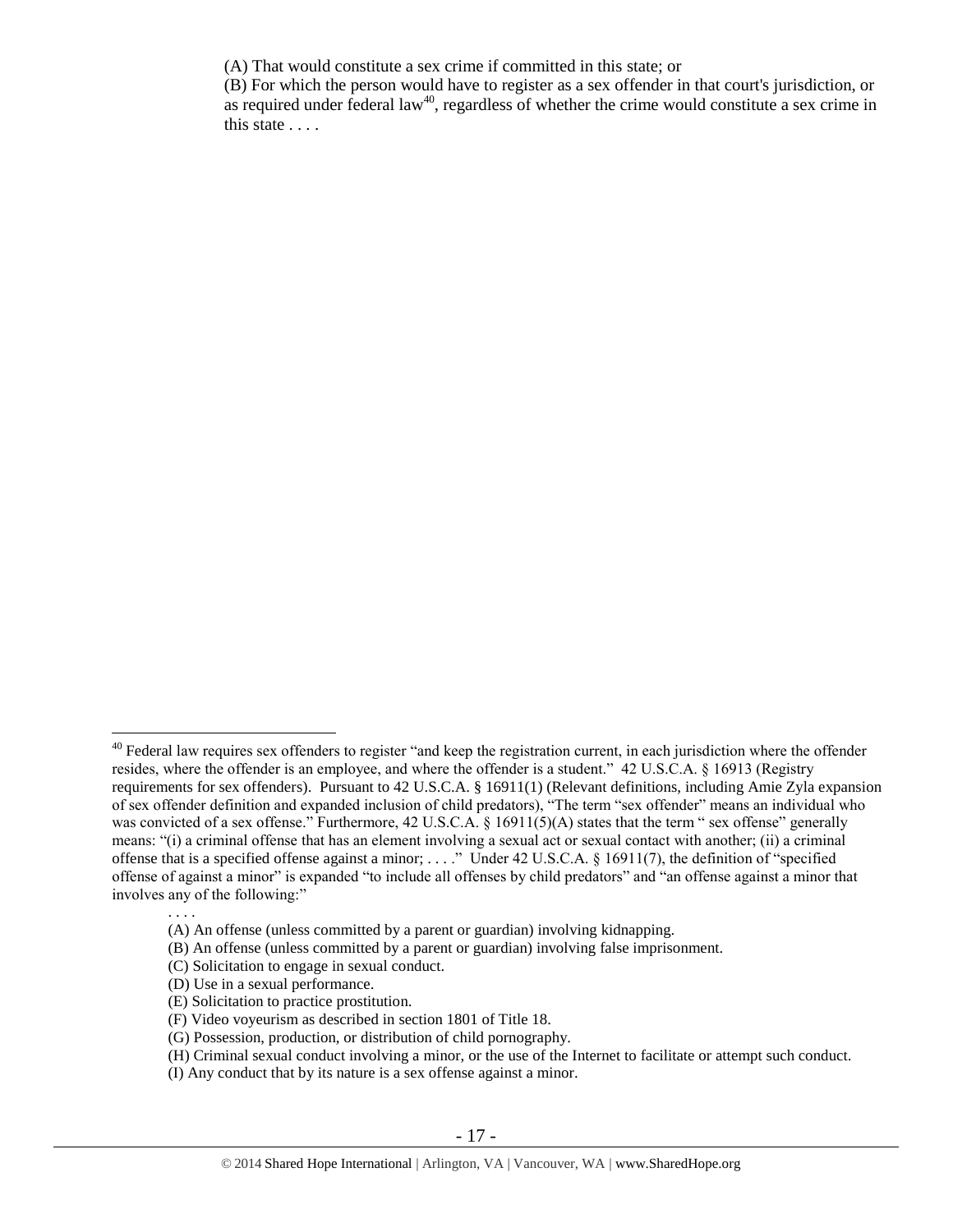## **FRAMEWORK ISSUE 3: CRIMINAL PROVISIONS FOR TRAFFICKERS**

#### *Legal Components:*

- *3.1 Penalties for trafficking a child for sexual exploitation are as high as federal penalties.*
- *3.2 Creating and distributing child pornography carries penalties as high as similar federal offenses.*
- *3.3 Using the Internet to lure, entice, recruit or sell commercial sex acts with a minor is a separate crime or results in an enhanced penalty for traffickers.*
- *3.4 Financial penalties for traffickers, including asset forfeiture, are sufficiently high.*
- *3.5 Convicted traffickers are required to register as sex offenders.*
- *3.6 Laws relating to termination of parental rights for certain offenses include sex trafficking or commercial sexual exploitation of children (CSEC) offenses in order to remove the children of traffickers from their control and potential exploitation.*

*\_\_\_\_\_\_\_\_\_\_\_\_\_\_\_\_\_\_\_\_\_\_\_\_\_\_\_\_\_\_\_\_\_\_\_\_\_\_\_\_\_\_\_\_\_\_\_\_\_\_\_\_\_\_\_\_\_\_\_\_\_\_\_\_\_\_\_\_\_\_\_\_\_\_\_\_\_\_\_\_\_\_\_\_\_\_\_\_\_\_\_\_\_\_*

## *Legal Analysis:*

 $\overline{a}$ 

*3.1 Penalties for trafficking a child for sexual exploitation are as high as federal penalties.* 

Traffickers of children for commercial sexual exploitation are subject to prosecution under several criminal statutes. A conviction under Or. Rev. Stat. §§ 163.266(1)(a), (2) (Trafficking in persons)<sup>41</sup> or Or. Rev. Stat. § 167.017 (Compelling prostitution)<sup>42</sup> is punishable as a Class B felony by imprisonment up to 10 years and a possible fine not to exceed \$250,000. Or. Rev. Stat. §§ 163.266(4), 161.605(2), 161.625(1)(c).<sup>43</sup> A conviction under Or. Rev. Stat. §§ 163.266(1)(b), (c) (Trafficking in persons) or Or. Rev. Stat. § 163.670 (Using child in display of sexually explicit conduct)<sup>44</sup> is punishable as a Class A felony by imprisonment for up to 20 years and a possible fine not to exceed \$375,000. Or. Rev. Stat. §§ 163.266(5), 161.605(1), 161.625(1)(b).

Traffickers could also face penalties under the money laundering provisions. Or. Rev. Stat. § 164.172 (Engaging in a financial transaction in property derived from unlawful activity) states,

(1) A person commits the crime of engaging in a financial transaction<sup>45</sup> in property derived from unlawful activity<sup>46</sup> if the person knowingly engages in or attempts to engage in a financial transaction in property that:

<span id="page-17-2"></span><span id="page-17-1"></span><span id="page-17-0"></span>(a) Constitutes, or is derived from, the proceeds of unlawful activity;

(b) Is of a value greater than \$ 10,000; and

(c) The person knows is derived from or represents the proceeds of some form, though not necessarily which form, of unlawful activity.

<sup>44</sup> *See supra* Section 1.2 for the substantive provisions of Or. Rev. Stat. § 163.670.

<sup>41</sup> *See supra* Section 1.1 for the substantive provisions of Or. Rev. Stat. § 163.266.

<sup>42</sup> *See supra* Section 1.2 for the substantive provisions of Or. Rev. Stat. § 167.017.

<sup>&</sup>lt;sup>43</sup> Alternatively, under Or. Rev. Stat. § 161.625(3)(a), "If a person has gained money or property through the commission of a felony, then upon conviction thereof the court, in lieu of imposing the fine authorized for the crime under subsection (1) or (2) of this section, may sentence the defendant to pay an amount, fixed by the court, not exceeding double the amount of the defendant's gain from the commission of the crime."

<sup>&</sup>lt;sup>45</sup> Or. Rev. Stat. § 164.172(3)(a) references 164.170 for the definition of "financial transaction." Or. Rev. Stat. § 164.170(5)(d) states, "(d) 'Financial transaction' means a transaction involving: (A) The movement of funds by wire or other means; (B) One or more monetary instruments; (C) The transfer of title to any real property, vehicle, vessel or aircraft; or (D) The use of a financial institution."

<sup>&</sup>lt;sup>46</sup> Pursuant to Or. Rev. Stat. § 164.172(3)(b), "unlawful activity" is defined by Or. Rev. Stat. § 164.170(5)(h), which states, "'Unlawful activity' means any act constituting a felony under state, federal or foreign law."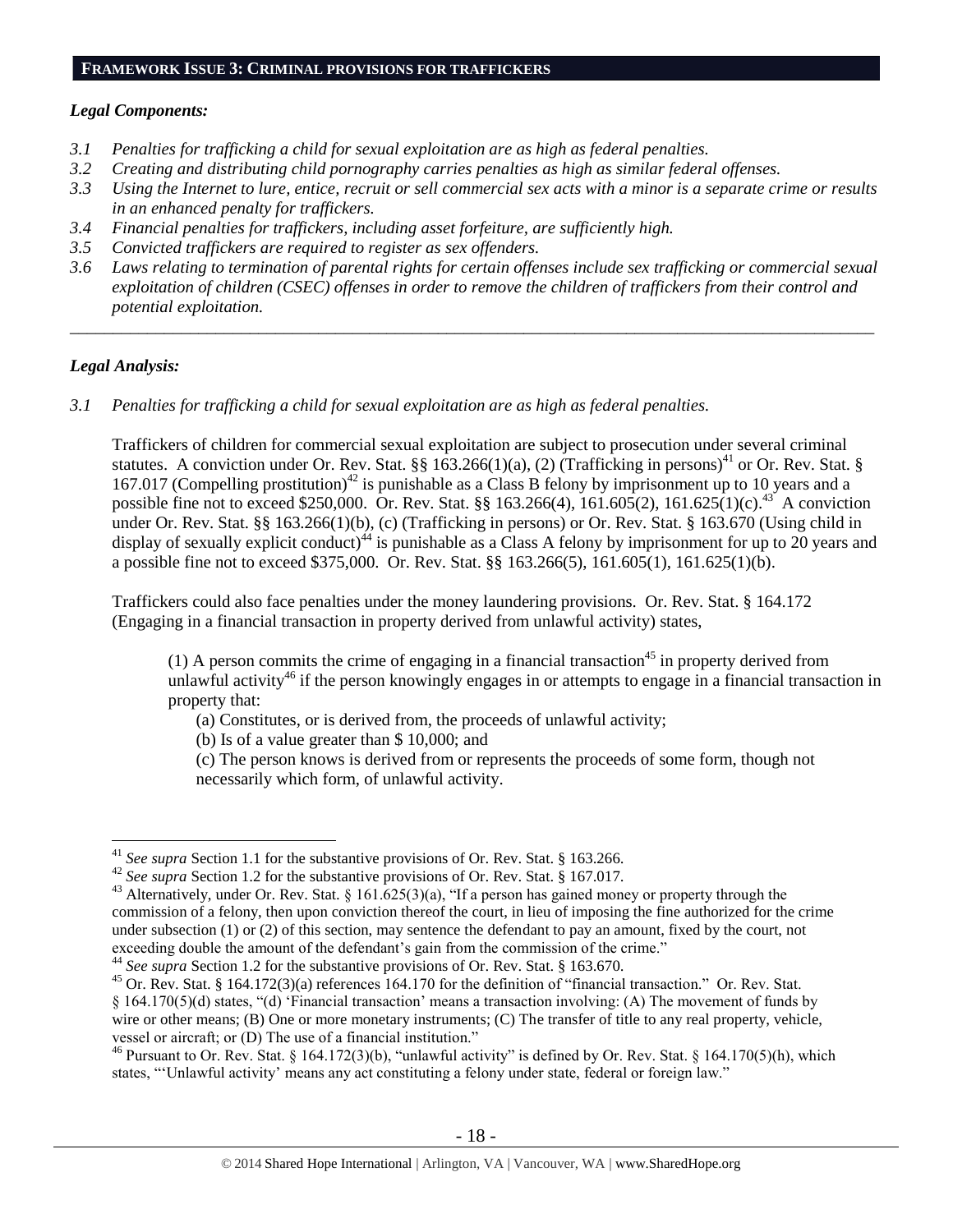(2) (a) Engaging in a financial transaction in property derived from unlawful activity is a Class C felony.

(b) In addition to any other sentence of imprisonment or fine that a court may impose and notwithstanding ORS 161.625, a court may include in the sentence of a person convicted under this section a fine in an amount equal to the value of the property involved in the unlawful transaction.

A conviction under the money laundering provisions is punishable by imprisonment up to 5 years and a possible fine not to exceed \$125,000. Or. Rev. Stat. §§ 164.172(2)(a), 161.605(3), 161.625(1)(d).

In comparison, if the victim is under the age of 14, a conviction under the Trafficking Victims Protection Act  $(TVPA)<sup>47</sup>$  for child sex trafficking is punishable by 15 years to life imprisonment and a fine not to exceed \$250,000. 18 U.S.C. §§ 1591(b)(1), 3559(a)(1), 3571(b)(3). If the victim is between the ages of 14–17, a conviction is punishable by 10 years to life imprisonment and a fine not to exceed \$250,000. 18 U.S.C. §§ 1591(b)(2), 3559(a)(1), 3571(b)(3). A conviction is punishable by mandatory life imprisonment, however, if the trafficker has a prior conviction for a federal sex offense<sup>48</sup> against a minor.

## *3.2 Creating and distributing child pornography carries penalties as high as similar federal offenses.*

Traffickers who permit a child to be used in child pornography may be prosecuted under Or. Rev. Stat. § 163.670(1) (Using child in display of sexually explicit conduct), which states, "A person commits the crime of using a child<sup>49</sup> in a display of sexually explicit conduct<sup>50</sup> if the person employs, authorizes, permits, compels or induces a child to participate or engage in sexually explicit conduct for any person to observe or to record in a visual recording."<sup>51</sup> Pursuant to Or. Rev. Stat. § 163.670(2) a conviction under Or. Rev. Stat. § 163.670(1) is punishable as a Class A felony by imprisonment up to 20 years and a possible fine not to exceed \$375,000. Or. Rev. Stat. §§ 161.605(1), 161.625(1)(b).<sup>52</sup>

Under Or. Rev. Stat. § 163.684 (Encouraging child sexual abuse in the first degree) states,

(1) A person commits the crime of encouraging child sexual abuse in the first degree if the person: (a) (A) Knowingly develops, duplicates, publishes, prints, disseminates, exchanges, displays, finances, attempts to finance or sells a visual recording<sup>53</sup> of sexually explicit conduct<sup>54</sup> involving a child or knowingly possesses, accesses or views such a visual recording with the intent to develop, duplicate, publish, print, disseminate, exchange, display or sell it; or

(B) Knowingly brings into this state, or causes to be brought or sent into this state, for sale or distribution, a visual recording of sexually explicit conduct involving a child; and

(b) Knows or is aware of and consciously disregards the fact that creation of the visual recording of sexually explicit conduct involved child abuse.

Pursuant to Or. Rev. Stat. § 163.684(2), a conviction of Or. Rev. Stat. § 163.684 is punishable as a Class B felony by imprisonment up to 10 years and a possible fine not to exceed \$250,000. Or. Rev. Stat. §§  $161.605(2)$ ,  $161.625(1)(c)$ .

<sup>47</sup> *See supra* note [20.](#page-9-0)

<sup>48</sup> *See supra* note [21.](#page-9-1)

<sup>49</sup> *See supra* note [3.](#page-2-2)

<sup>50</sup> *See supra* note [4.](#page-2-0)

<sup>51</sup> *See supra* note [5.](#page-2-1)

<sup>52</sup> *See supra* note [43.](#page-17-0)

<sup>53</sup> *See supra* note [5.](#page-2-1)

<sup>54</sup> *See supra* note [4.](#page-2-0)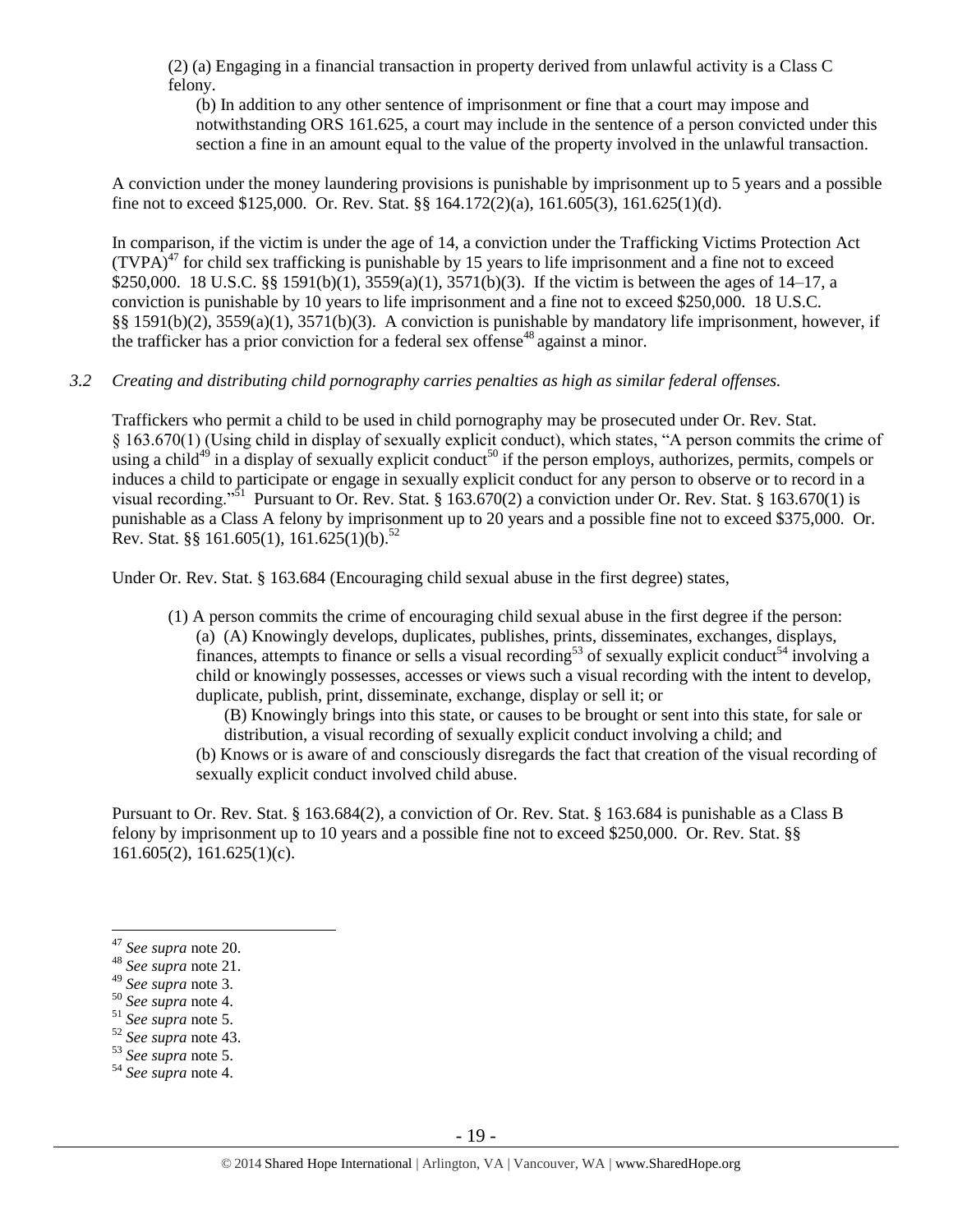In comparison, if the victim is under the age of 14, a conviction under the  $TVPA<sup>55</sup>$  for child sex trafficking is punishable by 15 years to life imprisonment and a fine not to exceed \$250,000. 18 U.S.C. §§ 1591(b)(1),  $3559(a)(1)$ ,  $3571(b)(3)$ . If the victim is between the ages of  $14-17$ , a conviction is punishable by 10 years to life imprisonment and a fine not to exceed \$250,000. 18 U.S.C. §§ 1591(b)(2), 3559(a)(1), 3571(b)(3). A conviction is punishable by mandatory life imprisonment, however, if the trafficker has a prior conviction for a federal sex offense<sup>56</sup> against a minor. Additionally, a federal conviction for distribution of child pornography<sup>57</sup> is generally punishable by imprisonment for  $5-20$  years and a fine not to exceed \$250,000.<sup>58</sup> Subsequent convictions, however, are punishable by imprisonment up to 40 years and a fine not to exceed \$250,000.<sup>59</sup>

*3.3 Using the Internet to lure, entice, recruit or sell commercial sex acts with a minor is a separate crime or results in an enhanced penalty for traffickers.*

Pursuant to Or. Rev. Stat. § 163.432(1) (Online sexual corruption of a child in the second degree),

(1) A person commits the crime of online sexual corruption of a child $^{60}$  in the second degree if the person is 18 years of age or older and:

(a) For the purpose of arousing or gratifying the sexual desire of the person or another person, knowingly uses an online communication<sup>61</sup> to solicit<sup>62</sup> a child to engage in sexual contact<sup>63</sup> or sexually explicit conduct; $^{64}$  and

(b) Offers or agrees to physically meet with the child.

A conviction under Or. Rev. Stat. § 163.432(1) is punishable as a Class C felony by imprisonment up to 5 years and a possible fine not to exceed \$125,000. Or. Rev. Stat. §§ 163.432(2), 161.605(3), 161.625(1)(d).

Pursuant to Or. Rev. Stat. § 163.433(1) (Online sexual corruption of a child in the first degree), "A person commits the crime of online sexual corruption of a child in the first degree if the person violates ORS 163.432 [Online sexual corruption of a child in the second degree] and intentionally takes a substantial step toward physically meeting with or encountering the child." A conviction under Or. Rev. Stat. § 163.433(1) is punishable as a class B felony by imprisonment up to 10 years and a possible fine not to exceed \$250,000. Or. Rev. Stat. §§ 163.433(2), 161.605(2), 161.625(1)(c).

<sup>&</sup>lt;sup>55</sup> See supra note [20.](#page-9-0)

<sup>56</sup> *See supra* note [21.](#page-9-1)

<sup>57 18</sup> U.S.C. §§ 2252(a)(1), (a)(2), (a)(3) (Certain activities relating to material involving the sexual exploitation of minors),  $2252A(a)(2)$ ,  $(a)(3)$  (Certain activities relating to material constituting or containing child pornography), 1466A(a) (Obscene visual representations of the sexual abuse of children).

<sup>&</sup>lt;sup>58</sup> 18 U.S.C. §§ 2252(b) (stating that a conviction under subsection (a)(1), (a)(2), or (a)(3) is punishable by imprisonment for 5–20 years and a fine), 2252A(b)(1) (a conviction is punishable by imprisonment for 5–20 years and a fine), 1466A(a), (b) (stating that a conviction under subsection (a) is "subject to the penalties provided in section 2252A(b)(1)," imprisonment for 5–20 years and a fine, while a conviction under subsection (b) is "subject to the penalties provided in section 2252A(b)(2)," imprisonment up to 10 years, a fine, or both); *see also* 18 U.S.C. §§ 3559(a)(1) (classifying all of the above listed offenses as felonies),  $3571(b)(3)$  (providing a fine up to \$250,000 for any felony conviction).

 $59$  18 U.S.C. §§ 2252(b) (stating if a person has a prior conviction under subsection (a)(1), (a)(2), or (a)(3) or a list of other statutes, a conviction is punishable by a fine and imprisonment for 15–40 years), 2252A(b)(1) (stating if a person has a prior conviction under subsection (a)(2), (a)(3), or a list of other statutes, a conviction is punishable by a fine and imprisonment for  $15-40$  years),  $1466A(a)$ , (b) (stating that the penalty scheme for section  $2252A(b)$ applies); *see also* 18 U.S.C. §§ 3559(a)(1) (classifying all of the above listed offenses as felonies), 3571(b)(3) (providing a fine up to \$250,000 for any felony conviction).

<sup>60</sup> *See supra* note [24.](#page-10-0)

<sup>61</sup> *See supra* note [25.](#page-10-1)

<sup>62</sup> *See supra* note [26.](#page-10-2)

<sup>63</sup> *See supra* note [27.](#page-10-3)

<sup>64</sup> *See supra* note [28.](#page-10-4)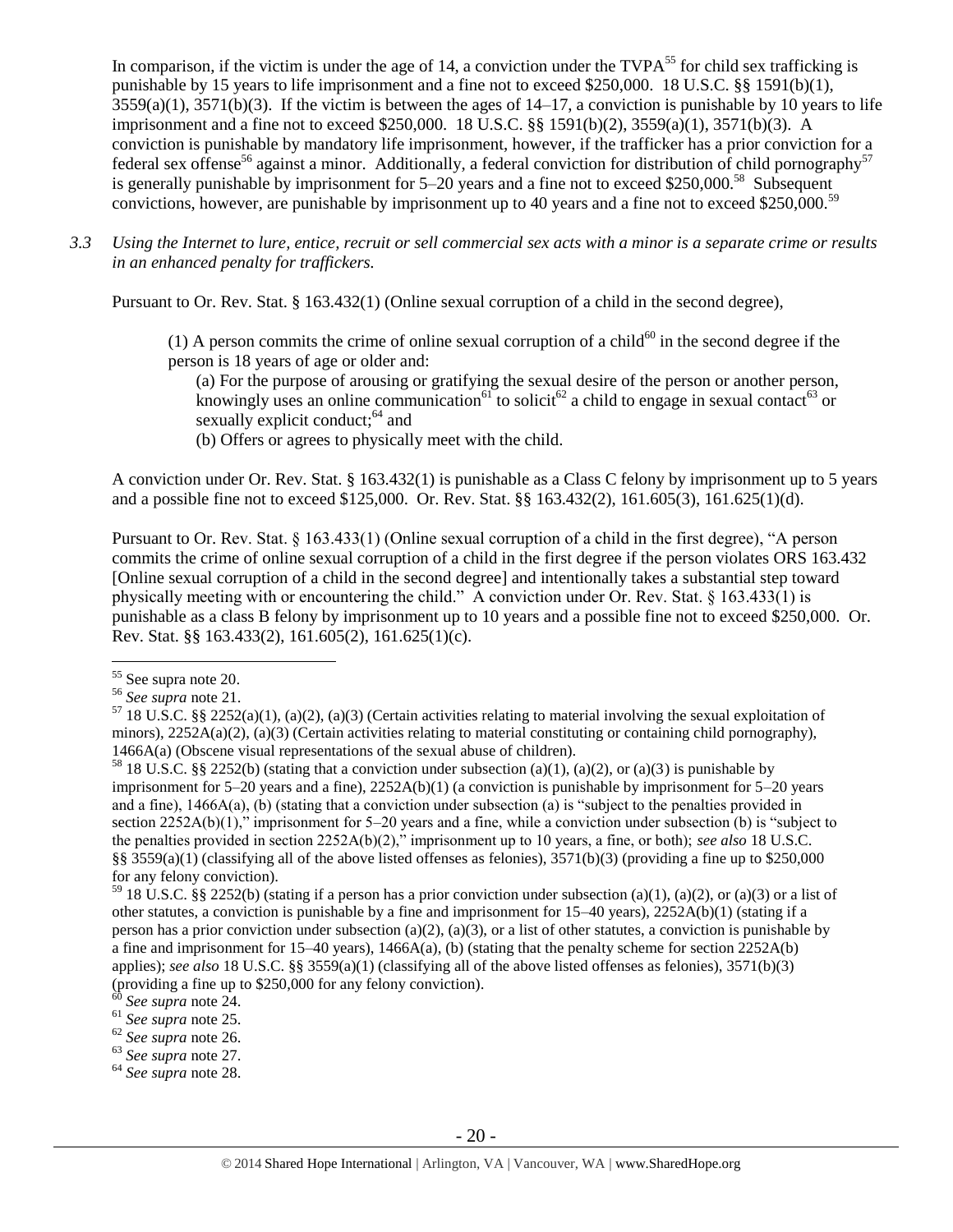# *3.4 Financial penalties for traffickers, including asset forfeiture, are sufficiently high.*

A conviction under Or. Rev. Stat. §§ 163.266(1)(a) or (2) (Trafficking in persons) or § 167.017 (Compelling prostitution) is punishable as a Class B felony by a possible fine not exceeding \$250,000. Or. Rev. Stat. § 163.266(4), 161.625(1)(c).<sup>65</sup> A conviction under Or. Rev. Stat. §§ 163.266(1)(b), (c), or Or. Rev. Stat. § 163.670 (Using child in display of sexually explicit conduct) is punishable as a Class A felony by a possible fine not to exceed \$375,000. Or. Rev. Stat. §161.625(1)(b). A conviction under Or. Rev. Stat. § 164.172 (Engaging in a financial transaction in property derived from unlawful activity) is punishable as a Class C felony by a possible fine not to exceed \$125,000. Or. Rev. Stat. § 161.625(1)(d).

Traffickers may also be subject to certain discretionary, criminal forfeiture provisions. Or. Rev. Stat. § 131.553(1)(e) (Legislative findings; effect on local laws; remedy not exclusive) calls "for the forfeiture of certain property subject to criminal forfeiture under ORS 131.550 to 131.600, to provide for the protection of the rights and interests of affected persons and to provide for uniformity throughout this state with respect to the laws of this state that pertain to the criminal forfeiture of real and personal property based upon prohibited conduct."

"Prohibited conduct" is defined in Or. Rev. Stat. § 131.550(12) (Definitions) as the following: "(a) For purposes of proceeds, a felony or a Class A misdemeanor. (b) For purposes of instrumentalities, any crime listed in ORS 131.602." Or. Rev. Stat. § 131.602 (Prohibited conduct for purposes of instrumentalities of crime) includes the following crimes:

(11) Buying or selling a person under 18 years of age, as defined in ORS 163.537.

(12) Using a child in a display of sexually explicit conduct, as defined in ORS 163.670.

(13) Encouraging child sexual abuse in the first degree, as defined in ORS 163.684.

(14) Encouraging child sexual abuse in the second degree, as defined in ORS 163.686.

(15) Encouraging child sexual abuse in the third degree, as defined in ORS 163.687.

(16) Possession of materials depicting sexually explicit conduct of a child in the first degree, as defined in ORS 163.688.

(17) Possession of materials depicting sexually explicit conduct of a child in the second degree, as defined in ORS 163.689.

. . . .

(92) Promoting prostitution, as defined in ORS 167.012.

(93) Compelling prostitution, as defined in ORS 167.017.

(94) Exhibiting an obscene performance to a minor, as defined in ORS 167.075.

. . . .

(139) Subjecting another person to involuntary servitude in the first degree, as defined in ORS 163.264. (140) Subjecting another person to involuntary servitude in the second degree, as defined in ORS 163.263.

(141) Trafficking in persons, as defined in ORS 163.266.

(142) Luring a minor, as defined in ORS 167.057.

(143) Online sexual corruption of a child in the second degree, as defined in ORS 163.432.

(144) Online sexual corruption of a child in the first degree, as defined in ORS 163.433.

(145) An attempt, conspiracy or solicitation to commit a crime in subsections (1) to (144) of this section if the attempt, conspiracy or solicitation is a felony or a Class A misdemeanor.

Or. Rev. Stat. § 131.558 (Property subject to forfeiture) includes the following in the list of property that is subject to criminal forfeiture:

<sup>65</sup> *See supra* note [43.](#page-17-0)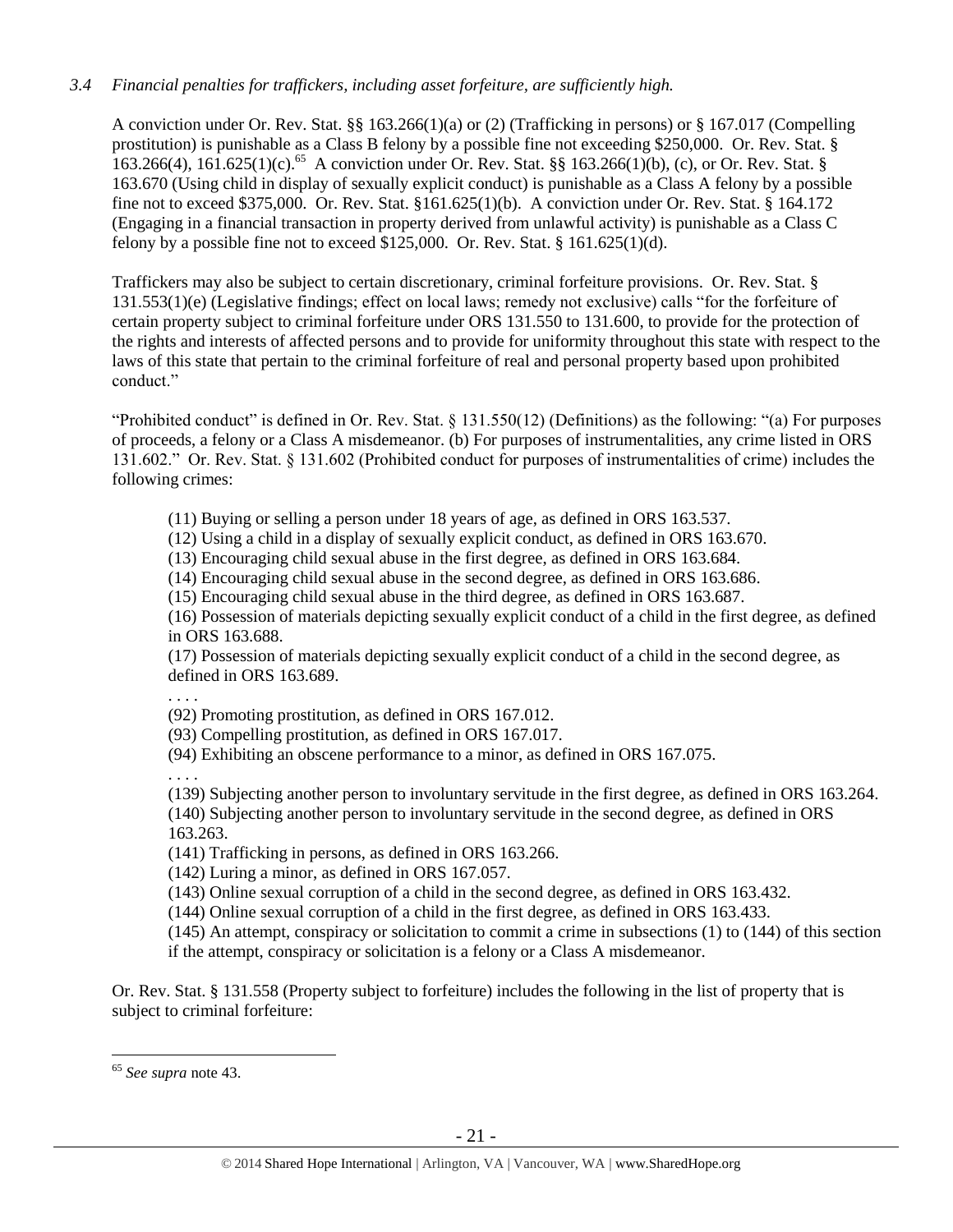(2) All raw materials, products and equipment of any kind that are used, or intended for use, in providing, manufacturing, compounding, processing, delivering, importing or exporting any service or substance in the course of prohibited conduct;

(3) All property that is used, or intended for use, as a container for property described in subsection . . . (2) of this section;

. . . .

(4) All conveyances, including aircraft, vehicles and vessels, that are used, or are intended for use, to transport or facilitate the transportation, sale, receipt, possession or concealment of property described in subsection (1) or (2) of this section, and all conveyances, including aircraft, vehicles and vessels, that are used or intended for use in prohibited conduct or to facilitate prohibited conduct . . . .

(5) All books, records, computers and research, including formulae, microfilm, tapes and data that are used or intended for use to facilitate prohibited conduct;

(6) All moneys, negotiable instruments, balances in deposit or other accounts, securities or other things of value furnished or intended to be furnished by any person in the course of prohibited conduct, all proceeds of or from prohibited conduct, and all moneys, negotiable instruments, balances in deposit and other accounts and securities used or intended to be used to facilitate any prohibited conduct; (7) All real property, including any right, title and interest in the whole of any lot or tract of land and any appurtenances or improvements, that is used or intended to be used to commit or facilitate the commission of prohibited conduct;

. . . .

. . . .

(9) All property described in this section that is intended for use in committing or facilitating an attempt to commit a crime as described in ORS 161.405, a solicitation as described in ORS 161.435 or a conspiracy as described in ORS 161.450; and

(10) All personal property that is used or intended to be used to commit or facilitate prohibited conduct.

Seizure of forfeitable property is governed by Or. Rev. Stat. § 131.561, which states in relevant part,

(4)(a) A police officer may seize property pursuant to an order of the court. Forfeiture counsel or a seizing agency may apply for an ex parte order directing seizure of specified property.

(5)Property may be constructively seized by posting notice of seizure for criminal forfeiture on it or by filing notice of seizure for criminal forfeiture or notice of pending criminal forfeiture in the public records that impart constructive notice of matters relating to such property.

Where the seizing agency is the state, the forfeited property shall be distributed pursuant to Or. Rev. Stat. § 131.597, which provides that the property shall be distributed as follows: to pay costs and to the victim, any amount ordered. . . . Or. Rev. Stat. § 131.597.

A trafficker may also be subject to restitution pursuant to Or. Rev. Stat. § 137.106(2) (Restitution to victims), which requires the district attorney to investigate and present to the court evidence of economic damages suffered as a result of human trafficking or CSEC offenses. The court is authorized to order restitution<sup>66</sup> as part of a criminal case when the victim "suffered economic damages."<sup>67</sup> Or. Rev. Stat. § 137.106(1).

#### *3.5 Convicted traffickers are required to register as sex offenders.*

Pursuant to Or. Rev. Stat. § 181.594 (Definitions), a sex offender, or a person who has been convicted of a sex crime, must register as a sex offender. The definition of "sex crime" in Or. Rev. Stat. § 181.594 includes several provisions that could be applicable to certain traffickers, including, but not limited to the following:

<sup>66</sup> *See supra* note [29.](#page-13-0) 

<sup>67</sup> *See supra* note [30.](#page-13-1)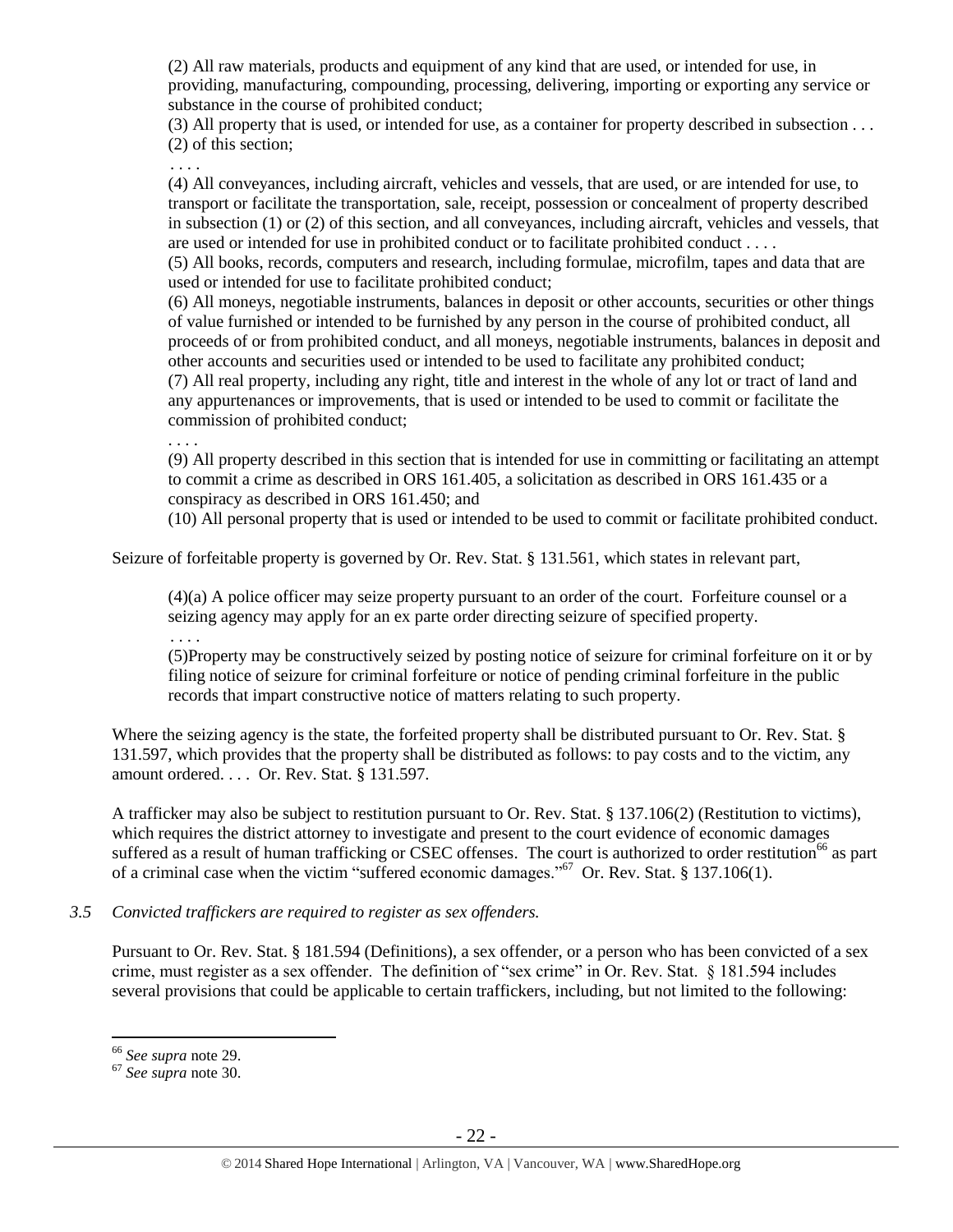(a) Rape in any degree;

(b) Sodomy in any degree;

(c) Unlawful sexual penetration in any degree;

(d) Sexual abuse in any degree;

(e) Incest with a child victim;

(f) Using a child in a display of sexually explicit conduct;

(g) Encouraging child sexual abuse in any degree;

(h) Transporting child pornography into the state;

. . . .

(j) Compelling prostitution;

(k) Promoting prostitution;

(l) Kidnapping in the first degree if the victim was under 18 years of age;

(m) Contributing to the sexual delinquency of a minor;

(n) Sexual misconduct if the offender is at least 18 years of age;

(o) Possession of materials depicting sexually explicit conduct of a child in the first degree;

(p) Kidnapping in the second degree if the victim was under 18 years of age, except by a parent or by a person found to be within the jurisdiction of the juvenile court;

(q) Online sexual corruption of a child in any degree if the offender reasonably believed the child to be more than five years younger than the offender; ...

(s) Trafficking in persons as described in ORS  $163.266(1)(b)$  or (c);

(t) Purchasing sex with a minor if the court designates the offense as a sex crime pursuant to section 4(3)(d) of this 2013 Act [Or. Rev. Stat. § 163.413], or the offense is the defendant's second or subsequent conviction under section 4(3)(b)(B) of this 2013 Act [Or. Rev. Stat. § 163.413];

(u) Any attempt to commit any of the crimes listed in paragraphs (a) to (t) of this subsection;

(v) Burglary, when committed with intent to commit any of the offenses listed in paragraphs (a) to (t) or (w) of this subsection;

. . . .

Under Or. Rev. Stat. § 181.595(2) (Reporting by sex offender discharged, paroled or released from correctional facility or another United States jurisdiction) sex offender registration also applies to a person who:

(a) Is discharged, paroled or released on any form of supervised or conditional release from a jail, prison or other correctional facility or detention facility in this state at which the person was confined as a result of:

(A) Conviction of a sex crime or a crime for which the person would have to register as a sex offender under federal law; or

(B) Having been found guilty except for insanity of a sex crime;

(b) Is paroled to this state under ORS 144.610 after being convicted in another United States court of a crime:

(A) That would constitute a sex crime if committed in this state; or

(B) For which the person would have to register as a sex offender in that court's jurisdiction, or as required under federal law,<sup>68</sup> regardless of whether the crime would constitute a sex crime in this state . . . .

*3.6 Laws relating to termination of parental rights for certain offenses include sex trafficking or commercial sexual exploitation of children (CSEC) offenses in order to remove the children of traffickers from their control and potential exploitation.* 

Or. Rev. Stat. § 419B.502 (Termination upon finding of extreme conduct) states in part, "The rights of the parent or parents may be terminated as provided in ORS 419B.500 [Termination of parental rights generally] if

<sup>68</sup> *See supra* note [40.](#page-16-0)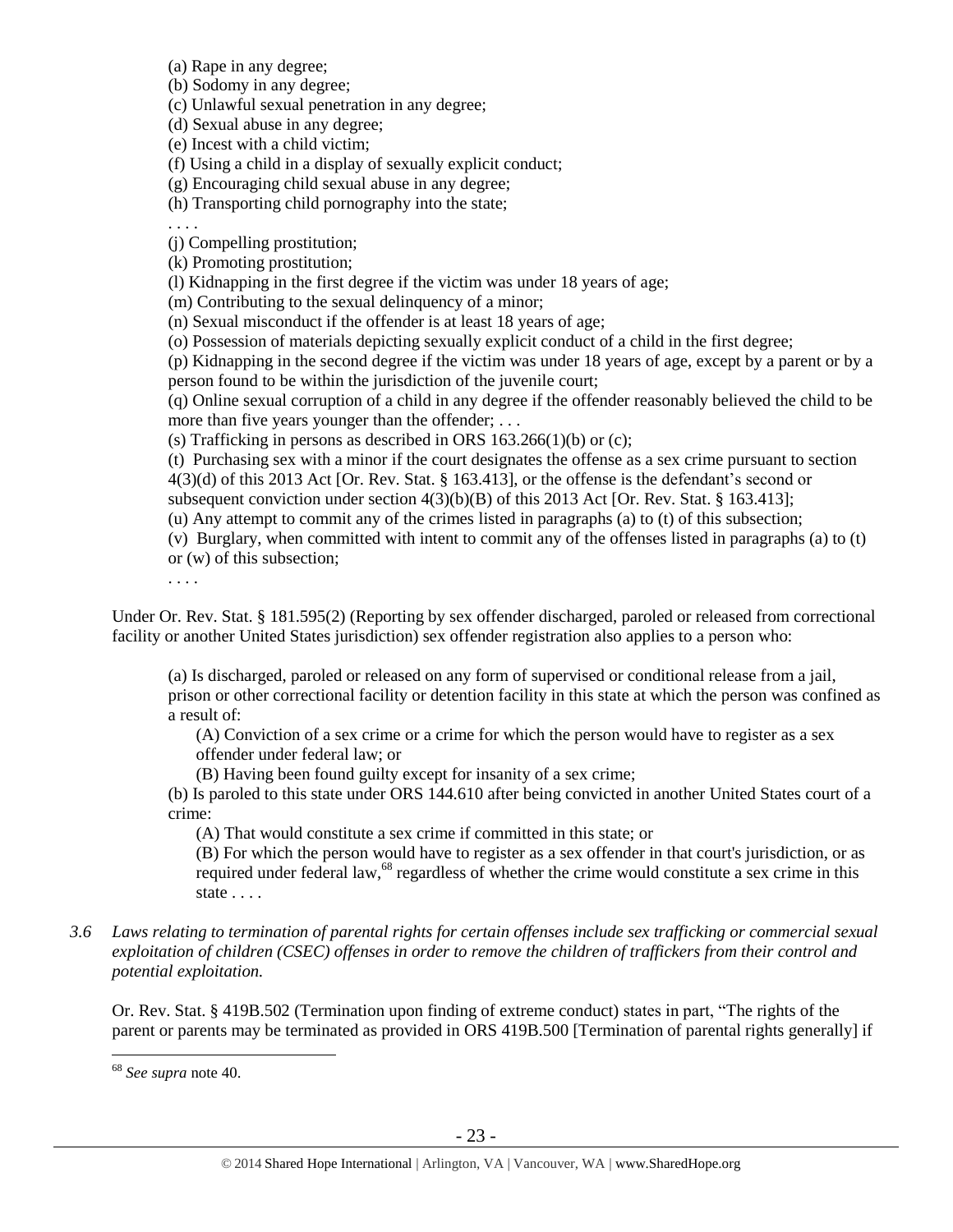the court finds that the parent or parents are unfit by reason of a single or recurrent incident of extreme conduct toward any child." The actions that the court is directed to consider in determining extreme conduct include, "[r]ape, sodomy or sex abuse of any child by the parent" and "[a]buse or neglect by the parent of any child resulting in death or serious physical injury." Or. Rev. Stat. § 419B.502(1), (3).

Or. Rev. Stat. § 419B.504 (Termination upon finding of unfitness) allows for termination of parental rights upon a finding that "the parent or parents are unfit by reason of conduct or condition seriously detrimental to the child or ward and integration of the child or ward into the home of the parent or parents is improbable within a reasonable time due to conduct or conditions not likely to change." "In determining such conduct and conditions" the court is directed to consider, among other things, "[c]onduct toward any child of an abusive, cruel or sexual nature" and "[c]riminal conduct that impairs the parent's ability to provide adequate care for the child or ward." Or. Rev. Stat. § 419B.504(2), (6).

Or. Rev. Stat. § 419B.502 and Or. Rev. Stat. § 419B.504 could apply in the case of traffickers, although there is no specific reference to a conviction for trafficking in persons, compelling prostitution, or promoting prostitution of a minor listed as grounds for termination of parental rights.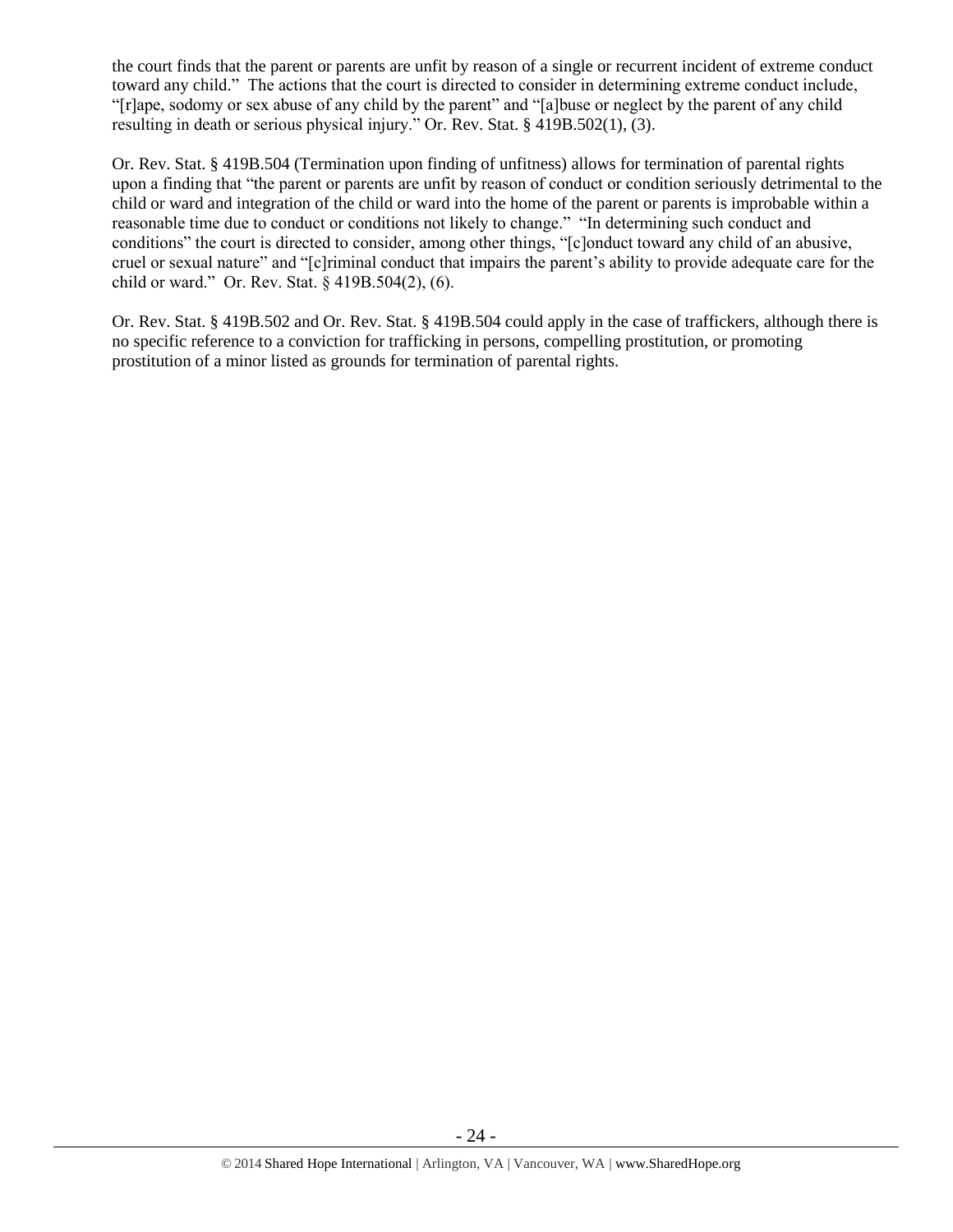#### **FRAMEWORK ISSUE 4: CRIMINAL PROVISIONS FOR FACILITATORS**

#### *Legal Components:*

- *4.1 The acts of assisting, enabling, or financially benefitting from child sex trafficking are included as criminal offenses in the state sex trafficking statute.*
- *4.2 Financial penalties, including asset forfeiture laws, are in place for those who benefit financially from or aid and assist in committing domestic minor sex trafficking.*

*\_\_\_\_\_\_\_\_\_\_\_\_\_\_\_\_\_\_\_\_\_\_\_\_\_\_\_\_\_\_\_\_\_\_\_\_\_\_\_\_\_\_\_\_\_\_\_\_\_\_\_\_\_\_\_\_\_\_\_\_\_\_\_\_\_\_\_\_\_\_\_\_\_\_\_\_\_\_\_\_\_\_\_\_\_\_\_\_\_\_\_\_\_\_*

- *4.3 Promoting and selling child sex tourism is illegal.*
- *4.4 Promoting and selling child pornography is illegal.*

#### *Legal Analysis:*

*4.1 The acts of assisting, enabling, or financially benefitting from child sex trafficking are included as criminal offenses in the state sex trafficking statute.*

Or. Rev. Stat. § 163.266(2) states that "a person commits the crime of trafficking in persons if the person knowingly benefits financially or receives something of value from participation in a venture that involves an act prohibited by subsection (1) of this section or ORS  $163.263^{69}$  or  $163.264.^{070}$  If force or attempted force, fraud or coercion can be proven, facilitators may be in violation of Or. Rev. Stat § 163.263 (Subjecting another person to involuntary servitude in the second degree) or Or. Rev. Stat § 163.264 (Subjecting another person to involuntary servitude in the first degree), punishable as a Class C and a Class B felony respectively. Or. Rev. Stat §§ 163.263(2), 163.264(2). These offenses are underlying offenses for Or. Rev. Stat. § 163.266(1)(a) (Trafficking in persons), a Class B felony with a maximum imprisonment of 10 years and a possible fine not to exceed \$250,000. Or. Rev. Stat. §§ 163.266(4), 161.605(2), 161.625(1)(c). A violation of Or. Rev. Stat. § 163.266(2) is punishable as a Class B felony by imprisonment up to 10 years and a possible fine not to exceed \$250,000. Or. Rev. Stat. §§ 161,605(2), 161,625(1)(c).<sup>71</sup>

Or. Rev. Stat. § 167.017(1)(c) (Compelling prostitution) makes it a crime if any person "[a]ids or facilitates the commission of prostitution or attempted prostitution by a person under 18 years of age." A conviction under Or. Rev. Stat. § 167.017(1)(c) is punishable as a Class B felony by imprisonment up to ten years and a possible fine not to exceed \$250,000. Or. Rev. Stat. §§ 161.605(2), 161.625(1)(c). Or. Rev. Stat. § 163.670(1) (Using child in display of sexually explicit conduct) could be applied to facilitators by its statement, "A person commits the crime of using a child in a display of sexually explicit conduct if the person employs, authorizes, permits, compels or induces a child to participate or engage in sexually explicit conduct for any person to observe or to record in a visual recording." A conviction under Or. Rev. Stat. § 163.670 is punishable as a Class A felony by imprisonment up to 20 years and a possible fine not to exceed \$375,000. Or. Rev. Stat. §§  $161.605(1)$ ,  $161.625(1)(b)$ .<sup>72</sup>

Facilitators could also face penalties under the money laundering provisions. Or. Rev. Stat. § 164.172 (Engaging in a financial transaction in property derived from unlawful activity) states,

<sup>&</sup>lt;sup>69</sup> See supra section 1.1 for a full discussion of the provisions of Or. Rev. Stat. § 163.263 (Subjecting another person to involuntary servitude in the second degree).

<sup>&</sup>lt;sup>70</sup> See supra section 1.1 for a full discussion of the provisions of Or. Rev. Stat. § 163.264 (Subjecting another person to involuntary servitude in the first degree).

<sup>71</sup> *See supra* note [43.](#page-17-0)

<sup>72</sup> *See supra* note [43.](#page-17-0)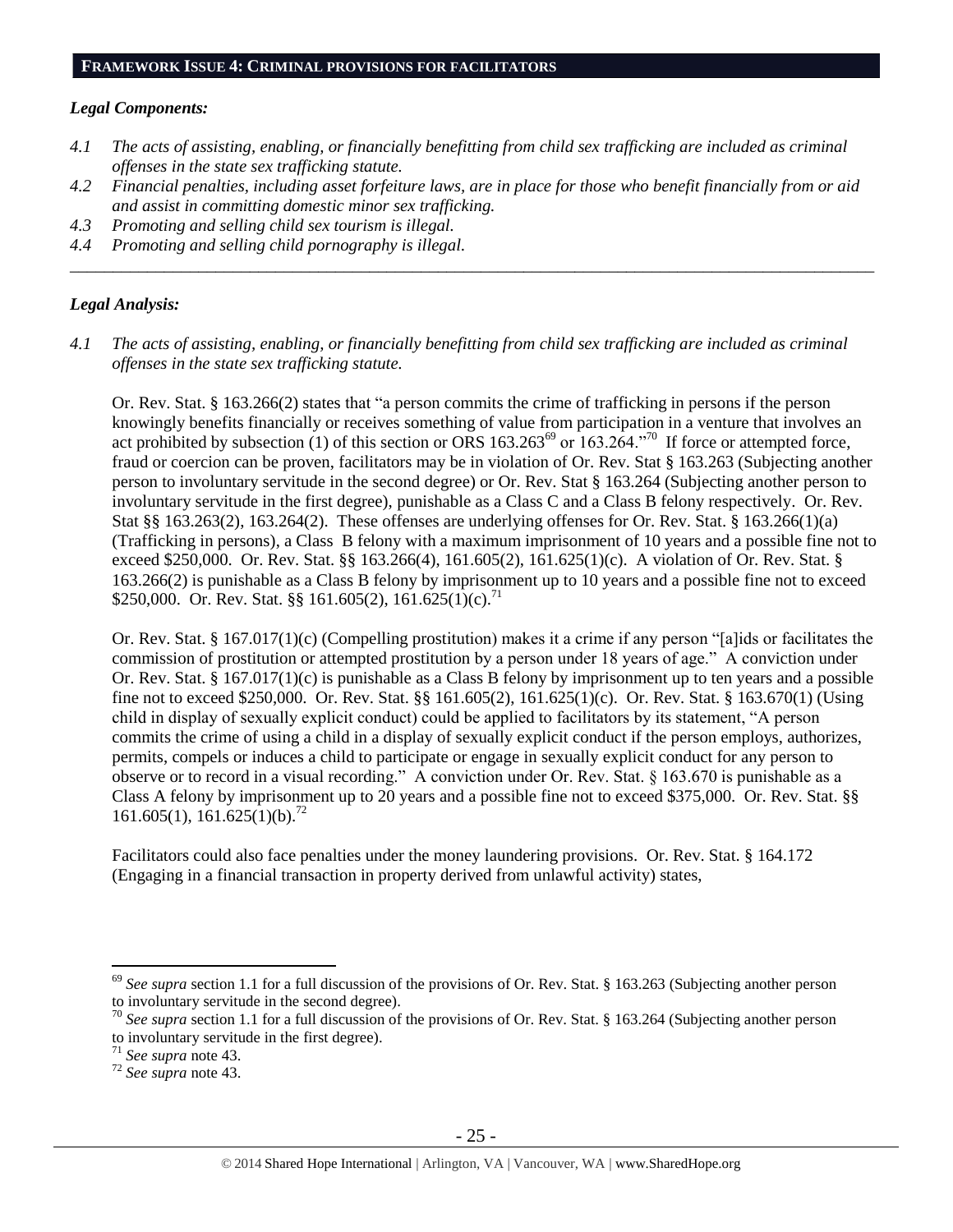(1) A person commits the crime of engaging in a financial transaction<sup>73</sup> in property derived from unlawful activity<sup>74</sup> if the person knowingly engages in or attempts to engage in a financial transaction in property that:

(a) Constitutes, or is derived from, the proceeds of unlawful activity;

(b) Is of a value greater than \$ 10,000; and

(c) The person knows is derived from or represents the proceeds of some form, though not necessarily which form, of unlawful activity.

(2) (a) Engaging in a financial transaction in property derived from unlawful activity is a Class C felony.

(b) In addition to any other sentence of imprisonment or fine that a court may impose and notwithstanding ORS 161.625, a court may include in the sentence of a person convicted under this section a fine in an amount equal to the value of the property involved in the unlawful transaction.

*4.2 Financial penalties, including asset forfeiture laws, are in place for those who benefit financially from or aid and assist in committing domestic minor sex trafficking.*

Facilitators convicted under Or. Rev. Stat. §§ 163.266(1)(a) or (2) (Trafficking in persons), or § 167.017(1)(c) (Compelling prostitution) are punishable as Class B felonies by a possible fine not to exceed \$250,000.<sup>75</sup> Or. Rev. Stat. §§ 163.266(4), 161.625(1)(c). A conviction under Or. Rev. Stat. § 163.670(1) (Using child in display of sexually explicit conduct) is punishable as a Class A felony by a possible fine not to exceed \$375,000. Or. Rev. Stat. §161.625(1)(b).

Under Oregon's discretionary, criminal forfeiture provisions, Or. Rev. Stat. § 131.553(1)(c), (e) (Legislative findings; effect on local laws; remedy not exclusive) finds that "[p]erpetrators of crimes should not be allowed to keep the proceeds and instrumentalities of their crimes" and that "[t]here is a need to provide for the forfeiture of certain property subject to criminal forfeiture under ORS 131.550 to 131.600, to provide for the protection of the rights and interests of affected persons and to provide for uniformity throughout this state with respect to the laws of this state that pertain to the criminal forfeiture of real and personal property based upon prohibited conduct."

Or. Rev. Stat. § 131.558 (Property subject to forfeiture) includes the following in the list of property that is subject to criminal forfeiture:

(4) All conveyances, including aircraft, vehicles and vessels, that are used, or are intended for use, to transport or facilitate the transportation, sale, receipt, possession or concealment of property described in subsection (1) or (2) of this section, and all conveyances, including aircraft, vehicles and vessels, that are used or intended for use in prohibited conduct or to facilitate prohibited conduct . . .

. . .

(5) All books, records, computers and research, including formulae, microfilm, tapes and data that are used or intended for use to facilitate prohibited conduct;

(6) All moneys, negotiable instruments, balances in deposit or other accounts, securities or other things of value furnished or intended to be furnished by any person in the course of prohibited conduct, all proceeds of or from prohibited conduct, and all moneys, negotiable instruments, balances in deposit and other accounts and securities used or intended to be used to facilitate any prohibited conduct; (7) All real property, including any right, title and interest in the whole of any lot or tract of land and any appurtenances or improvements, that is used or intended to be used to commit or facilitate the commission of prohibited conduct;

<sup>. . .</sup> 

<sup>73</sup> *See supra* note [45.](#page-17-1)

<sup>74</sup> *See supra* note [46.](#page-17-2)

<sup>75</sup> *See supra* note [43.](#page-17-0)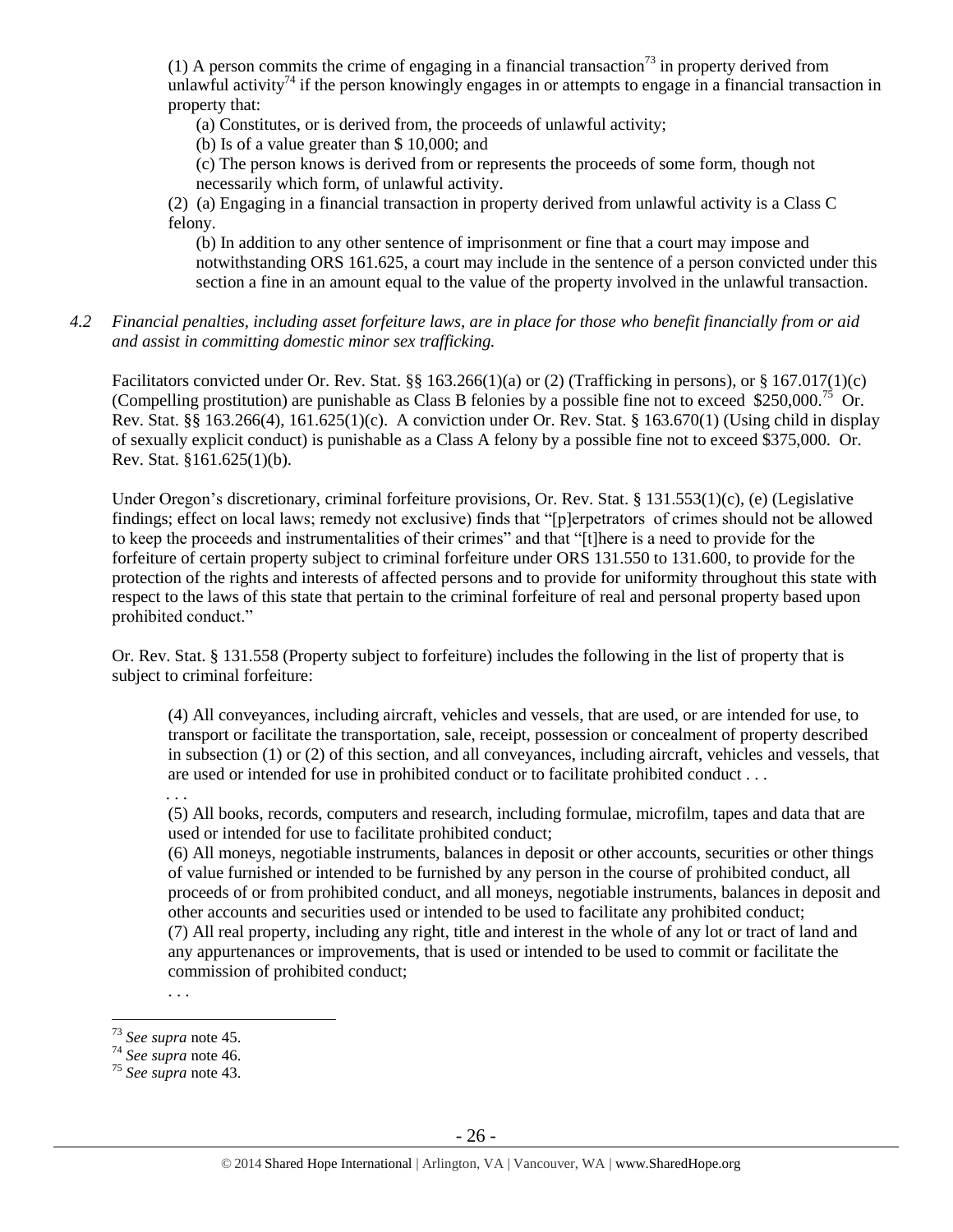(10) All personal property that is used or intended to be used to commit or facilitate prohibited conduct.

"Prohibited conduct" is defined in Or. Rev. Stat. § 131.550(12) (Definitions) as the following: "(a) For purposes of proceeds, a felony or a Class A misdemeanor. (b) For purposes of instrumentalities, any crime listed in ORS 131.602." Or. Rev. Stat. § 131.602 (Prohibited conduct for purposes of instrumentalities of crime) includes trafficking in persons. Notably for those facilitators providing common carrier transportation, Or. Rev. Stat. § 131.558 (Property subject to forfeiture) makes an exception for any common carrier conveyance from seizure in Subsection (4):

All conveyances, including aircraft, vehicles and vessels, that are used, or are intended for use, to transport or facilitate the transportation, sale, receipt, possession or concealment of property described in subsection (1) or (2) of this section, and all conveyances, including aircraft, vehicles and vessels, that are used or intended for use in prohibited conduct or to facilitate prohibited conduct . . . . . .

Seizure of forfeitable property is governed by Or. Rev. Stat. § 131.561, which states in relevant part,

(4)(a) A police officer may seize property pursuant to an order of the court. Forfeiture counsel or a seizing agency may apply for an ex parte order directing seizure of specified property. . . . .

(5)Property may be constructively seized by posting notice of seizure for criminal forfeiture on it or by filing notice of seizure for criminal forfeiture or notice of pending criminal forfeiture in the public records that impart constructive notice of matters relating to such property.

Where the seizing agency is the state, the forfeited property shall be distributed pursuant to Or. Rev. Stat. § 131.597, which provides that the property shall be distributed as follows: to pay costs and to the victim, any amount ordered. Of the remaining amount, 3% to the Asset Forfeiture Oversight Account, 7% to the Illegal Drug Cleanup Fund, 10% to the General Fund, 40% to the Dept. of State Police, 40% to the Drug Prevention and Education Fund. Where the seizing agency is not the state, the forfeited property shall be distributed pursuant to Or. Rev. Stat. § 131.594.

Facilitators may also be subject to restitution pursuant to Or. Rev. Stat. § 137.106 (Restitution to victims), which requires the district attorney to investigate and present to the court before sentencing evidence of economic damages suffered as a result of the crime. The court is authorized to order restitution<sup>76</sup> as part of a criminal case when the crime "has resulted in economic damages."<sup>77</sup> Or. Rev. Stat. § 137.106(1).

In addition to these provisions, Oregon's racketeering provisions provide for civil asset forfeiture.<sup>78</sup> Or. Rev. Stat. § 166.725(2) (Remedies for violation of ORS 166.720; time limitation) states in part,

All property, real or personal, including money, used in the course of, derived from or realized through conduct in violation of a provision of ORS 166.715 to 166.735 is subject to civil forfeiture to the state. The state shall dispose of all forfeited property as soon as commercially feasible. If property is not exercisable or transferable for value by the state, it shall expire. All forfeitures or dispositions under this section shall be made with due provision for the rights of innocent persons. . . .

#### *4.3 Promoting and selling child sex tourism is illegal.*

There is no specific law prohibiting the promotion or sale of child sex tourism.

<sup>76</sup> *See supra* note [29.](#page-13-0) 

<sup>77</sup> *See supra* note [30.](#page-13-1)

<sup>78</sup> Or. Rev. Stat. §§ 166.715–.735.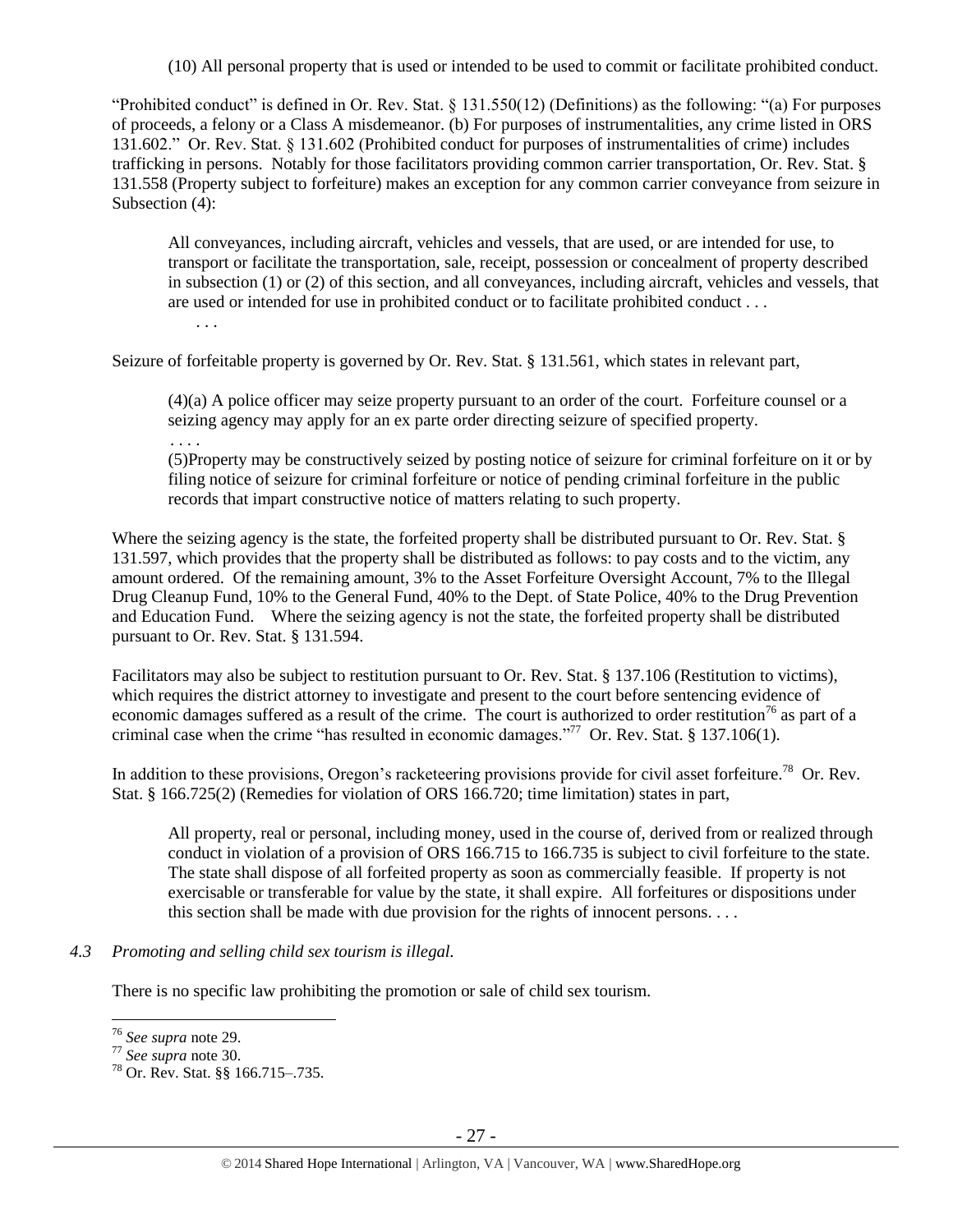- 4.3.1 Recommendation: Enact a law prohibiting selling or offering to sell travel services that include or facilitate travel for the purpose of engaging in commercial sexual exploitation of a minor or prostitution of a minor, if occurring in Oregon.
- *4.4 Promoting and selling child pornography is illegal.*

Under Or. Rev. Stat. § 163.684(1) (Encouraging child sexual abuse in the first degree),

- (a) A person commits the crime of encouraging child sexual abuse in the first degree if the person: (A) Knowingly develops, duplicates, publishes, prints, disseminates, exchanges, displays, finances, attempts to finance or sells a visual recording of sexually explicit conduct involving a child or knowingly possesses, accesses or views such a visual recording with the intent to develop, duplicate, publish, print, disseminate, exchange, display or sell it; or (B) Knowingly brings into this state, or causes to be brought or sent into this state, for sale or distribution, a visual recording of sexually explicit conduct involving a child; and
- (b) Knows or is aware of and consciously disregards the fact that creation of the visual recording of sexually explicit conduct involved child abuse.

A conviction under Or. Rev. Stat. § 163.684 is punishable as a Class B felony punishable by imprisonment up to 10 years and a possible fine not to exceed \$250,000. Or. Rev. Stat. §§ 163.684(2), 161.605(2),  $161.625(1)(c)$ .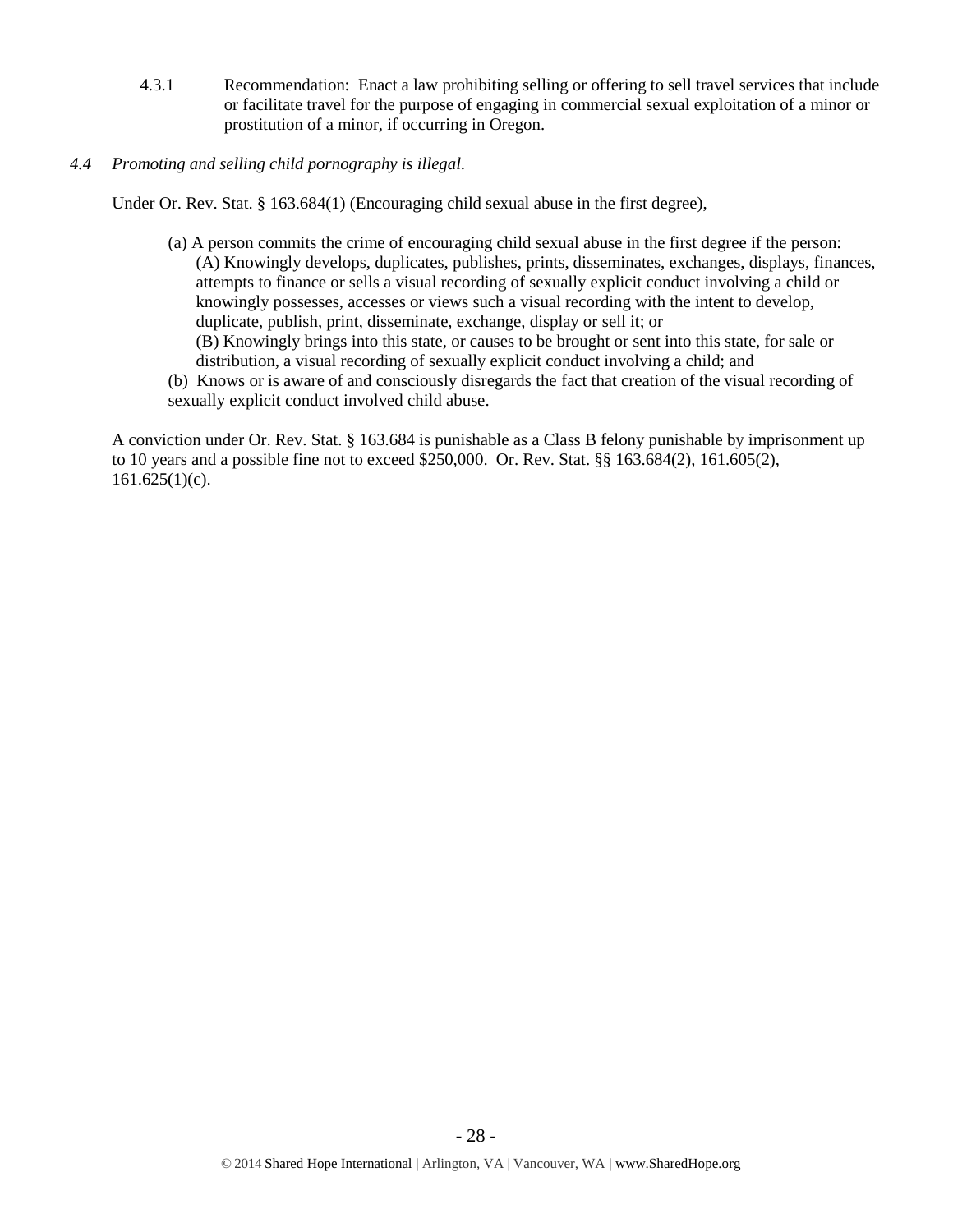#### **FRAMEWORK ISSUE 5: PROTECTIVE PROVISIONS FOR THE CHILD VICTIMS**

#### *Legal Components:*

- *5.1 Statutorily-mandated victim services define "victim" to specifically include victims of domestic minor sex trafficking or commercial sexual exploitation of children (CSEC) to ensure prompt identification and access to victims' rights and services.*
- *5.2 The state sex trafficking statute expressly prohibits a defendant from raising consent of the minor to the commercial sex acts as a defense.*
- *5.3 Prostitution laws apply only to adults, making minors under 18 specifically immune from this offense.*
- *5.4 Child victims of sex trafficking or commercial sexual exploitation are provided with a child protection response, including specialized shelter and services, and are not detained in juvenile detention facilities.*
- *5.5 Commercial sexual exploitation is identified as a type of abuse and neglect within child protection statutes.*
- *5.6 The definition of "caregiver" (or similar term) in the child welfare statutes is broad enough to include a trafficker who has custody or control of a child in order to bring a trafficked child into protection of child protective services.*
- *5.7 Crime victims' compensation is specifically available to a child victim of sex trafficking or commercial sexual exploitation of children (CSEC) without regard to ineligibility factors.*
- *5.8 Victim-friendly procedures and protections are provided in the trial process for minors under 18.*
- *5.9 Expungement or sealing of juvenile delinquency records resulting from arrests or adjudications for prostitution-related offenses committed as a result of, or in the course of, the commercial sexual exploitation of a minor is available within a reasonable time after turning 18.*
- *5.10 Victim restitution and civil remedies for victims of domestic minor sex trafficking or commercial sexual exploitation of children (CSEC) are authorized by law.*
- *5.11 Statutes of limitations for civil and criminal actions for child sex trafficking or commercial sexual exploitation of children (CSEC) offenses are eliminated or lengthened sufficiently to allow prosecutors and victims a realistic opportunity to pursue criminal action and legal remedies.*

*\_\_\_\_\_\_\_\_\_\_\_\_\_\_\_\_\_\_\_\_\_\_\_\_\_\_\_\_\_\_\_\_\_\_\_\_\_\_\_\_\_\_\_\_\_\_\_\_\_\_\_\_\_\_\_\_\_\_\_\_\_\_\_\_\_\_\_\_\_\_\_\_\_\_\_\_\_\_\_\_\_\_\_\_\_\_\_\_\_\_\_\_\_\_*

# *Legal Analysis:*

 $\overline{a}$ 

*5.1 Statutorily-mandated victim services define "victim" to specifically include victims of domestic minor sex trafficking or commercial sexual exploitation of children (CSEC) to ensure prompt identification and access to victims' rights and services.* 

Under Oregon's compensation of crime victim provisions, codified in Chapter 147 of Oregon Revised Statutes, a "victim" is defined in part as "[a] person: (A) Killed or injured in this state as a result of a compensable crime<sup>79</sup> perpetrated or attempted against that person; . . . (D) Killed or injured in another state as a result of a criminal episode that began in this state . . . ." Or. Rev. Stat. § 147.005(15)(a) (Definitions).

For purposes of victim restitution, pursuant to Or. Rev. Stat. § Rev. Stat. § 137.103 (Definitions for ORS 137.101 to 137.109) "(4) Victim means: (a) The person against whom the defendant committed the criminal offense, if the court determines that the person has suffered economic damages as a result of the offense. . . . (5) Victim does not include any coparticipant in the defendant s criminal activities."

5.1.1 Recommendation: Amend the definition of victim in Or. Rev. Stat. § 147.005(15)(a) (Definitions) and § 137.03(4)-(5) (Definitions for ORS 137.101 to 137.109) to expressly include trafficking and CSEC victims, regardless of participation in criminal acts during their exploitation, by referring to Or. Rev. Stat. § 163.266(1) (Trafficking in persons), §

 $79$  Or. Rev. Stat. § 147.005(4) (Definitions) defines "compensable crime" as "abuse of corpse in any degree or an intentional, knowing, reckless, or criminally negligent act that results in injury or death of another person and that, if committed by a person of full legal capacity, would be punishable as a crime in this state."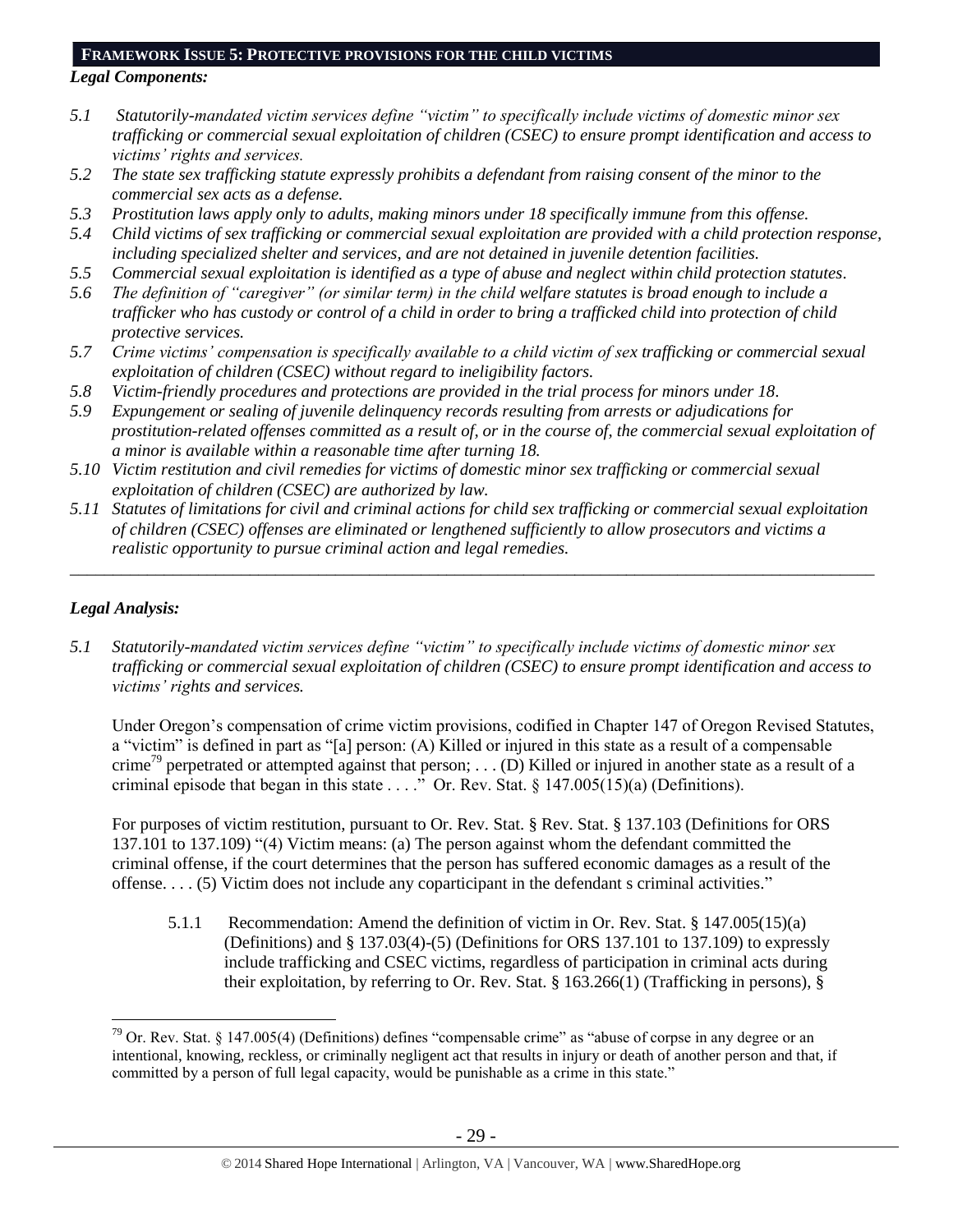$167.017(1)(b)$ , (c), (d) (Compelling prostitution), § 163.670(1) (Using child in display of sexually explicit conduct), and § 167.008 (Patronizing a prostitute).

*5.2 The state sex trafficking statute expressly prohibits a defendant from raising consent of the minor to the commercial sex acts as a defense.*

Or. Rev. Stat. § 163.266 (Trafficking in persons) and CSEC laws do not refer to a defense based on the consent of the minor to the commercial sex act. However, the code does not specifically prohibit a defendant from raising such a defense.

- 5.2.1 Recommendation: Add a provision that expressly prohibits a consent defense for commercial sexual exploitation of children offenses, such as human trafficking and prostitution when the victim is a minor.
- *5.3 Prostitution laws apply only to adults, making minors under 18 specifically immune from this offense.*

Or. Rev. Stat. § 167.007 (Prostitution) applies to adults as well as minors and fails to specifically make minors immune from prosecution for prostitution or to specifically identify a minor engaged in prostitution as a victim of sex trafficking. However, victims of Or. Rev. Stat. § 163.266 (Trafficking in persons) may assert an affirmative defense to prostitution charges if force or threat of force was used to cause the prostitution. Pursuant to Or. Rev. Stat. § 163.269 (Victim assertion of defense of duress),

A person who is the victim of a crime described in ORS 163.263 [Subjecting another person to involuntary servitude in the second degree], 163.264 [Subjecting another person to involuntary servitude in the first degree], or 163.266 [Trafficking in persons] may assert the defense of duress, as described in ORS 161.270 [Duress],<sup>80</sup> if the person is prosecuted for conduct that constitutes services under ORS  $163.261$ ,<sup>81</sup> that the person was caused to provide.

- 5.3.1 Recommendation: Amend Or. Rev. Stat. § 167.007 (Prostitution) to make it inapplicable to minors under 18.
- *5.4 Child victims of sex trafficking or commercial sexual exploitation are provided with a child protection response, including specialized shelter and services, and are not detained in juvenile detention facilities.*

# **Child Identified as Abused**

. . . .

 $\overline{a}$ 

Pursuant to Or Rev. Stat. § 419B.005 (Definitions),

 $(1)(a)$  "Abuse" means:

<sup>80</sup> Pursuant to Or. Rev. Stat. § 161.270 (Duress),

<sup>(1)</sup> The commission of acts which would otherwise constitute an offense, other than murder, is not criminal if the actor engaged in the proscribed conduct because the actor was coerced to do so by the use or threatened use of unlawful physical force upon the actor or a third person, which force or threatened force was of such nature or degree to overcome earnest resistance.

<sup>(2)</sup> Duress is not a defense for one who intentionally or recklessly places oneself in a situation in which it is probable that one will be subjected to duress.

 $81$  Pursuant to Or. Rev. Stat.  $\S$  163.261 (Definitions for ORS 163.263 and 163.264), "services' means activities performed by one person under the supervision or for the benefit of another person."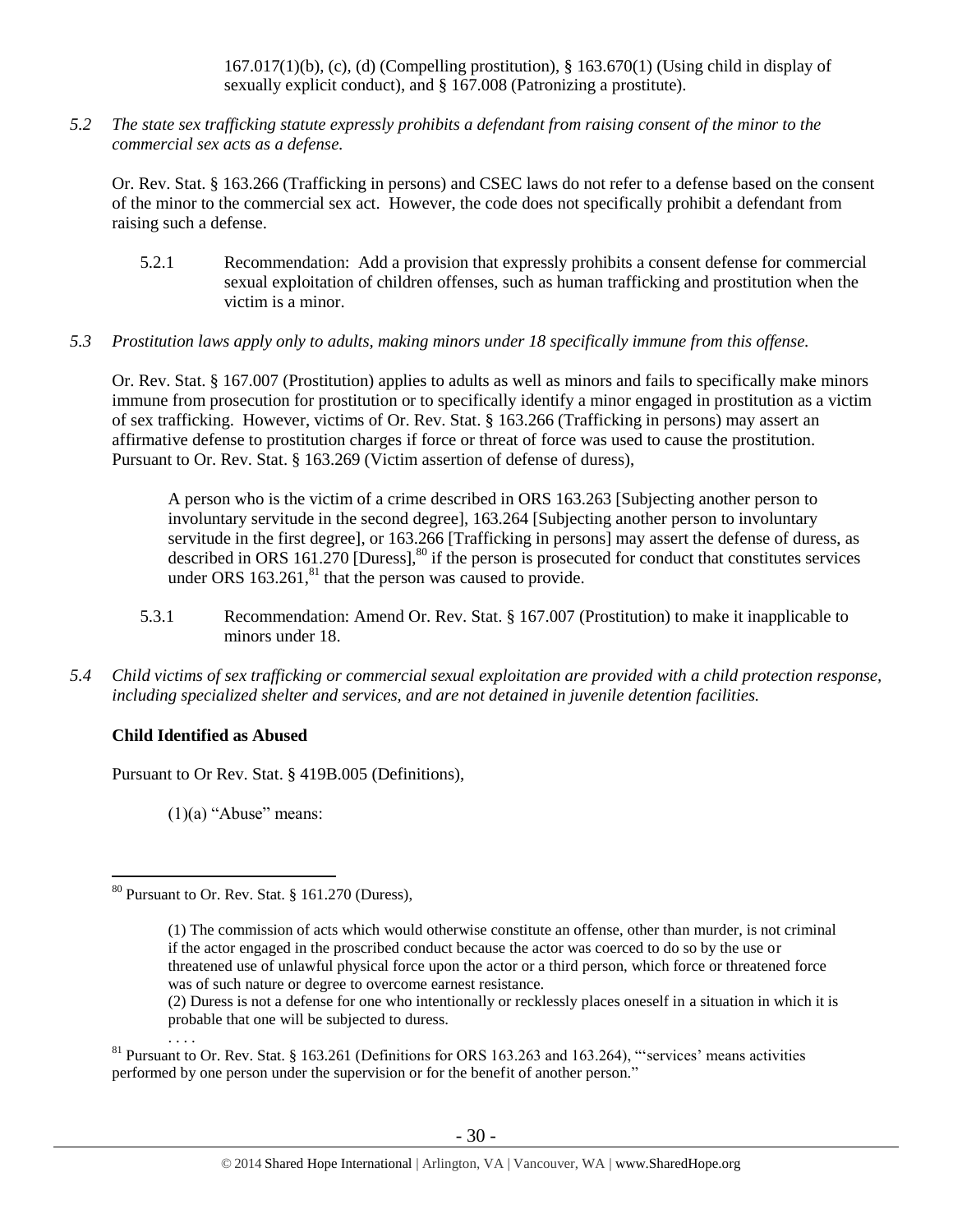(A) Any assault, as defined in ORS chapter 163, of a child and any physical injury to a child which has been caused by other than accidental means, including any injury which appears to be at variance with the explanation given of the injury.

(B) Any mental injury to a child, which shall include only observable and substantial impairment of the child's mental or psychological ability to function caused by cruelty to the child, with due regard to the culture of the child.

(C) Rape of a child, which includes but is not limited to rape, sodomy, unlawful sexual penetration

- and incest, as those acts are described in ORS chapter 163. (D) Sexual abuse, as described in ORS chapter 163.
- (E) Sexual exploitation, including but not limited to:

(i) Contributing to the sexual delinquency of a minor, as defined in ORS chapter 163, and any other conduct which allows, employs, authorizes, permits, induces or encourages a child to engage in the performing for people to observe or the photographing, filming, tape recording or other exhibition which, in whole or in part, depicts sexual conduct or contact, as defined in ORS 167.002 or described in ORS 163.665 and 163.670, sexual abuse involving a child or rape of a child, but not including any conduct which is part of any investigation conducted pursuant to ORS 419B.020 or which is designed to serve educational or other legitimate purposes; and (ii) Allowing, permitting, encouraging or hiring a child to engage in prostitution, as defined in ORS 167.007 or a commercial sex act as defined in ORS 163.266, to purchase sex with a minor as described in Section 4 of this 2013 Act [Or. Rev. Stat. § 163.413] or to patronize a prostitute as described in ORS 167.008.<sup>82</sup>

## *I. Initial Custody*

a. Authority for initial custody

Officials must report child abuse pursuant to Or. Rev. Stat. § 419B.010(1) (Duty of officials to report child abuse; exceptions; penalty), which states, in part, "Any public or private official having reasonable cause to believe that any child with whom the official comes in contact has suffered abuse or that any person with whom the official comes in contact has abused a child shall immediately report or cause a report to be made in the manner required in ORS 419B.015. . . ." Upon receiving a report, the Department of Human Services or law enforcement agency, must investigate the claim. Or. Rev. Stat. § 419B.020(1)(a). Pursuant to Or. Rev. Stat. § 419B.020(3),

If the law enforcement agency conducting the investigation finds reasonable cause to believe that abuse has occurred, the law enforcement agency shall notify by oral report followed by written report the local office of the department. The department shall provide protective social services of its own or of other available social agencies if necessary to prevent further abuses to the child or to safeguard the child's welfare.

Additionally, pursuant to Or. Rev. Stat. § 419B.150 (When protective custody authorized; disposition of runaway child taken into protective custody),

(1) A child may be taken into protective custody by a peace officer, counselor, employee of the Department of Human Services or any other person authorized by the juvenile court of the county in which the child is found, in the following circumstances:

 $\overline{a}$  $82$  Pursuant to Or Rev. Stat. § 419B.005, a sexually exploited child is likely to be identified as abused. If a child is identified as abused under Or Rev. Stat. § 419B.005 the definition of caregiver under Or. Admin. R. 413-015- 0115(1) is not sufficiently broad to involve Child Protective Services in investigations where the child is in the custody or control of a non-family trafficker.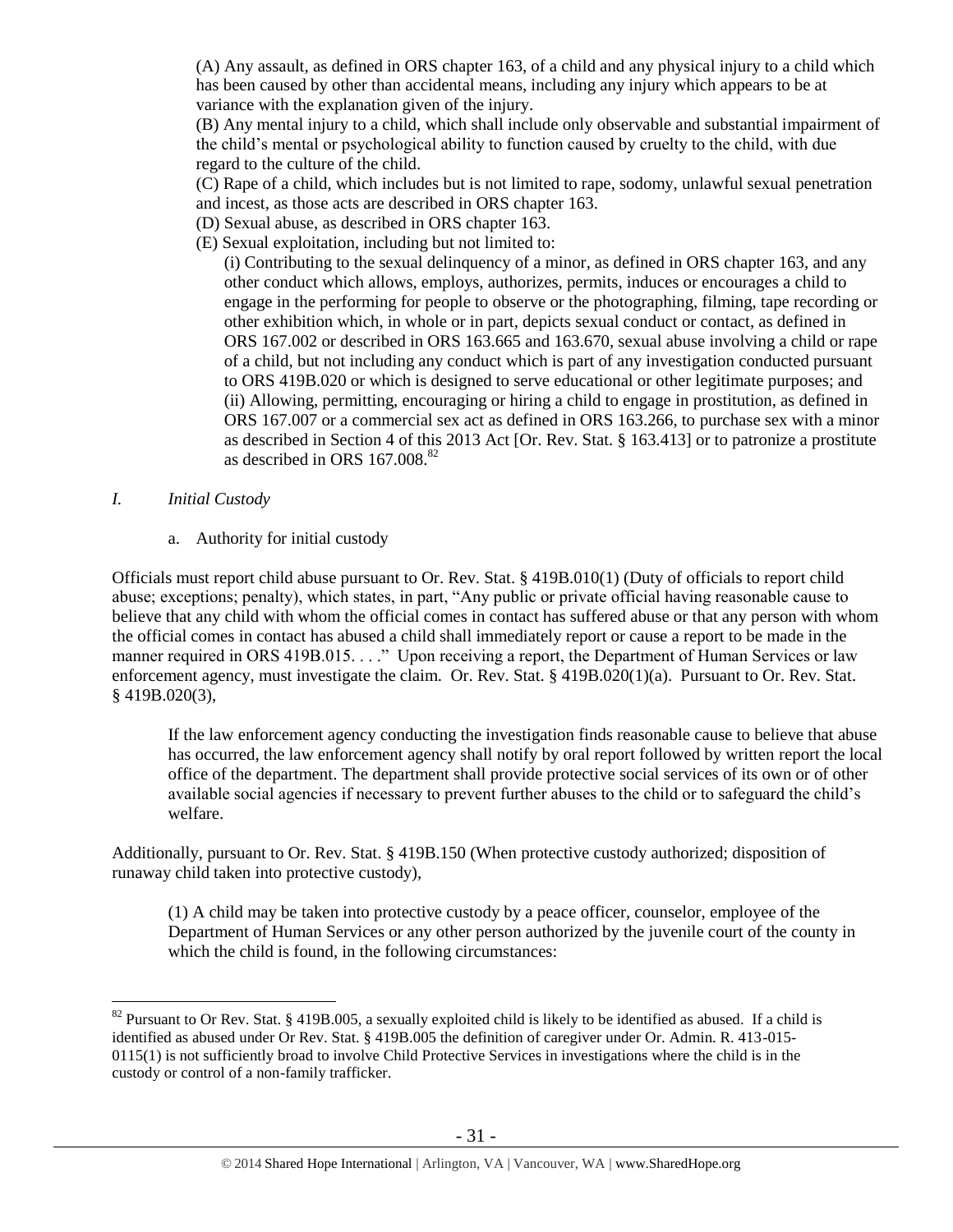(a) When the child's condition or surroundings reasonably appear to be such as to jeopardize the child's welfare;

(b) When the juvenile court, by order indorsed on the summons as provided in ORS 419B.839 [Required and discretionary summons] or otherwise, has ordered that the child be taken into protective custody; or

(c) When it reasonably appears that the child has run away from home.

 $(2) \ldots$ 

(c) The court may issue an order even though no services have been provided if the court makes written findings that no existing services could eliminate the need for protective custody of the child and that protective custody is in the best interests of the child.

"Protective custody shall not be deemed an arrest so far as the child is concerned." Or. Rev. Stat. § 419B.155(1) (Protective custody not arrest).

Another route into protection is through Or. Rev. Stat. § 418.015(1) (Custody and care of needy children by department), which states that "[t]he Department of Human Services [DHS] may, in its discretion, accept custody of children and may provide care, support and protective services for children who are dependent or neglected, who have mental or physical disabilities or who for other reasons are in need of public service." Additionally, pursuant to Or. Rev. Stat. § 418.015(2), DHS "shall accept any child placed in its custody by a court under, but not limited to ORS chapter 419B [Juvenile Code—Dependency] or 419C [Juvenile code Delinquency], and shall provide such services for the child as the department finds to be necessary."

b. Placement

Under Or. Rev. Stat. § 419B.160 (Place of detention; record; parental notice required),

(1) A child or ward may not be detained at any time in a police station, jail, prison or other place where adults are detained, except that a child or ward may be detained in a police station for up to five hours when necessary to obtain the child or ward's name, age, residence and other identifying information. . . . .

Generally, the child shall be released to the parent or other person responsible for the child's care unless an order for protective custody has been issued or "[w]here the person taking the child into custody has probable cause to believe that the welfare of the child or others may be immediately endangered by the release of the child." Or. Rev. Stat. § 419B.165.

Pursuant to Or. Rev. Stat. § 419B.150 (When protective custody authorized; disposition of runaway child taken into protective custody),

(3) When a child is taken into protective custody as a runaway under subsection (1) of this section, the peace officer or other person who takes the child into custody:

(a) (A) Shall release the child without unnecessary delay to the custody of the child's parent or guardian or to a shelter facility that has agreed to provide care and services to children who have run away from home and that has been designated by the juvenile court to provide such care and services; or

(B) Shall follow the procedures described in ORS 419B.160 [Place of detention; record; parental notice required], 419B.165 [Release of child taken into custody], 419B.168 [Procedure when child is not released] and 419B.171 [Report required when child is taken into custody];

(b) Shall, if possible, determine the preferences of the child and the child's parent or guardian as to whether the best interests of the child are better served by placement in a shelter facility that has agreed to provide care and services to children who have run away from home and that has been designated by the juvenile court to provide such care and services or by release to the child's parent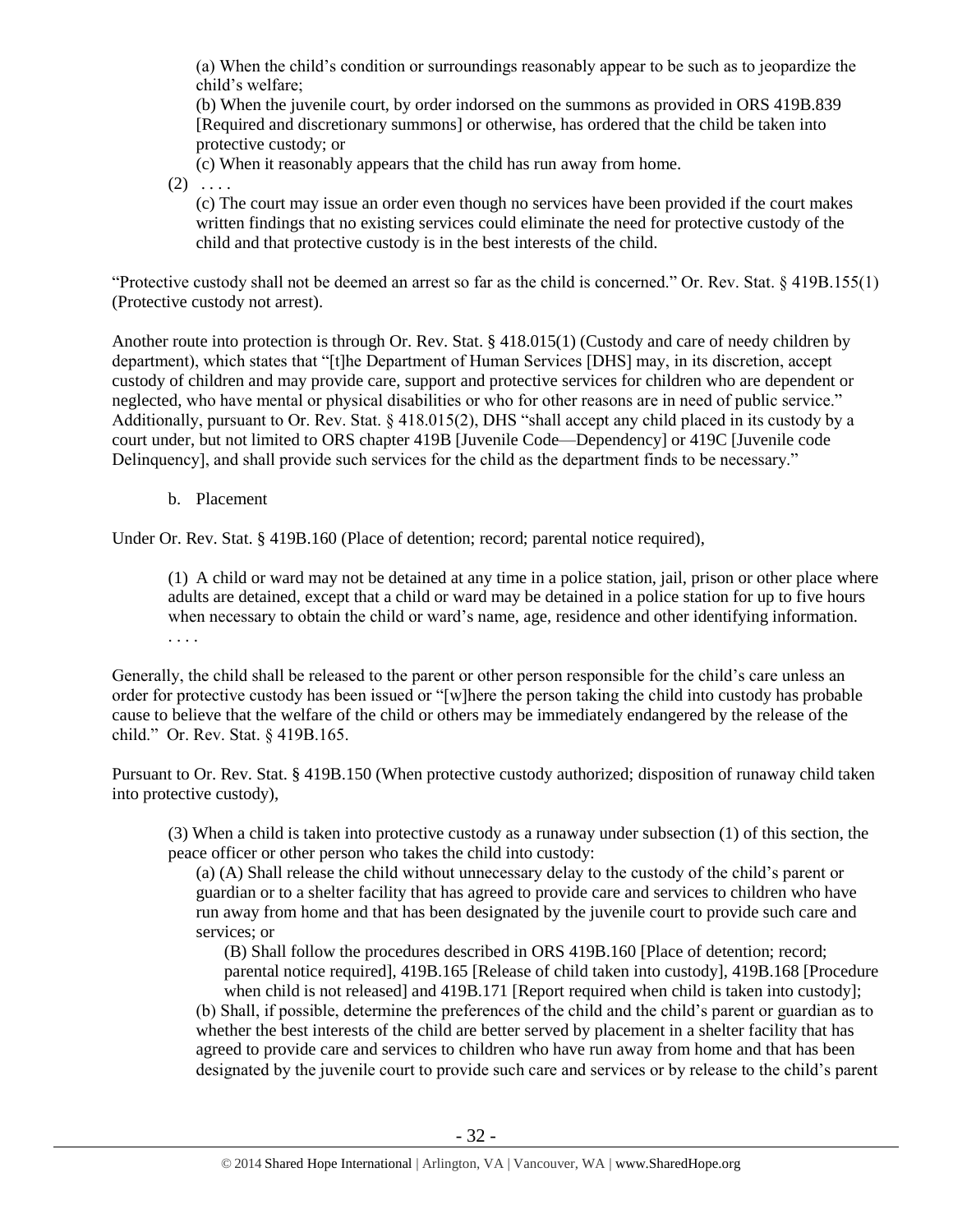or guardian; and

(c) Notwithstanding ORS 419B.165 and subsection (1) of this section, shall release the child to a shelter facility that has agreed to provide care and services to children who have run away from home and that has been designated by the juvenile court to provide such care and services if it reasonably appears that the child would not willingly remain at home if released to the child's parent or guardian.

*II. Process Following Initial Custody*

Pursuant to Or. Rev. Stat. § 419B.168 (Procedure when child is not released),

(1) If a child taken into protective custody is not released as provided in ORS 419B.165 and the juvenile court for the county has not established the alternative procedure authorized in subsection (4) of this section, the person taking the child into custody shall, without unnecessary delay, do one of the following:

(a) Take the child before the court or a person appointed by the court to effect disposition under ORS 419B.165.

(b) Take the child to a place of detention or shelter care or a public or private agency designated by the court and as soon as possible thereafter notify the court that the child has been taken into custody.

(2) Where a child residing in some other county is taken into protective custody the child may be: (a) Released to the child's parent or other responsible person in this state as provided in ORS 419B.165.

(b) Delivered to a peace officer or juvenile counselor in the county in which the child resides, if such delivery can be made without unnecessary delay. In such event, the person to whom the child is delivered shall assume protective custody of the child and shall proceed as provided in this chapter.

(3) Where a child is released or delivered as provided in subsection (2) of this section, the jurisdiction of the juvenile court of the county in which the child resides shall attach from the time the child is taken into custody.

(4) The juvenile court may establish, as an alternative to the provisions of subsection (1) of this section, that if a child taken into protective custody is not released as provided in ORS 419B.165, procedures shall be followed that comply with the following:

(a) The person taking the child into custody may communicate, by telecommunications or otherwise, with the person appointed by the court to effect disposition under ORS 419B.175. (b) After interviewing the person taking the child into custody and obtaining such other information as is considered necessary, the person appointed by the court under ORS 419B.175 to effect disposition may exercise the authority granted under that section and shall, in such case, direct that the person taking the child into custody release the child or deliver the child in accordance with such direction.

(c) The person taking the child into custody shall comply with the direction of the person appointed by the court to effect disposition.

Additionally, under ORS § 419B.845(1)(a) (Restraining order when child abuse alleged), "[w]hen a petition has been filed alleging that the child has been physically or sexually abused, the court may enter an order restraining the alleged perpetrator of the abuse from having contact with the child or attempting to contact the child and requiring the alleged perpetrator to move from the household in which the child resides." Restraining orders may be issued only if the court finds:

(A) There is probable cause to believe the abuse occurred and that the person to be restrained committed the abuse; and

(B) The order is in the best interest of the child.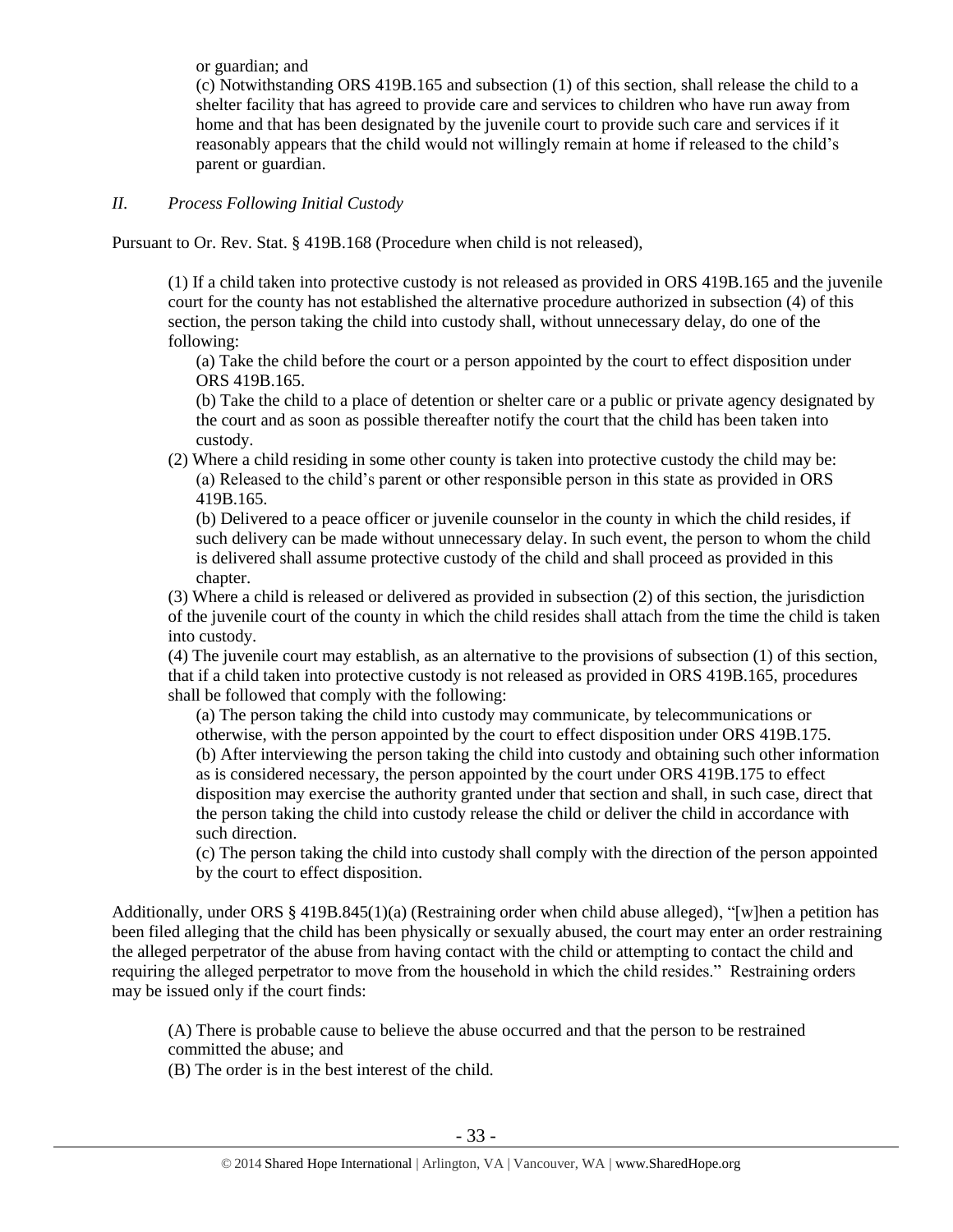Or. Admin. R. 413-015-0210(2) (Determining Department's Response and Required Time Lines for CPS Information) lays out the requirements for CPS involvement as follows:

(2) CPS assessment required. A CPS assessment is required if:

(a) The screener determines that information received constitutes a report of child abuse or neglect, as defined in ORS 419B.005 [Definitions], and the information indicates:

- (A) The alleged perpetrator is a legal parent of the alleged child victim;
- (B) The alleged perpetrator resides in the alleged child victim's home;

(C) The alleged perpetrator may have access to the alleged child victim, and the parent or caregiver may not be able or willing to protect the child; or

(D) The alleged child abuse occurred in a day care facility, the home of a Department certified foster parent or relative caregiver, or a private child caring agency that is not a Children's Care Provider (CCP).

. . . .

Jurisdiction attaches at the time the child is taken into custody. Or. Rev. Stat. § 419B.157 (Jurisdiction attaches at time of custody).

# *III. Placement Process Pending Adjudication/Investigation*

A detention hearing must be held within 24 hours of a child being taken into custody. Or. Rev. Stat. § 419B.183 (Speedy hearing required).

If a child is taken into protective custody, Or. Rev. Stat. § 419B.175(1) (Initial disposition of child taken into custody) states,

[A] person designated by a court to effect disposition of a child taken into protective custody or brought before the court ... shall ....

(a) Release the child to the custody of a parent, guardian or other responsible person;

(b) Release the child on the child's own recognizance when appropriate;

(c) Subject to ORS 419B.121 or 419B.180, place the child in shelter care or detention. The child shall be placed in shelter care rather than detention, unless the person has probable cause to believe that the court will be able to detain the child under ORS 419B.121; or

(d) Pursuant to order of the court made after the filing of a petition, hold, retain or place the child in shelter care subject to further order.

# *IV. Adjudication or Referral to Alternate Process*

A hearing must be conducted no later than 60 days following a petition alleging that a child is a runaway, abandoned, dependent, or neglected and the court must enter an order for disposition of the child at the termination of the hearing. Or. Rev. Stat. §§ 419B.305, 419B.100, 419B.325.

*V. Outcomes*

Following a hearing, "the court may place the ward in the legal custody of the Department of Human Services for care, placement, and supervision." Or. Rev. Stat. § 419B.337 (Commitment to custody of Department of Human Services). The Department of Human services shall then give preference to "relatives and persons who have a caregiver relationship with the child . . . [and] make diligent efforts to place the child or ward with such persons." Or. Rev. Stat. §§ 419B.192(1) (Placement of child or ward; preference given to relatives and caregivers; written findings of court required). Alternatively, "[t]he department may place the ward in a child care center authorized to accept the ward." Or. Rev. Stat. § 419B.337(2). Finally, "if the ward has been placed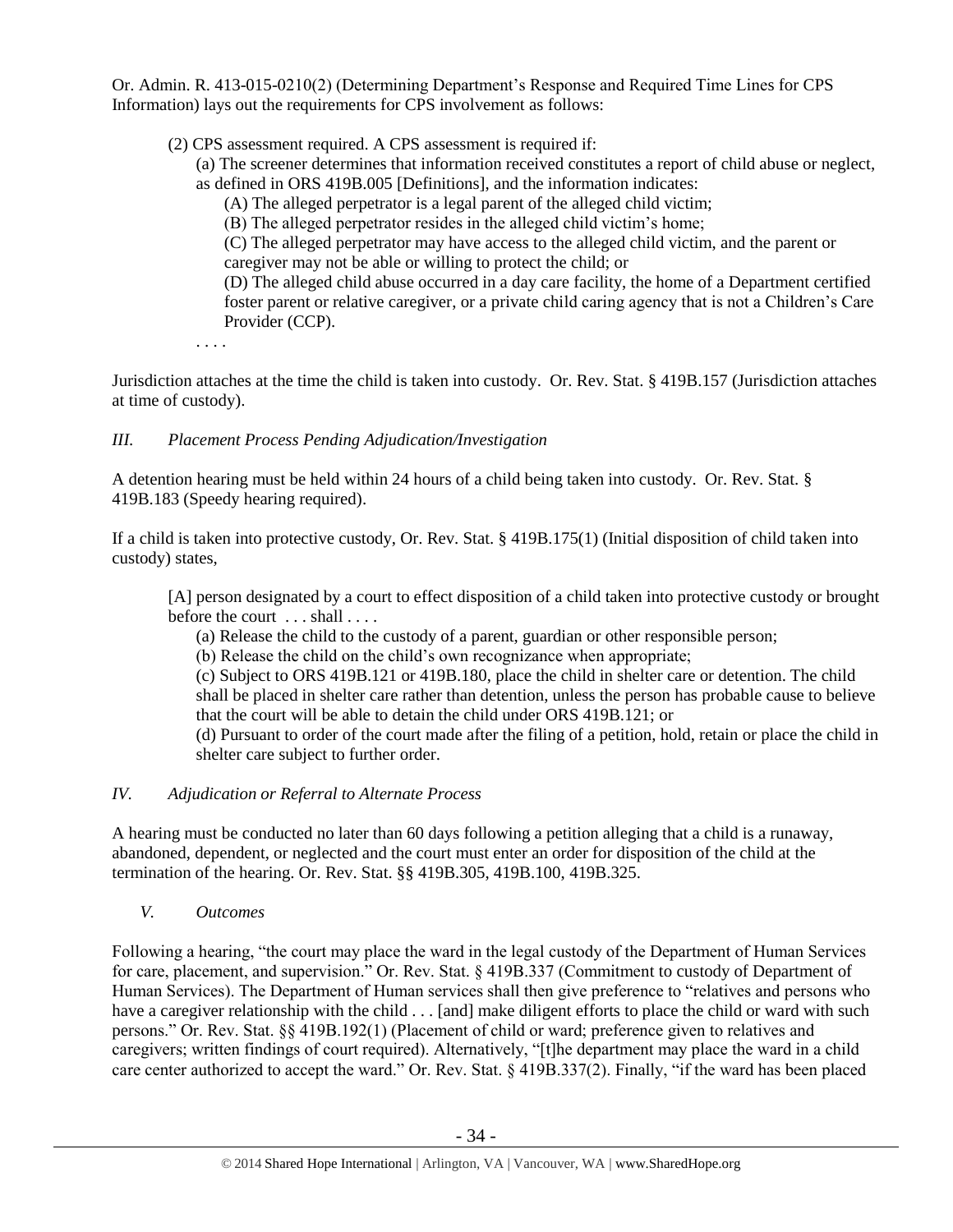in the custody of the Department of Human Services, the court shall make no commitment directly to any residential facility . . . and a ward so committed may not be placed in a Department of Corrections Institution." Or. Rev. Stat. § 419B.337(5). A child in need of protective supervision may be placed with a relative under supervision, "some person maintaining a foster home approved by the court, or in a child care center or a youth care center authorized to accept the ward" or alternatively may be placed in the custody of the Department of Human Services. Or. Rev. Stat. §§ 419B.331, 419B.337.

# **Child Identified as Delinquent**

Delinquency is not defined in the Oregon code. However, the jurisdiction of the juvenile court extends to "any case involving a person who is under 18 years of age and who has committed an act that is a violation, or that if done by an adult would constitute a violation, of a law or ordinance of the United States or a state, county or city." Or. Rev. Stat. § 419C.005(1) (Jurisdiction).

# *I. Initial Custody*

a. Authority for initial custody

A domestic minor sex trafficking victim may be treated as a delinquent. Pursuant to Or. Rev. Stat. § 419C.080 (Custody; when authorized),

(1) A peace officer, or any other person authorized by the juvenile court of the county in which the youth is found, may take a youth into custody in the following circumstances:

(a) When, if the youth were an adult, the youth could be arrested without a warrant; or

(b) When the juvenile court, by order indorsed on the summons as provided in ORS 419C.306 or otherwise, has ordered that the youth be taken into custody.

(2) In any order issued under subsection (1)(b) of this section that may result in a substitute care placement or detention, the court shall include a written finding describing why it is in the best interests of the youth to be taken into custody.

Instead of taking the youth into custody, the peace officer may opt to issue a citation for the offense. Or. Rev. Stat. § 419C.085.

# b. Placement

Generally, after taking the youth into custody, the youth should be released to the parent, guardian or other person responsible for care of the child. Or. Rev. Stat. § 419C.100 (Release of youth taken into custody; exceptions). However, pursuant to Or. Rev. Stat. § 419C.100, the youth shall not be released in the following circumstances:

(1) When the court has issued a warrant of arrest against the youth.

(2) When the person taking the youth into custody has probable cause to believe that release of the youth may endanger the welfare of the youth, the victim or others.

. . . .

Pursuant to Or. Rev. Stat. 419C.130(1)(a) (Youth or youth offender may not be detained where adults are detained; exceptions), a child may only be initially detained in a "police station, jail, prison or other place where adults are detained . . . for up to five hours when necessary to obtain the youth or youth offender's name, age, residence and other identifying information."

*II. Process Following Initial Custody*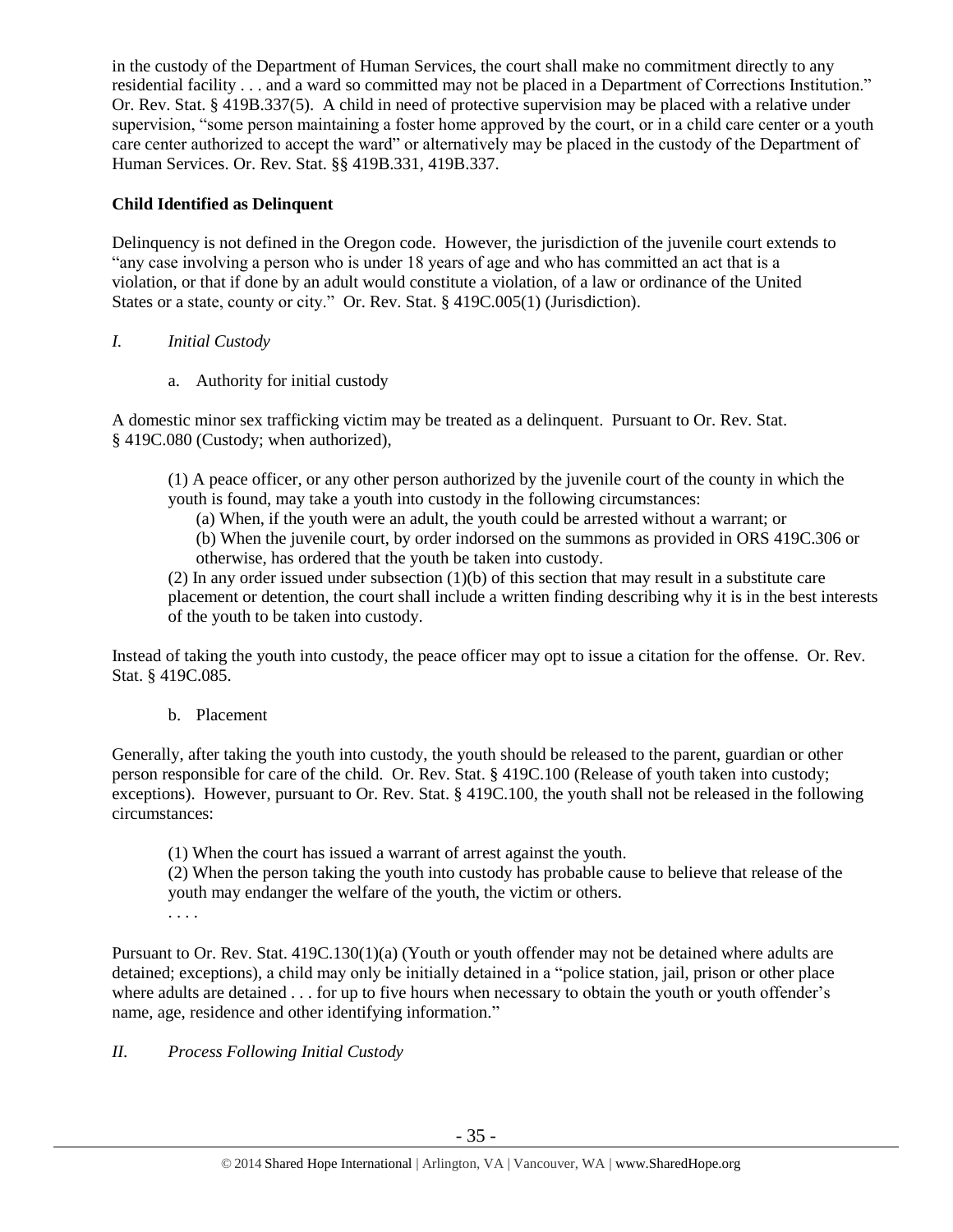If the youth is not released, then the youth must be taken to court for disposition or taken to detention, shelter care, or a public or private agency and notify the court. Or. Rev. Stat. § 419C.103(1) (Procedure when youth is not released; release decision when youth taken into custody resides in other county).

Pursuant to Or. Rev. Stat. § 419C.103(5) (Procedure when youth is not released; release decision when youth taken into custody resides in other county),

(5) The juvenile court may establish, as an alternative to the provisions of subsection (1) of this section, that if a youth taken into custody is not released as provided in ORS 419C.100, procedures shall be followed that comply with the following:

(a) The person taking the youth into custody may communicate, by telecommunications or otherwise, with the person appointed by the court to effect disposition under ORS 419C.109. (b) After interviewing the person taking the youth into custody and obtaining such other information as is considered necessary, the person appointed by the court under ORS 419C.109 to effect disposition may exercise the authority granted under that section and shall, in such case, direct that the person taking the youth into custody release the youth or deliver the youth in accordance with such direction.

(c) The person taking the youth into custody shall comply with the direction of the person appointed by the court to effect disposition.

A child may be detained pending adjudication only in the following circumstances, pursuant to Or. Rev. Stat. § 419C.145 (Preadjudication detention; grounds),

(a) The youth is a fugitive from another jurisdiction;

. . .

(c) The youth has willfully failed to appear at one or more juvenile court proceedings by having disobeyed a proper summons, citation or subpoena;

(d) The youth is currently on probation imposed as a consequence of the youth previously having been found to be within the jurisdiction of the court under ORS 419C.005, and there is probable cause to believe the youth has violated one or more of the conditions of that probation;

(e) The youth is subject to conditions of release pending or following adjudication of a petition alleging that the youth is within the jurisdiction of the court pursuant to ORS 419C.005 and there is probable cause to believe the youth has violated a condition of release;

. . . .

Pursuant to Or. Rev. Stat. § 419C.094 (Jurisdiction attaches at time youth taken into custody), the court's jurisdiction attaches when a child is taken into custody.

# *III. Placement Process Pending Adjudication/Investigation*

Pursuant to Or. Rev. Stat. § 419C.109 (Initial disposition of youth taken into custody), when a child is taken into custody and certain requirements are met, the child may be released to "a parent, guardian or other responsible person," released on the child's own recognizance, conditionally released, or placed in shelter care or detention, with a preference for shelter care over detention.

Additionally, pursuant to Or. Rev. Stat. § 419C.103(3),

(3) Where a youth residing in some other county is taken into custody the youth may be: (a) Released to the youth's parent, guardian or other responsible person in this state as provided in ORS 419C.100.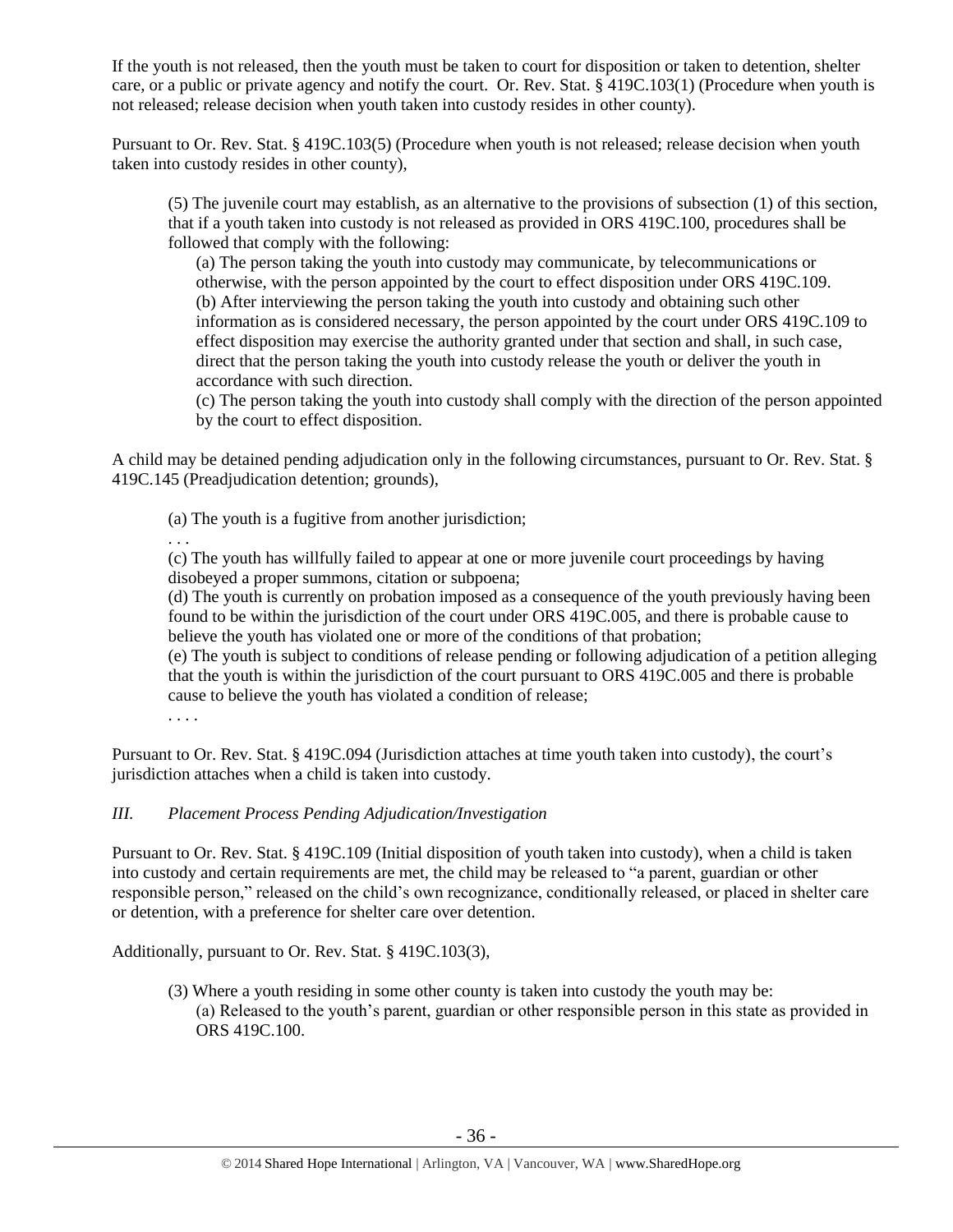(b) Delivered to a peace officer or juvenile counselor in the county in which the youth resides, if such delivery can be made without unnecessary delay. In such event, the person to whom the youth is delivered shall assume custody of the youth and shall proceed as provided in this chapter.

A child may be detained in a jail pursuant to Or. Rev. Stat. § 419C.125(1) (Detention in place where adults are detained of certain persons alleged to be within court's jurisdiction), only if the child is 18 years of age or older, continues to be within the jurisdiction of the juvenile court and "only in those circumstances in which the juvenile court could detain a youth before adjudication on the merits in a detention facility." Additionally, pursuant to subsection (2), the child may only be detained in a jail if the court determines that it, "meets the specific needs of the person alleged to be within the jurisdiction of the court."

Pursuant to Or. Rev. Stat. § 419C.150 (Time limitations on detention) a child may be held in detention, "for a maximum of 28 days;" however, "[i]f good cause for continued detention is shown, the period of detention may be extended for no more than an additional 28 days unless the adjudication is continued with the express consent of the youth."

# *IV. Adjudication or Referral to Alternate Process*

Under Or. Rev. Stat. § 419C.400(1) (Conduct of hearings), at the adjudication hearing the facts alleged against the child, "must be established beyond a reasonable doubt," unless admitted. Subsection (5) dictates that, "[a]n adjudication by a juvenile court that a youth is within its jurisdiction is not a conviction of a crime or offense."

#### *V. Outcomes*

There are several dispositions for cases in which a child has been adjudicated delinquent. The options include probation and continued detention. Pursuant to Or. Rev. Stat. § 419C.446 (Probation; requirements),

(1) When a court determines it would be in the best interest and welfare of a youth offender, the court may place the youth offender on probation. The court may direct that the youth offender remain in the legal custody of the youth offender's parents or other person with whom the youth offender is living, or the court may direct that the youth offender be placed in the legal custody of some relative or some person maintaining a foster home approved by the court, or in a child care center or a youth care center authorized to accept the youth offender.

(2) The court may specify particular requirements to be observed during the probation consistent with recognized juvenile court practice, including but not limited to restrictions on visitation by the youth offender's parents, restrictions on the youth offender's associates, occupation and activities, restrictions on and requirements to be observed by the person having the youth offender's legal custody, requirements for visitation by and consultation with a juvenile counselor or other suitable counselor, requirements to make restitution under ORS 419C.450, requirements of a period of detention under ORS 419C.453, requirements to pay a fine under ORS 419C.459, requirements to pay a supervision fee under ORS 419C.449, requirements to perform community service under ORS 419C.462, or service for the victim under ORS 419C.465, or requirements to submit to blood or buccal testing under ORS 419C.473.

. . . .

Additionally, the court may order the child to be detained pursuant to the conditions laid out in Or. Rev. Stat. § 419C.453 (Detention; when authorized), which states that

(1) Pursuant to a hearing, the juvenile court may order a youth offender placed in a detention facility for a specific period of time not to exceed eight days, in addition to time already spent in the facility, unless a program plan that is in conformance with standards established by the State Commission on Children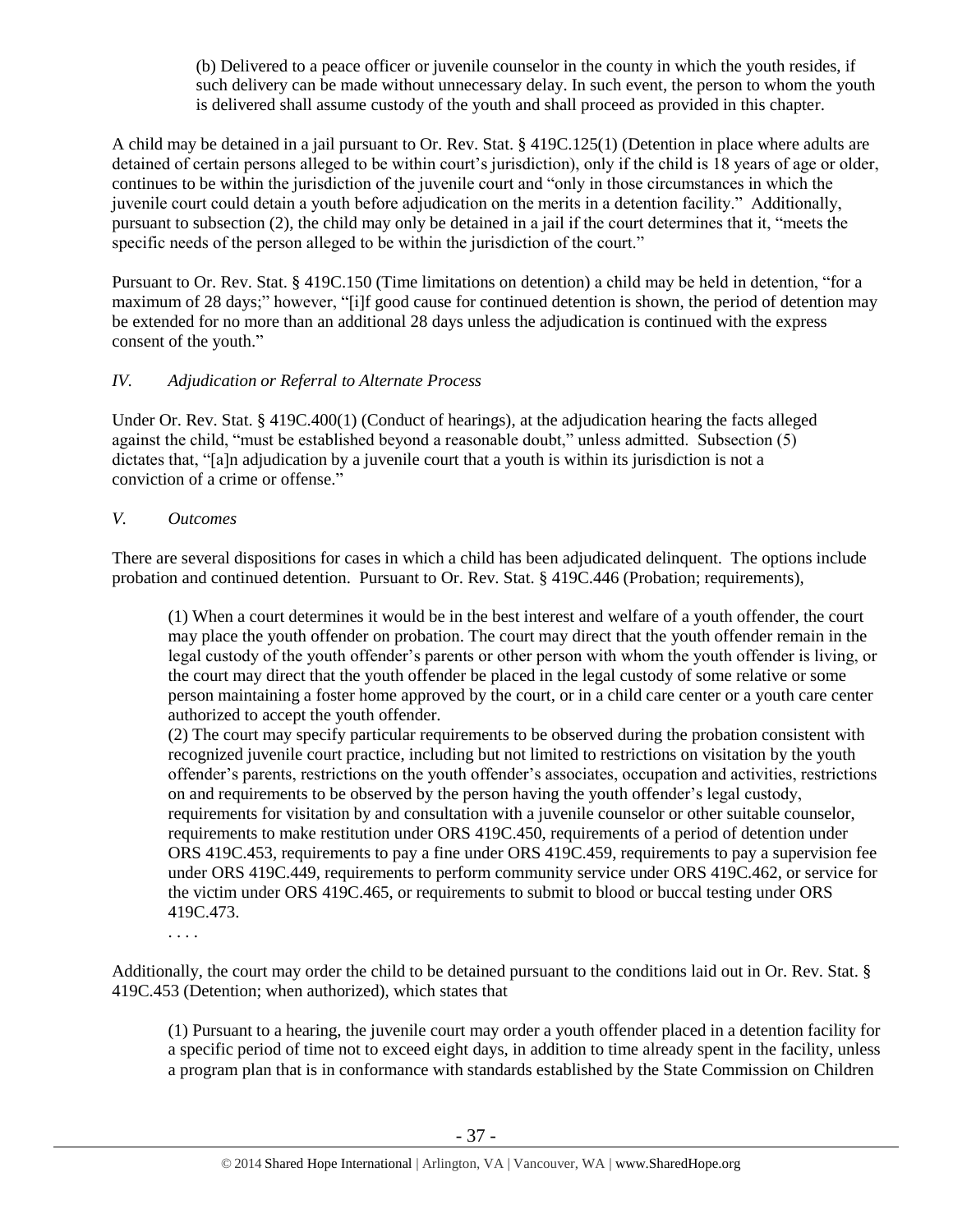and Families has been filed with and approved by the commission, in which case the youth offender may be held in detention for a maximum of 30 days in addition to time already spent in the facility, when:

(a) The youth offender has been found to be within the jurisdiction of the juvenile court by reason of having committed an act which would be a crime if committed by an adult; or

(b) The youth offender has been placed on formal probation for an act which would be a crime if committed by an adult, and has been found to have violated a condition of that probation.

(2) Pursuant to a hearing, the juvenile court may order a youth offender who is at least 18 years of age placed in a jail or other place where adults are detained. The placement must be for a specific period of time and may not exceed eight days in addition to time already spent in a juvenile detention facility or jail. The court may order placement under this subsection when:

(a) The youth offender has been found to be within the jurisdiction of the juvenile court by reason of having committed an act which would be a crime if committed by an adult; or

(b) The youth offender has been placed on formal probation for an act which would be a crime if committed by an adult, and has been found to have violated a condition of that probation.

5.4.1 Recommendation: Mandate statewide specialized multidisciplinary services and housing to minor victims of sex trafficking that directs them away from the juvenile delinquency process.

## *5.5 Commercial sexual exploitation is identified as a type of abuse and neglect within child protection statutes.*

Or. Admin. R. 413-015-0115(3) (Definitions) defines "child abuse or neglect" to mean "any form of abuse, including abuse through neglect and abuse or neglect by a third party, of a person under age 18." Or. Rev. Stat. § 419B.005 (Definitions) is one of several statutes listed as statutory authority for Or. Admin. R. 413-015-0115.

Or. Rev. Stat. § 419B.005 (Definitions) defines "abuse" in part as,

## $(1)(a)$  "Abuse" means:

(A) Any assault, as defined in ORS chapter 163, of a child and any physical injury to a child which has been caused by other than accidental means, including any injury which appears to be at variance with the explanation given of the injury.

(B) Any mental injury to a child, which shall include only observable and substantial impairment of the child's mental or psychological ability to function caused by cruelty to the child, with due regard to the culture of the child.

(C) Rape of a child, which includes but is not limited to rape, sodomy, unlawful sexual penetration and incest, as those acts are described in ORS chapter 163.

- (D) Sexual abuse, as described in ORS chapter 163.
- (E) Sexual exploitation, including but not limited to:

(i) Contributing to the sexual delinquency of a minor, as defined in ORS chapter 163, and any other conduct which allows, employs, authorizes, permits, induces or encourages a child to engage in the performing for people to observe or the photographing, filming, tape recording or other exhibition which, in whole or in part, depicts sexual conduct or contact, as defined in ORS 167.002 or described in ORS 163.665 and 163.670, sexual abuse involving a child or rape of a child, but not including any conduct which is part of any investigation conducted pursuant to ORS 419B.020 or which is designed to serve educational or other legitimate purposes; and (ii) Allowing, permitting, encouraging or hiring a child to engage in prostitution, as defined in ORS 167.007 or a commercial sex act as defined in ORS 163.266, to purchase sex with a minor as described in Section 4 of this 2013 Act [Or. Rev. Stat. § 163.413] or to patronize a prostitute as described in ORS 167.008. . . . .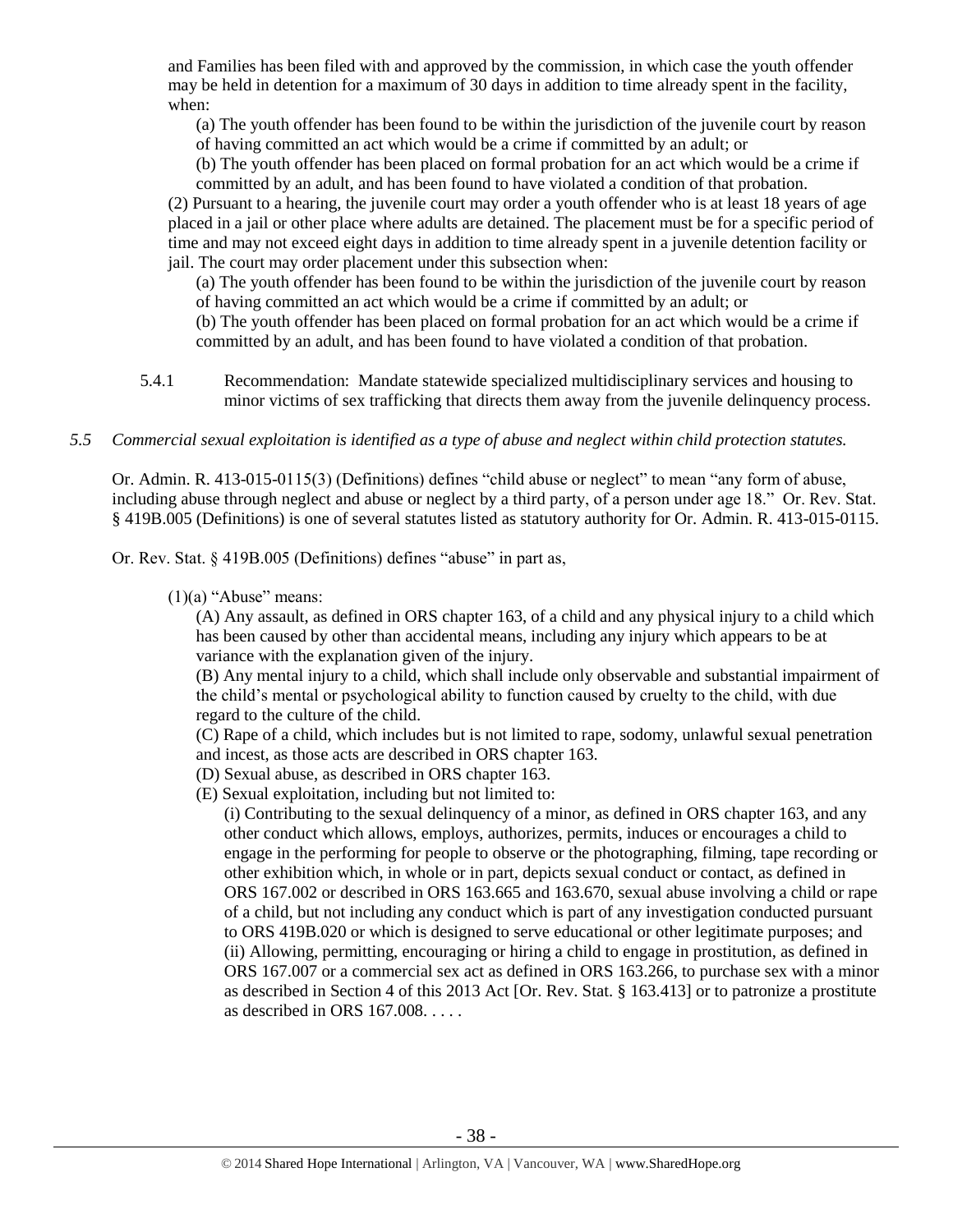*5.6 The definition of "caregiver" (or similar term) in the child welfare statutes is broad enough to include a trafficker who has custody or control of a child in order to bring a trafficked child into protection of child protective services.*

Or. Admin. R. 413-015-0115(1) (Definitions) defines "caregiver" as "a guardian, legal custodian, or other person acting in loco parentis, who exercises significant authority over and responsibility for a child." More importantly, pursuant to Or. Admin. R. 413-015-0115(45) the rules define "third-party abuse" as "abuse by a person who is not the child's parent, not the child's caregiver or other member of the child's household, and not a person responsible for the child's care, custody, and control." The rules state that "[e]xamples of persons who could be considered as a third-party under this definition include school personnel, day-care providers, coaches, and church personnel."

*5.7 Crime victims' compensation is specifically available to a child victim of sex trafficking or commercial sexual exploitation of children (CSEC) without regard to ineligibility factors.*

Oregon's "Compensation of Crime Victims" statutes, codified at Or. Rev. Stat. § 147.005 et. seq., was enacted to provide compensation for victims of specified crimes. Or. Rev. Stat. § 147.015 (Eligibility for compensation; generally) states,

(1) A person is eligible for an award of compensation under ORS 147.005 to 147.367 if: (a) The person is a victim, or is a survivor or dependent of a deceased victim, of a compensable crime that has resulted in or may result in a compensable loss;

(b) The appropriate law enforcement officials were notified of the perpetration of the crime allegedly causing the death or injury to the victim within 72 hours after its perpetration, unless the Department of Justice finds good cause exists for the failure of notification;

(c) The applicant has cooperated fully with law enforcement officials in the apprehension and prosecution of the assailant or the department has found that the applicant's failure to cooper- ate was for good cause;

(d) The application for compensation is not the result of collusion between the applicant and the assailant of the victim;

(e) The death or injury to the victim was not substantially attributable to the wrongful act of the victim or substantial provocation of the assailant of the victim; and

(f) The application for an award of compensation under ORS 147.005 to 147.367 is filed with the department:

(A) Within one year of the date of the injury to the victim; or

(B) Within such further extension of time as the department for good cause shown, allows. (2) The fact that a victim was subjected to sexual exploitation as defined in ORS 419B.005 is prima facie evidence of good cause for the victim's failure to notify law enforcement in a timely manner under subsection (1)(b) of this section, or for failure to cooperate with law enforcement under subsection (1)(c) of this section.

If a claim is accepted, then, under the rules set out in Or. Rev. Stat. § 147.035(1)–(4) (Compensable losses; rules) compensable losses include the following:

(1) (a) Except as otherwise provided in ORS 147.025 and 147.390, compensation may be awarded under ORS 147.005 to 147.367 only for losses described in this section.

(b) The maximum amount of compensation that may be awarded, in aggregate, to the victim and the survivors and dependents of a deceased victim is \$ 47,000.

(c) When a compensable crime results in:

(A) Injury to a victim, the losses described in subsections (2), (4), (7) and (8) of this section are compensable.

. . . .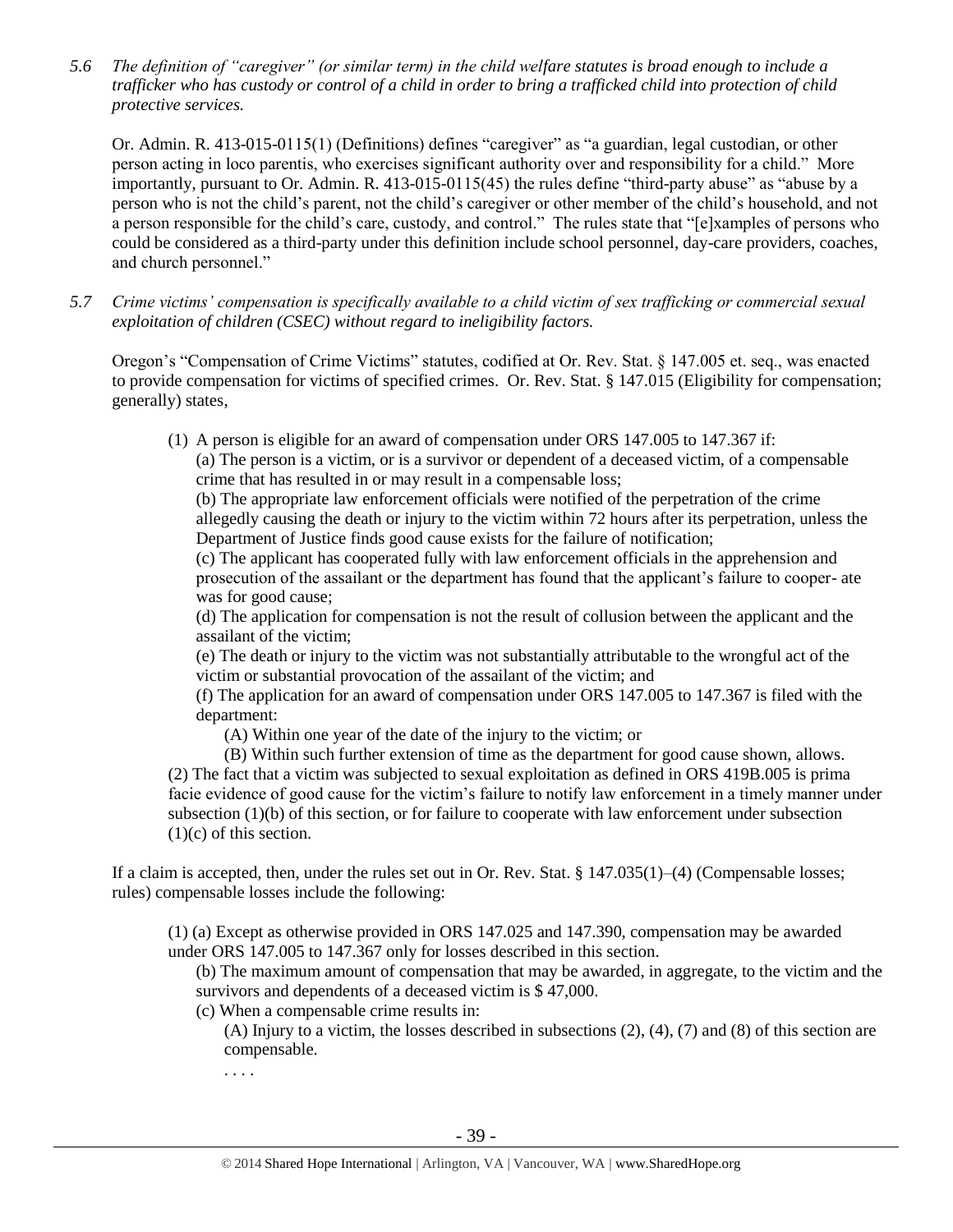(2) When a claim for compensation is filed in a case of injury, compensation may be awarded for: (a) The victim's reasonable medical and hospital expenses, including counseling expenses, up to a maximum amount of \$ 20,000; (b) Loss of the victim's earnings, at a maximum rate of \$ 400 per week, up to a maximum amount of \$ 20,000; (c) The victim's rehabilitation expenses, up to a maximum amount of \$ 4,000; and (d) Expenses related to transportation for the victim's medical care or counseling, at a rate determined by the Department of Justice, up to a maximum amount of \$ 3,000, when: (A) The medical care or counseling is compensable under this section;

(B) The medical care or counseling is provided more than 30 miles away from the victim's residence; and

(C) Adequate medical care or counseling is not available in closer proximity to the victim's residence.

. . . . (4) When a claim for compensation is filed in a case of:

(a) Rape of a child, child sexual abuse or sexual exploitation, as those terms are described in ORS 419B.005 (1)(a)(C), (D) and (E), counseling expenses of the victim's family are compensable up to a maximum amount of \$ 20,000, less any amounts awarded for the victim's medical or hospital expenses under subsection (2)(a) of this section.

. . . .

. . . .

 $\overline{a}$ 

## *5.8 Victim-friendly procedures and protections are provided in the trial process for minors under 18.*

Several victim-friendly criminal justice procedures and protections are statutorily provided for minor victimwitnesses, although none specifically apply in cases of trafficking or compelled prostitution of a minor. Pursuant to Or. Rev. Stat. § 419A.004, a "court appointed special advocate," shall be appointed by the court "[i]n every case under ORS chapter 419B [Juvenile Code: Dependency]." Or. Rev. Stat. § 45.400(1) permits telephone testimony, "[u]pon motion of any party and for good cause shown . . . in any civil proceeding or any proceeding under ORS chapter 419B [Juvenile Code: Dependency]." Or. Rev. Stat. § 44.547 supplies additional protections for child witnesses under 12 years of age, or developmentally disabled persons of any age. These protections may include the following: "[b]reak periods" during the trial proceedings; providing a "waiting area appropriate to the special needs of the witness"; "[r]elaxing the formalities of the proceedings"; "[c]onducting proceedings in clothing other than judicial robes"; "[a]djusting the layout of the courtroom for the comfort of the witness"; and "[c]onducting proceedings outside of the normal courtroom." Or. Rev. Stat. § 44.547. Or. Rev. Stat. § 40.460(18a), (24), Rule 803, which sets out exceptions to Oregon's hearsay rule, codified at Or. Rev. Stat. § 40.455 Rule 802, permits closed circuit television testimony in certain criminal or juvenile proceedings involving a child witness under 12 years old as follows:

(18a)(a) A complaint of sexual misconduct, complaint of abuse as defined in ORS 107.705 or 419B.005, complaint of abuse of an elderly person, as those terms are defined in ORS  $124.050$ ,  $83$  or a complaint relating to a violation of ORS 163.205 or 164.015 in which a person 65 years of age or older is the victim, made by the witness after the commission of the alleged misconduct or abuse at issue. Except as provided in paragraph (b) of this subsection, such evidence must be confined to the fact that the complaint was made.

(24) Notwithstanding the limits contained in subsection  $(18a)^{84}$  of this section, in any proceeding in which a child under 12 years of age at the time of trial, or a person with a developmental disability as

<sup>&</sup>lt;sup>83</sup> Pursuant to Or. Rev. Stat. §124.050(2), "Elderly person" is defined as "any person 65 years of age or older who is not subject to the provisions of ORS 441.640 to 441.665."

 $84$  Or. Rev. Stat.  $\hat{\zeta}$  40.460 [Rule 803. Hearsay exceptions; availability of declarant immaterial] states in part, "The following are not excluded by ORS 40.455, even though the declarant is available as a witness: . . .  $(18a)(a)$  A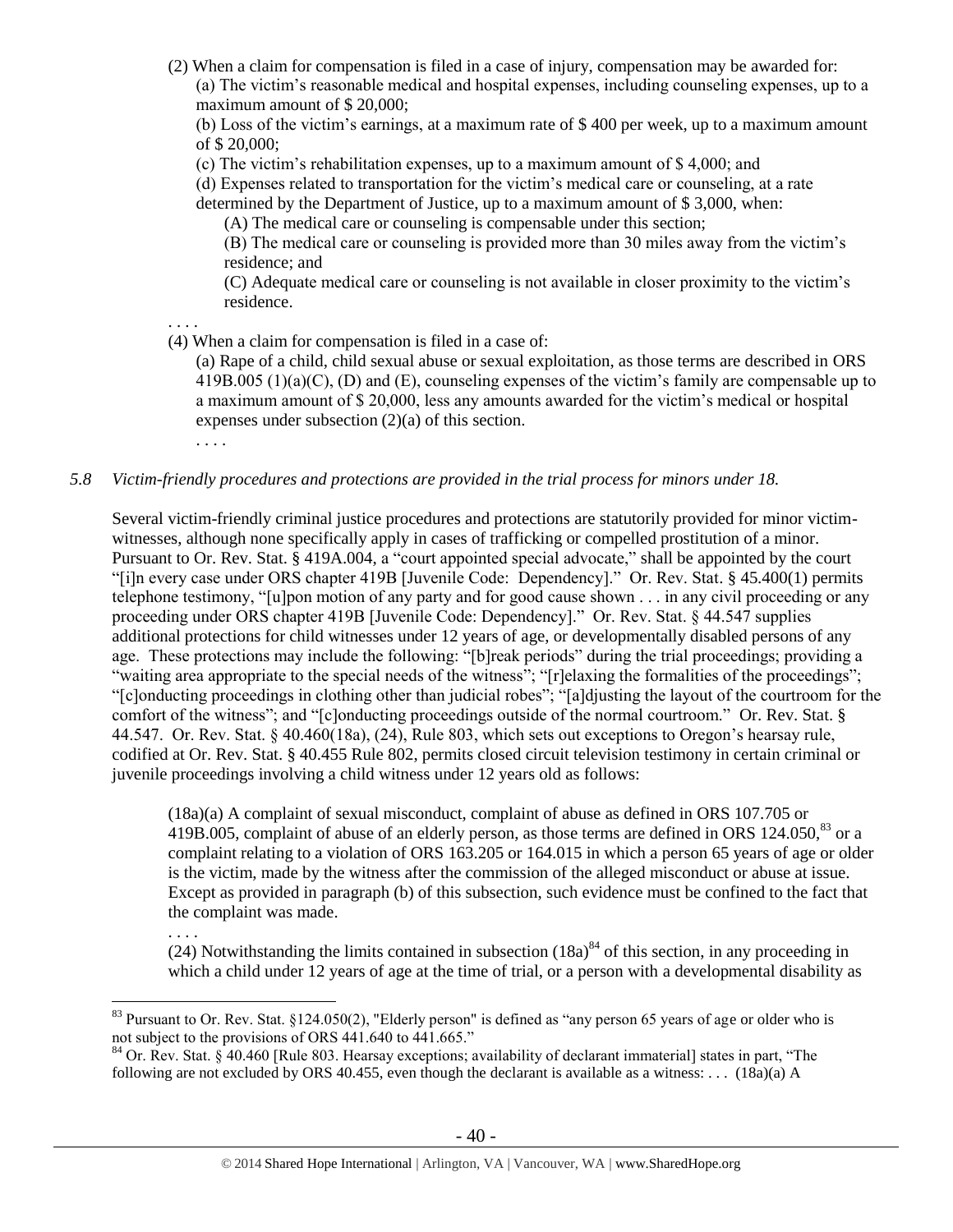described in subsection (18a)(d) of this section, may be called as a witness to testify concerning an act of abuse, as defined in ORS 419B.005, or sexual conduct performed with or on the child or person with a developmental disability by another, the testimony of the child or person with a developmental disability taken by contemporaneous examination and cross-examination in another place under the supervision of the trial judge and communicated to the courtroom by closed-circuit television or other audiovisual means. Testimony will be allowed as provided in this subsection only if the court finds that there is a substantial likelihood, established by expert testimony, that the child or person with a developmental disability will suffer severe emotional or psychological harm if required to testify in open court. If the court makes such a finding, the court, on motion of a party, the child, the person with a developmental disability or the court in a civil proceeding, or on motion of the district attorney, the child or the person with a developmental disability in a criminal or juvenile proceeding, may order that the testimony of the child or the person with a developmental disability be taken as described in this subsection. Only the judge, the attorneys for the parties, the parties, individuals necessary to operate the equipment and any individual the court finds would contribute to the welfare and well-being of the child or person with a developmental disability may be present during the testimony of the child or person with a developmental disability.

Or. Rev. Stat. § 40.210 Rule 412 (Sex offense cases; relevance of victim's past behavior or manner of dress), protects testifying victims of certain crimes "(1). . . in a prosecution for a crime described in ORS 163.266 (1)(b) or (c) [Trafficking in persons], 163.355 to 163.427 [Sex offense chapter], 163.670 [Using child in display of sexually explicit conduct] or 167.017 [Compelling prostitution], or in a prosecution for an attempt to commit one of [these] those crimes" from the admission of "[r]eputation or opinion evidence of the past sexual behavior<sup>85</sup> of an alleged victim of the crime or a corroborating witness" or "[r]eputation or opinion evidence presented for the purpose of showing that the manner of dress of an alleged victim of the crime incited the crime or indicated consent to the sexual acts alleged in the charge." The statute provides in part,

(2) Notwithstanding any other provision of law, in a prosecution for a crime or an attempt to commit a crime in subsection (1) of this section, evidence of a victim's past sexual behavior other than reputation or opinion evidence is also not admissible, unless the evidence other than reputation or opinion evidence:

- (a) Is admitted in accordance with subsection (4) of this section; and
- (b) Is evidence that:
	- (A) Relates to the motive or bias of the alleged victim;
	- (B) Is necessary to rebut or explain scientific or medical evidence offered by the state; or
	- (C) Is otherwise constitutionally required to be admitted.

(3) Notwithstanding any other provision of law, in a prosecution for a crime or an attempt to commit a crime listed in subsection (1) of this section [ORS 163.266 (1)(b) or (c) [Trafficking in persons], 163.355 to 163.427 [Sex offense chapter], 163.670 [Using child in display of sexually explicit conduct] or 167.017 [Compelling prostitution]], evidence, other than reputation or opinion evidence, of the manner of dress of the alleged victim or a corroborating witness, presented by a person accused of committing the crime, is also not admissible, unless the evidence is:

- (a) Admitted in accordance with subsection (4) of this section; and
- (b) Is evidence that:

- (B) In a proceeding conducted under ORS 163.760 [Definitions for ORS 163.760 to 163.777] to 163.777
- [Fees or undertaking may not be required], the alleged sexual abuse."

complaint of sexual misconduct, complaint of abuse as defined in ORS 107.705 or 419B.005 . . . made by the witness after the commission of the alleged misconduct or abuse at issue. Except as provided in paragraph (b) of this subsection, such evidence must be confined to the fact that the complaint was made."

 $85$  Or. Rev. Stat. § 40.210(5)(c) Rule 412 defines "past sexual behavior" as "sexual behavior other than:

<sup>(</sup>A) The sexual behavior with respect to which the crime or attempt to commit the crime listed in subsection (1) of this section is alleged; or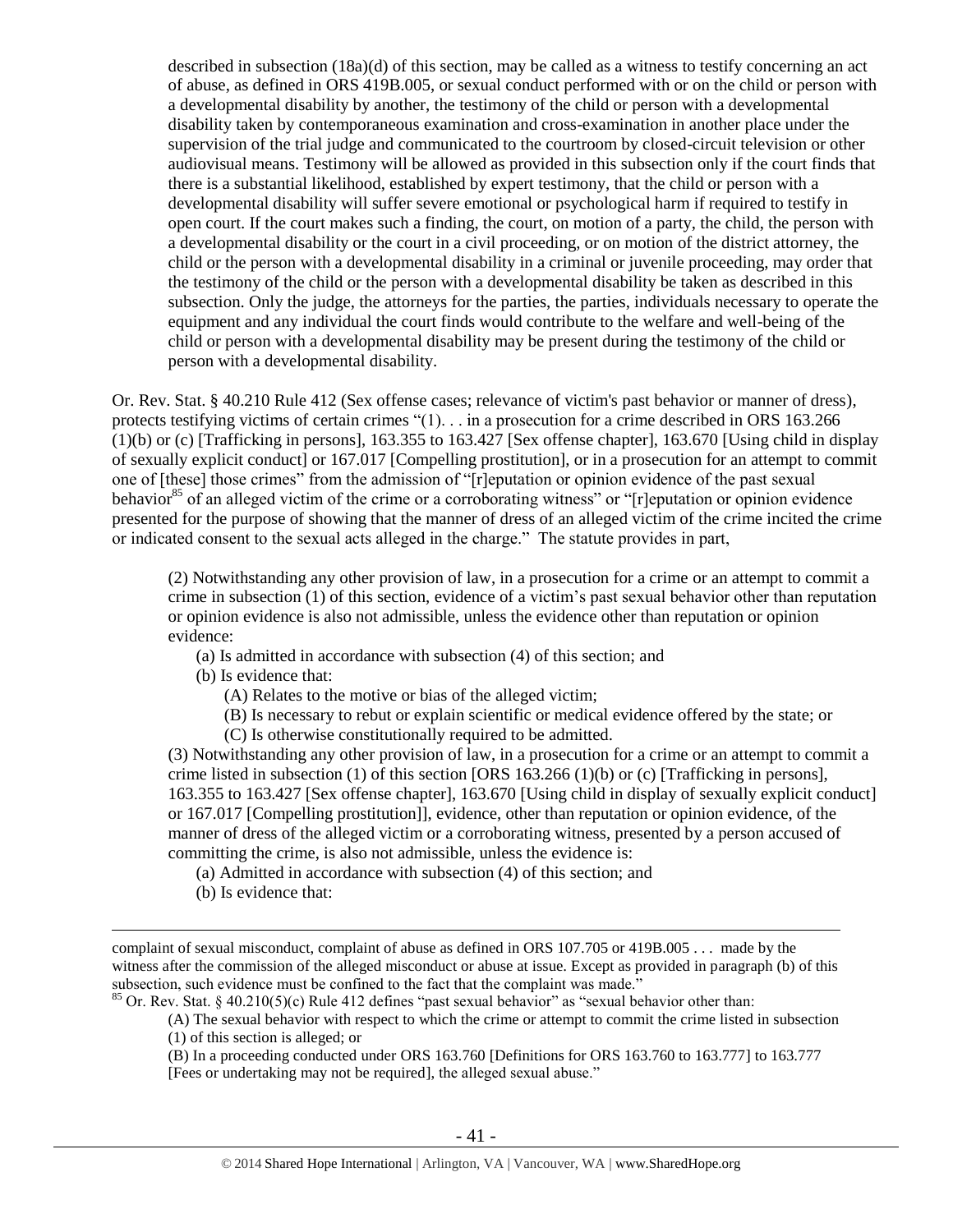(A) Relates to the motive or bias of the alleged victim;

(B) Is necessary to rebut or explain scientific, medical or testimonial evidence offered by the state;

(C) Is necessary to establish the identity of the victim; or

<span id="page-41-0"></span>(D) Is otherwise constitutionally required to be admitted.

. . . .

Under Or. Rev. Stat. § 192.822,<sup>86</sup> Oregon has also established the "Address Confidentiality Program," in order to:

(a) protect the confidentiality of the actual address<sup>87</sup> of a victim of domestic violence,<sup>88</sup> a sexual offense, $^{89}$  stalking or human trafficking; $^{90}$  and

(b) prevent assailants or potential assailants of the victim from finding the victim through public records.

As enumerated within Or. Rev. Stat. § 192.822, under the "Address Confidentiality Program."<sup>91</sup>

….

 $\overline{a}$ 

(2) The Attorney General shall designate a substitute address for a program participant and act as the agent of the program participant for purposed of all legal process this state and receiving and forwarding first-class, certified or registered mail.

(3) The Attorney General is not required to forward any packages or mail other than first-class, certified or registered mail to the program participant.

(4) The Attorney General is not required to track or otherwise maintain records of any mail received on behalf of a program participant unless the mail is certified or registered.

Furthermore, Or. Rev. Stat. § 192.854(1)<sup>92</sup> states that "[t]he Attorney General may designate employees of or volunteers serving public or private entities that provide counseling and shelter services to victims of domestic violence, a sexual offense, stalking or human trafficking as application assistants to assist individuals applying to participate in the Address Confidentiality Program."<sup>93</sup>

<sup>86</sup> Lexis notes the following: "Or. Rev. Stat. §§ 192.820—192.868 were enacted into law by the Legislative Assembly but were not added to or made a part of ORS chapter 192 or any series therein by legislative action. See Preface to Oregon Revised Statutes for further explanation."

 $87$  Or. Rev. Stat. § 192.820(1) defines "actual address" as: (a) A residential, work or school street address of an individual specified on the application of the individual to be a program participant; or (b) The name of the county in which the program participant is registered to vote."

<sup>88</sup> Or. Rev. Stat. § 192.820(9) defines a "victim of domestic violence" as "(a) An individual against whom domestic violence has been committed, as define in ORS 135.230, 181.610 or 411.117; (b) An individual who has been a victim of abuse, as defined in ORS 107.705; or (c) Any other individual designated a victim of domestic violence by the Attorney General by rule."

 $89$  Or. Rev. Stat. § 192.820(8) defines a "victim of a sexual offense as "(a) An individual against whom a sexual offense has been committed, as described in ORS 163.305 to 163.467, 163.427, 163.466 or 163.525; or (b) Any other individual designated by the Attorney General by rule."

 $90$  Or. Rev. Stat. § 192.820 defines a "victim of human trafficking" as "(a) an individual against whom as offense described in ORS 163.263, 163.264 or 163.266 has been committed; or (b) Any other individual designated by the Attorney General by rule. In adopting rules under this subsection, the Attorney General shall consider individuals against whom an act recognized as a severe form of trafficking in persons under 22 U.S.C. 7102 has been committed."

<sup>&</sup>lt;sup>91</sup> Or. Rev. Stat. § 192.822.

<sup>92</sup> *See supra* note [86.](#page-41-0)

<sup>&</sup>lt;sup>93</sup> "Any assistance rendered to applicants for participation in the Address Confidentiality Program by the Attorney General or an application assistant is not considered legal advice." Or. Rev. Stat. § 192.854.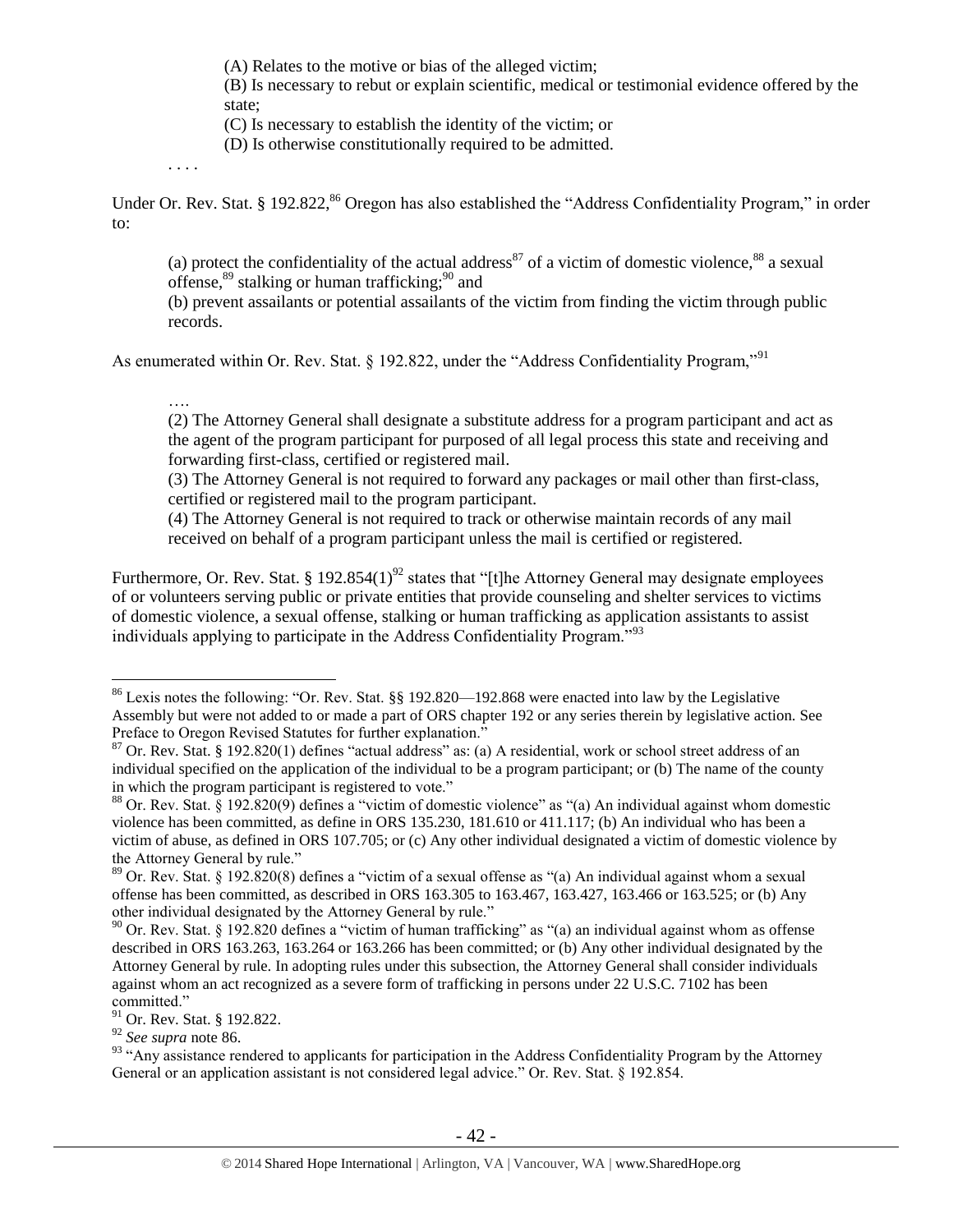*5.9 Expungement or sealing of juvenile delinquency records resulting from arrests or adjudications for prostitution-related offenses committed as a result of, or in the course of, the commercial sexual exploitation of a minor is available within a reasonable time after turning 18.*

Under Or. Rev. Stat. § 419A.262(2) (Expunction proceedings; notice to victim; effect of expunction; confidentiality; penalties),

Upon application of either a person who is the subject of a record or a juvenile department, or upon its own motion, the juvenile court shall order expunction if, after a hearing when the matter is contested, it finds that:

(a) At least five years have elapsed since the date of the person's most recent termination;

(b) Since the date of the most recent termination, the person has not been convicted of a felony or a Class A misdemeanor;

(c) No proceedings seeking a criminal conviction or an adjudication in a juvenile court are pending against the person;

(d) The person is not within the jurisdiction of any juvenile court on the basis of a petition alleging an act or behavior as defined in ORS 419B.100 (1)(a) to (c) and (f) or 419C.005; and

(e) The juvenile department is not aware of any pending investigation of the conduct of the person by any law enforcement agency.

Under Or. Rev. Stat, § 419A.262(3) (Expunction proceedings; notice to victim; effect of expunction; confidentiality; penalties),

(a) Notwithstanding subsection (2) of this section, upon application of a person who is the subject of a record kept by a juvenile court or juvenile department, upon application of the juvenile department, or upon its own motion, the juvenile court, after hearing when the matter is contested under subsection (13) of this section, shall order expunction if it finds that:

(A) The application requests expunction of only that part of a person's record that involves a charge, allegation or adjudication based on conduct that if done by an adult would constitute the crime of prostitution under ORS 167.007; and

(B) The person was under 18 years of age at the time of the conduct.

(b) Except provided in subsections (13) and (14) of this section, there is no waiting period required before the juvenile court orders expunction under this subsection.

Under Or. Rev. Stat. § 419A.262(5) (Expunction proceedings; notice to victim; effect of expunction; confidentiality; penalties),

When a person who is the subject of a record kept by a juvenile court or juvenile department reaches 18 years of age, the juvenile court, after a hearing when the matter is contested, shall order expunction if:

- (a) The person never has been found to be within the jurisdiction of the court; or
- (b) The conditions of subsection (2) or (3) of this section have been met.

Or. Rev. Stat. § 419A.262(8) (Expunction proceedings; notice to victim; effect of expunction; confidentiality; penalties) goes on to state,

Notwithstanding subsections (2), (3) and (5) to (7) of this section, upon application of a person who is the subject of a record kept by a juvenile court or juvenile department, upon application of the juvenile department, or upon its own motion, the juvenile court, after a hearing when the matter is contested, may order expunction of all or any part of the person's record if it finds that to do so would be in the best interests of the person and the public. In the case of an application by the juvenile department or of the court acting upon its own motion, expunction shall not be ordered if actual notice of expunction has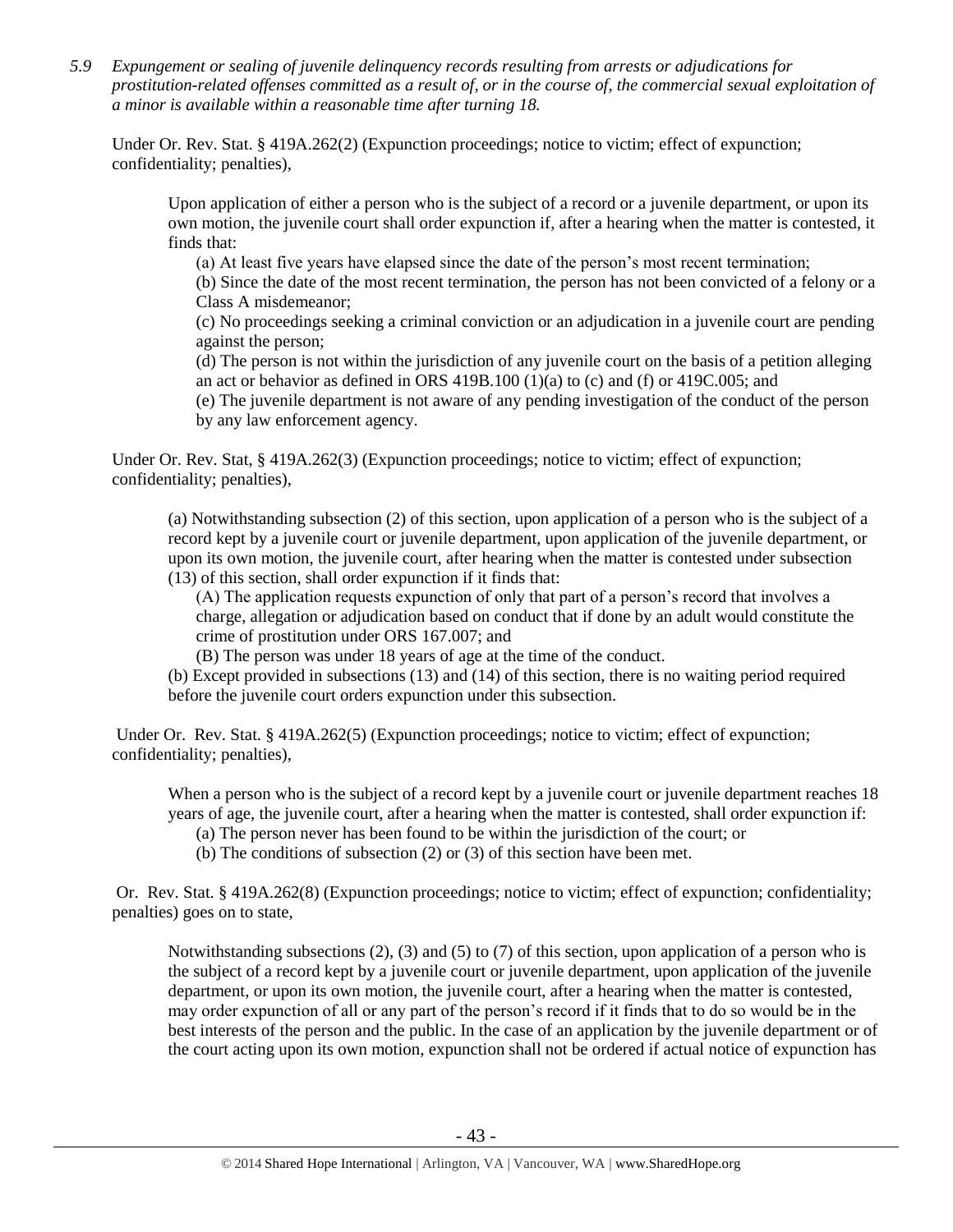not been given to the person in accordance with subsection (12) of this section unless the person has reached 21 years of age.

Or. Rev. Stat. § 419A.262(9) (Expunction proceedings; notice to victim; effect of expunction; confidentiality; penalties) further goes on to state,

Notwithstanding ORS 419A.260 (1)(d)(J)(x), (xiii) or (xviii), a person who has been found to be within the jurisdiction of the juvenile court based on an act that if committed by an adult would constitute:

. . . . (b) A sex crime that is a Class C felony may apply for an order of expunction under this section. The court shall order expunction of the records in the case if, after a hearing when the matter is contested, the court finds that:

(A) The person meets the requirements of subsection (2) of this section;

(B) The person was under 16 years of age at the time of the offense;

(C) The person is less than three years older than the victim;

(D) The victim's lack of consent was due solely to incapacity to consent by reason of being less than a specified age;

(E) The victim was at least 12 years of age at the time of the offense;

(F) Each finding described in this paragraph involved the same victim; and

(G) The person has not been convicted of, found guilty except for insanity of or found to be within the jurisdiction of the juvenile court based on a crime listed in ORS  $419A.260 (1)(d)(J)$ or an offense the court is prohibited from setting aside under ORS 137.225, other than the adjudication that is the subject of the motion.

Additionally, Or. Rev. Stat. § 419A.262(14)(c) (Expunction proceedings; notice to victim; effect of expunction; confidentiality; penalties) states,

The court shall proceed without a hearing if:

(A) No objection is filed under subsection (13) of this section;

(B) The application requests expunction of only that part of the person's record that involves a charge, allegation or adjudication based on conduct that if done by an adult would constitute the crime of prostitution under ORS 167.007; and

(C) The person was under 18 years of age at the time of the conduct.

# *5.10 Victim restitution and civil remedies for victims of domestic minor sex trafficking or commercial sexual exploitation of children (CSEC) are authorized by law.*

Or. Rev. Stat. § 137.106 (Restitution to victims) requires the district attorney to investigate and present to the court evidence of economic damages suffered as a result of the crime. The court is authorized to order restitution as part of a criminal case when the crime "has resulted in economic damages."<sup>94</sup> Or. Rev. Stat. § 137.106(1). Restitution is defined in Or. Rev. Stat. § 137.103(3) (Definitions for ORS 137.101 to 137.109) as "full, partial or nominal payment of economic damages to a victim. Restitution is independent of and may be awarded in addition to a compensatory fine awarded under ORS § 137.101."

Or. Rev. Stat. § 30.867 (Action for violation of criminal laws relating to involuntary servitude or trafficking in persons) specifically provides the right to bring a civil action for damages suffered by a victim of human trafficking and involuntary servitude irrespective of the initiation or outcome of any criminal action. Victims of these crimes who prevail may recover "(a) Both special and general damages, including damages for emotional distress; and (b) Punitive damages," as well as reasonable attorney fees. Or. Rev. Stat. § 30.867(2), (3). The

<sup>94</sup> *See supra* note [30.](#page-13-1)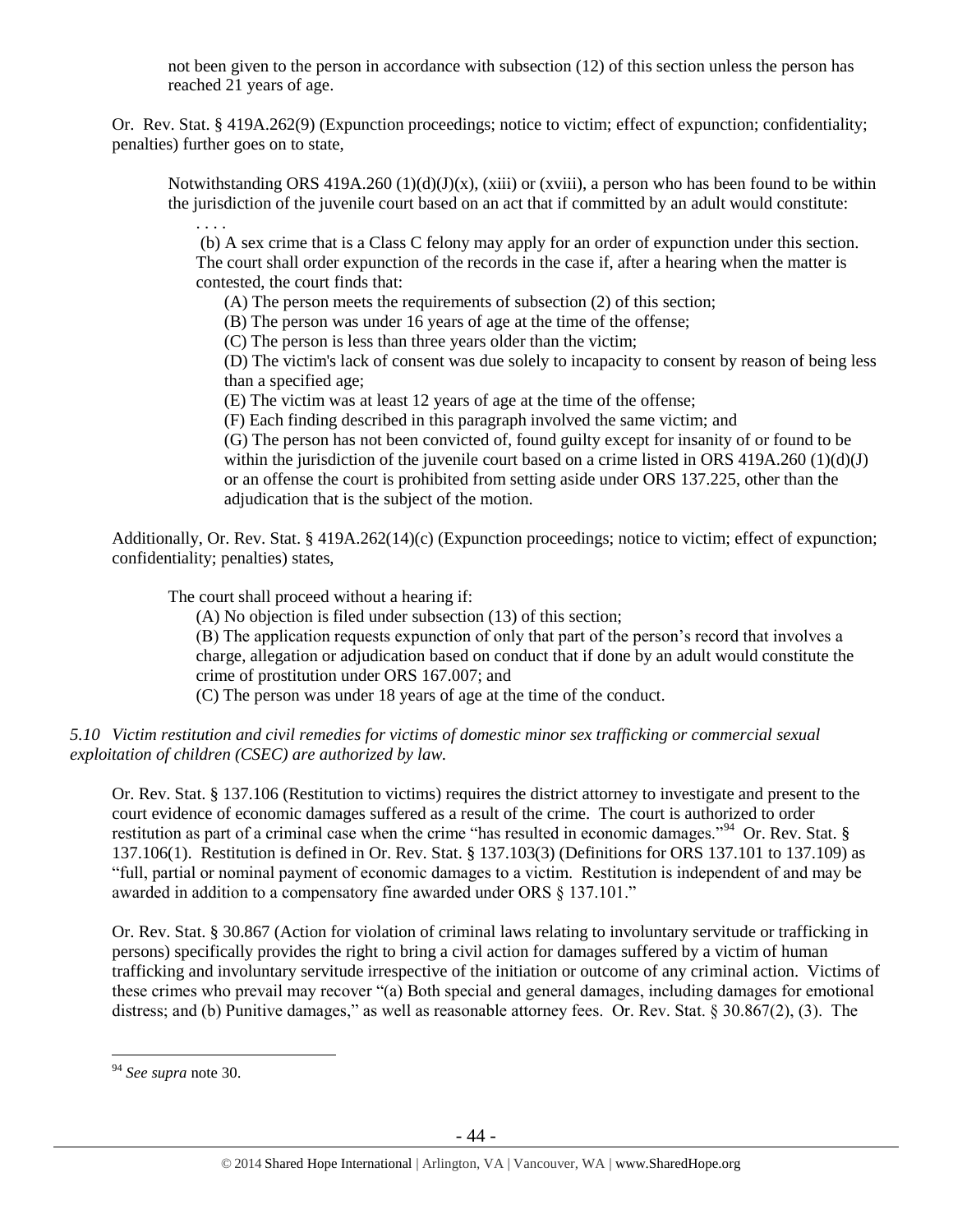statute gives victims six years from the date of the conduct to file a civil claim for damages. Or. Rev. Stat.  $§$  30.867(4).

*5.11 Statutes of limitations for civil and criminal actions for child sex trafficking or commercial sexual exploitation of children (CSEC) offenses are eliminated or lengthened sufficiently to allow prosecutors and victims a realistic opportunity to pursue criminal action and legal remedies.*

Or. Rev. Stat. § 131.125(2) (Time limitations) outlines the statute of limitations on bringing criminal actions for felonies.

A prosecution for any of the following felonies may be commenced within six years after the commission of the crime or, if the victim at the time of the crime was under 18 years of age, any time before the victim attains 30 years of age or within 12 years after the offense is reported to a law enforcement agency or the Department of Human Services, whichever occurs first:

(m) Using a child in a display of sexual conduct under ORS 163.670.

(n) Encouraging child sexual abuse in the first degree under ORS 163.684.

. . . .

. . . .

 $\overline{a}$ 

. . . .

(p) Promoting prostitution under ORS 167.012.

(q) Compelling prostitution under ORS 167.017.

(r) Luring a minor under ORS 167.057.

Or. Rev. Stat. § 131.125(3) (Time limitations) states,

A prosecution for any of the following misdemeanors may be commenced within four years after the commission of the crime or, if the victim at the time of the crime was under 18 years of age, any time before the victim attains 22 years of age or within four years after the offense is reported to a law enforcement agency or the Department of Human services, whichever occurs first:

(b) Sexual abuse in the third degree under ORS 163.415.

(d) Exhibiting an obscene performance to a minor under ORS 167.075.

(e) Displaying obscene materials to minors under ORS 167.080.

Or. Rev. Stat. § 30.867 (Action for violation of criminal laws relating to involuntary servitude or trafficking in persons) specifically provides the right to bring a civil action for damages suffered by a victim of human trafficking and involuntary servitude irrespective of the initiation or outcome of any criminal action. Victims of these crimes who prevail may recover "(a) Both special and general damages, including damages for emotional distress; and (b) Punitive damages," as well as reasonable attorney fees. Or. Rev. Stat. § 30.867(2), (3). The statute gives victims six years from the date of the conduct to file a civil claim for damages. Or. Rev. Stat.  $§$  30.867(4).

Or. Rev. Stat. § 12.117(1) (Actions based on child abuse), which covers civil proceedings, states,

(1) Notwithstanding ORS 12.110 [Actions for certain injuries to person not arising on contract], 12.115 [Action for negligent injury to person or property] or 12.160 [Suspension for minors and persons who are insane], an action based on conduct that constitutes child abuse<sup>95</sup> or conduct knowingly allowing,

<sup>&</sup>lt;sup>95</sup> Or. Rev. Stat. § 12.117(2) (Actions based on child abuse) defines "child abuse" to include the following:

<sup>(</sup>c) Sexual abuse, as defined in ORS Chapter 163, when the victim is a child; or

<sup>(</sup>d) Sexual exploitation of a child, including but not limited to: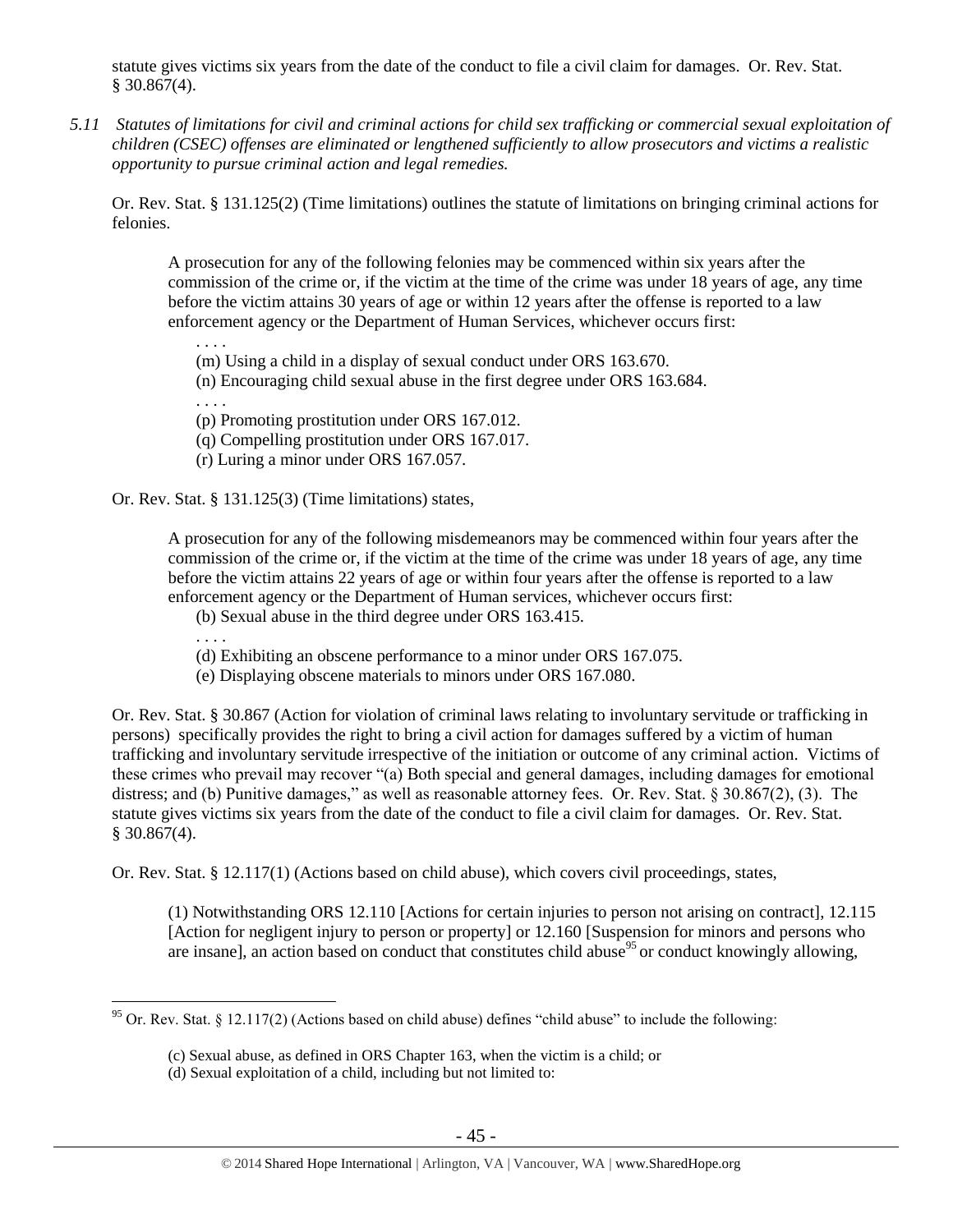permitting or encouraging child abuse that occurs while the person is under 18 years of age must be commenced before the person attains 40 years of age, or if the person has not discovered the causal connection between the injury and the child abuse, nor in the exercise of reasonable care should have discovered the causal connection between the injury and the child abuse, not more than five years from the date the person discovers or in the exercise of reasonable care should have discovered the causal connection between the child abuse and the injury, whichever period is longer.

(B) Allowing, permitting, encouraging or hiring a child to engage in prostitution or to patronize a prostitute, as defined in ORS chapter 167."

<sup>(</sup>A) Conduct constituting a violations of ORS 163.435 and any other conduct which allows, employs, authorizes, permits, induces or encourages a child to engage in the performing for people to observe or the photographing, filming, tape recording or other exhibition which, in whole or in part, depicts sexual conduct or contact; and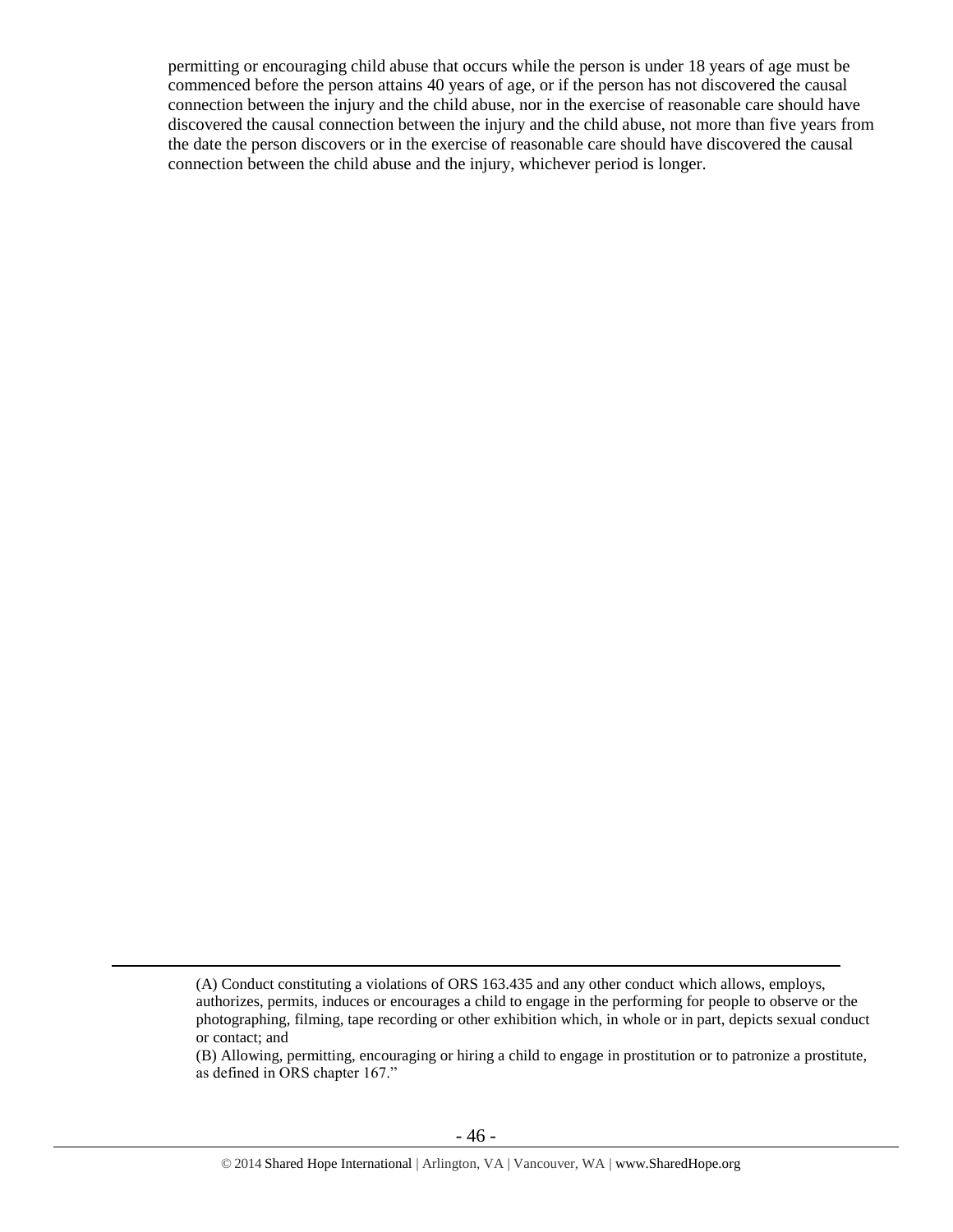#### **FRAMEWORK ISSUE 6: CRIMINAL JUSTICE TOOLS FOR INVESTIGATION AND PROSECUTIONS**

#### *Legal Components:*

- *6.1 Training on human trafficking and domestic minor sex trafficking for law enforcement is statutorily mandated or authorized.*
- *6.2 Single party consent to audiotaping is permitted in law enforcement investigations.*
- *6.3 Wiretapping is an available tool to investigate domestic minor sex trafficking.*
- *6.4 Using a law enforcement posing as a minor to investigate buying or selling of commercial sex acts is not a defense to soliciting, purchasing, or selling sex with a minor.*
- *6.5 Using the Internet to investigate buyers and traffickers is a permissible investigative technique.*
- *6.6 Law enforcement and child welfare agencies are mandated to promptly report missing and recovered children. \_\_\_\_\_\_\_\_\_\_\_\_\_\_\_\_\_\_\_\_\_\_\_\_\_\_\_\_\_\_\_\_\_\_\_\_\_\_\_\_\_\_\_\_\_\_\_\_\_\_\_\_\_\_\_\_\_\_\_\_\_\_\_\_\_\_\_\_\_\_\_\_\_\_\_\_\_\_\_\_\_\_\_\_\_\_\_\_\_\_\_\_\_\_*

#### *Legal Analysis:*

 $\overline{a}$ 

*6.1 Training on human trafficking and domestic minor sex trafficking for law enforcement is statutorily mandated or authorized.*

Pursuant to Or. Rev. Stat. § 181.649 (Training in human trafficking), "[t]he Board on Public Safety Standards and Training may require that all police officers and certified reserve officers are trained to recognize, investigate and report cases involving labor trafficking and sex trafficking of children and adults at any advanced training program operated or authorized by the Department of Public Safety Standards and Training."

Additionally, Or. Rev. Stat. § 181.643 (Training in missing persons cases) does state that "[s]ubject to the availability of funds, the Board on Public Safety Standards and Training shall ensure that all police officers and certified reserve officers are trained to investigate and report cases of missing children and adults.

*6.2 Single party consent to audiotaping is permitted in law enforcement investigations.*

Or. Rev. Stat. § 165.543(1) (Interception of communications) states in part,

Except as provided in ORS 133.724 [Order for interception of communications; application; grounds for issuance; contents of order; progress reports] or as provided in ORS 165.540(2)(a), any person who willfully intercepts, attempts to intercept or procures any other person to intercept or attempt to intercept any wire or oral communication where such person is not a party to the communication and where none of the parties to the communication has given prior consent to the interception, is guilty of a Class A misdemeanor.

Or. Rev. Stat. § 133.726(1) (Interception of oral communication without order; order for interception of oral communication; application; grounds for issuance; contents of order; penalties) states, "[A] law enforcement officer<sup>96</sup> is authorized to intercept an oral communication to which the officer or person under direct supervision of the officer is a party, without obtaining an order for the interception of a wire, electronic or oral communication under ORS 133.724" in certain situations. "[A] person is a party to an oral communication if

 $96$  Under Or. Rev. Stat. § 133.726(11)(a), a "law enforcement officer" is "[a]n officer employed to enforce criminal laws by:

<sup>(</sup>A) The United States, this state or a municipal government within this state;

<sup>(</sup>B) A political subdivision, agency, department or bureau of the governments described in subparagraph (A) of this paragraph; or

<sup>(</sup>C) A police department established by a university under ORS 352.383 [Public universities; establishment of police departments; police officers] or section 1 of this 2013 Act."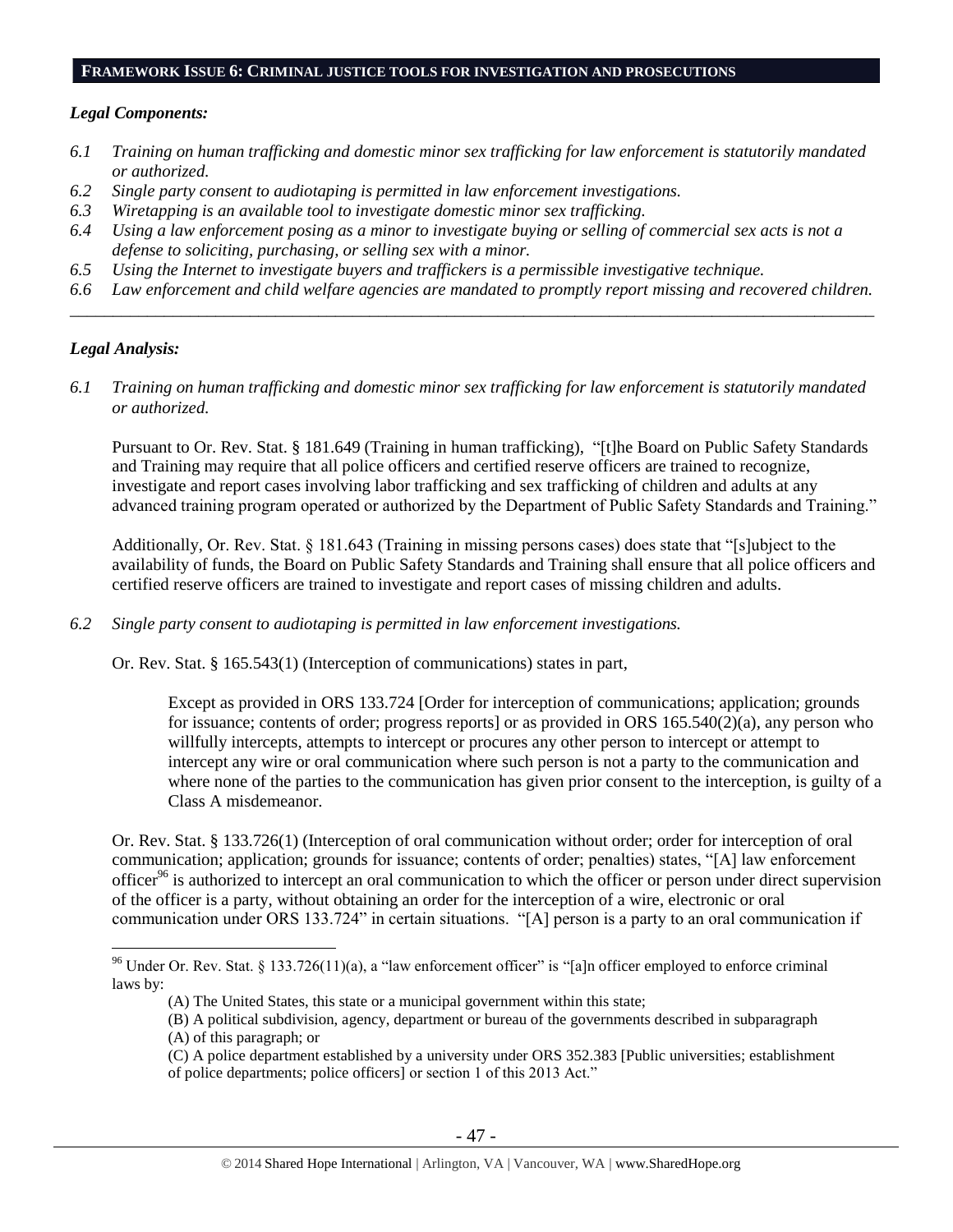the oral communication is made in the person's immediate presence and is audible to the person regardless of whether the communication is specifically directed to the person." Or. Rev. Stat. § 133.726(2).

Or. Rev. Stat. § 133.726(7)–(10) (Interception of oral communication without order; order for interception of oral communication; application; grounds for issuance; contents of order; penalties) also states,

(7) An order under ORS 133.724 or this section is not required when a law enforcement officer intercepts an oral communication to which the officer or a person under the direct supervision of the officer is a party if the oral communication is made by a person whom the officer has probable cause to believe has committed, is engaged in committing or is about to commit:

(a) A crime punishable as a felony under ORS 475.840 [drugs], 475.846 to 475.894 [drug possession, manufacture] or 475.904 to 475.910 [drugs] or as a misdemeanor under ORS 167.007 [prostitution] or section 3 of this 2011 Act [patronizing prostitution]; or

(b) Any other crime punishable as a felony if the circumstances at the time the oral communication is intercepted are of such exigency that it would be unreasonable to obtain a court order under ORS 133.724 or this section.

(8) A law enforcement officer who intercepts an oral communication pursuant to this section may not intentionally fail to record and preserve the oral communication in its entirety. A law enforcement officer, or a person under the direct supervision of the officer, who is authorized under this section to intercept an oral communication is not required to exclude from the interception an oral communication made by a person for whom probable cause does not exist if the officer or the person under the officer's direct supervision is a party to the oral communication.

(9) A law enforcement officer may not divulge the contents of an oral communication intercepted under this section before a preliminary hearing or trial in which an oral communication is going to be introduced as evidence against a person except:

(a) To a superior officer or other official with whom the law enforcement officer is cooperating in the enforcement of the criminal laws of this state or the United States;

- (b) To a magistrate;
- (c) In a presentation to a federal or state grand jury; or
- (d) In compliance with a court order.

(10) A law enforcement officer may intercept an oral communication under this section only when acting within the scope of the officer's employment and as a part of assigned duties.

## *6.3 Wiretapping is an available tool to investigate domestic minor sex trafficking.*

Or. Rev. Stat. § 133.724 outlines criteria for applying to intercept wire communications, stating that, among other things, the "application shall include . . .

(c) A statement demonstrating that there is probable cause to believe that an individual is committing, has committed or is about to commit: (A) A particular felony of murder, kidnapping, arson, robbery, bribery, extortion or other crime dangerous to life and punishable as a felony; (B) A crime punishable as a felony under ORS 163.266 (1)(b) or (c) [Trafficking in persons], 166.720 [Racketeering activity], 167.012 [Promoting prostitution], 167.017 [Compelling prostitution], . . . or section 4 of this 2013 Act [Purchasing sex with a minor under Or. Rev. Stat. § 163.413] or as a misdemeanor under ORS 167.007 [Prostitution] or 167.008 [Patronizing a prostitute]; or (C) Any conspiracy to commit any of the foregoing crimes; . . .

Or. Rev. Stat. § 133.726(3)–(6) also outlines criteria for ex parte orders for intercepting oral communications, including situations where the application states, among other things, that "[t]here is probable cause to believe that a person whose oral communication is to be intercepted is engaged in committing, has committed or is about to commit a particular felony, or a misdemeanor under ORS 167.007 [Prostitution] or section 3 of this 2011 Act [patronizing prostitution], and that intercepting the oral communication will yield evidence thereof."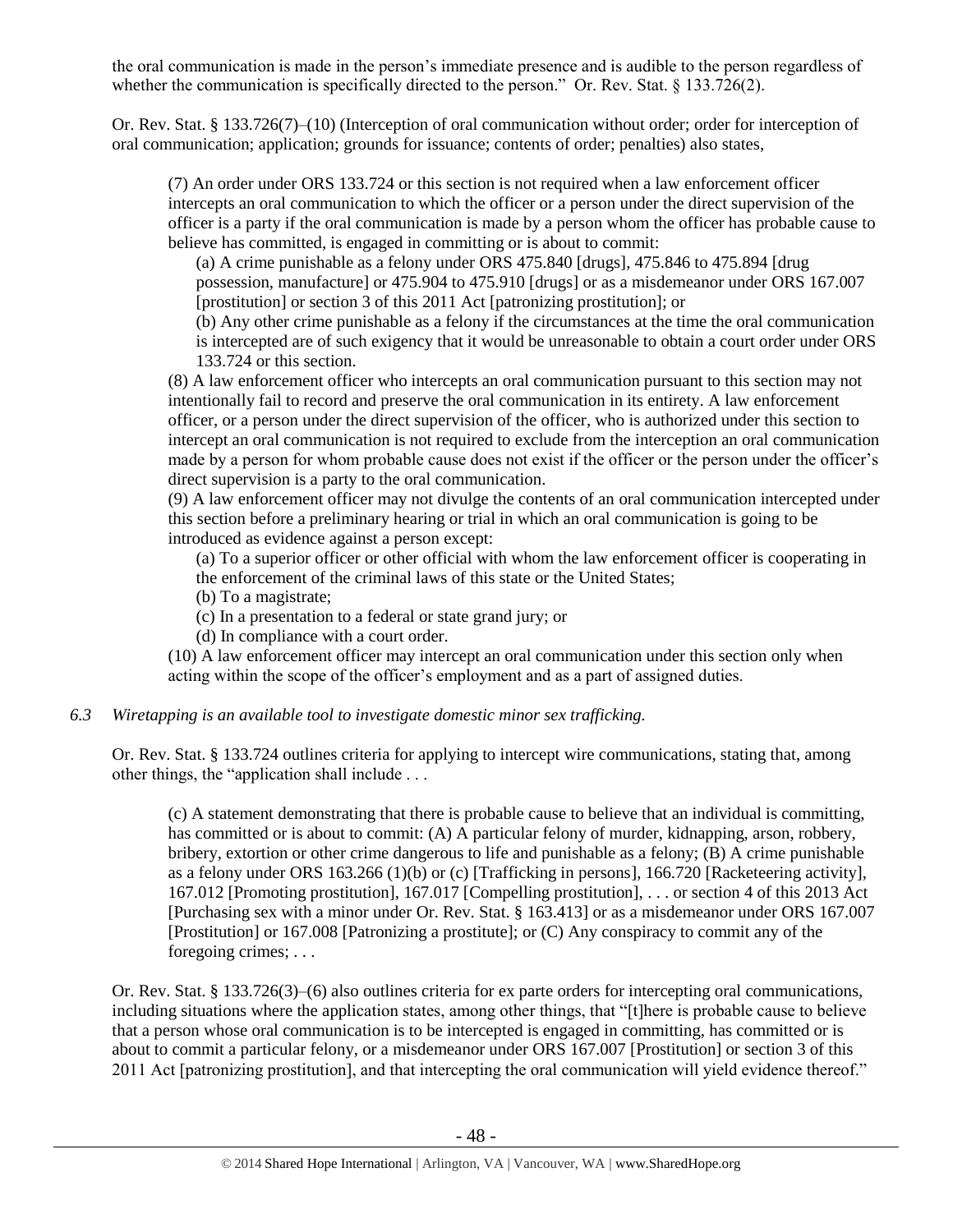Or. Rev. Stat. § 133.733 does not permit "[t]he contents of any wire, electronic or oral communication intercepted under ORS 133.724, or evidence derived therefrom" from being "received in evidence or otherwise disclosed in any trial, hearing or other proceeding in any court of this state unless each party, not less than 10 days before the trial, hearing or proceeding, has been furnished with a copy of the court order, and accompanying application, under which the interception was authorized or approved." This period may be judicially waived.

*6.4 Using a law enforcement posing as a minor to investigate buying or selling of commercial sex acts is not a defense to soliciting, purchasing, or selling sex with a minor.*

Pursuant to Or. Rev. Stat. § 167.057 (Luring a minor), an offender of this provision is prevented from asserting a defense "that the person to whom the representation, description or account was furnished or with whom the representation, description or account was used was not a minor but was a law enforcement officer posing as a minor." Or. Rev. Stat. § 167.057(4).

However, no such prohibition applies in prosecutions under Or. Rev. Stat. § 167.017 (Compelling prostitution) and § 167.007 (Prostitution).

*6.5 Using the Internet to investigate buyers and traffickers is a permissible investigative technique.*

Or. Rev. Stat. § 163.434(2) (Provisions applicable to online sexual corruption of a child) states that "[i]t is not a defense to a prosecution for online sexual corruption of a child in the first or second degree that the person was in fact communicating with a law enforcement officer . . . or a person working under the direction of a law enforcement officer, who is 16 years of age or older."